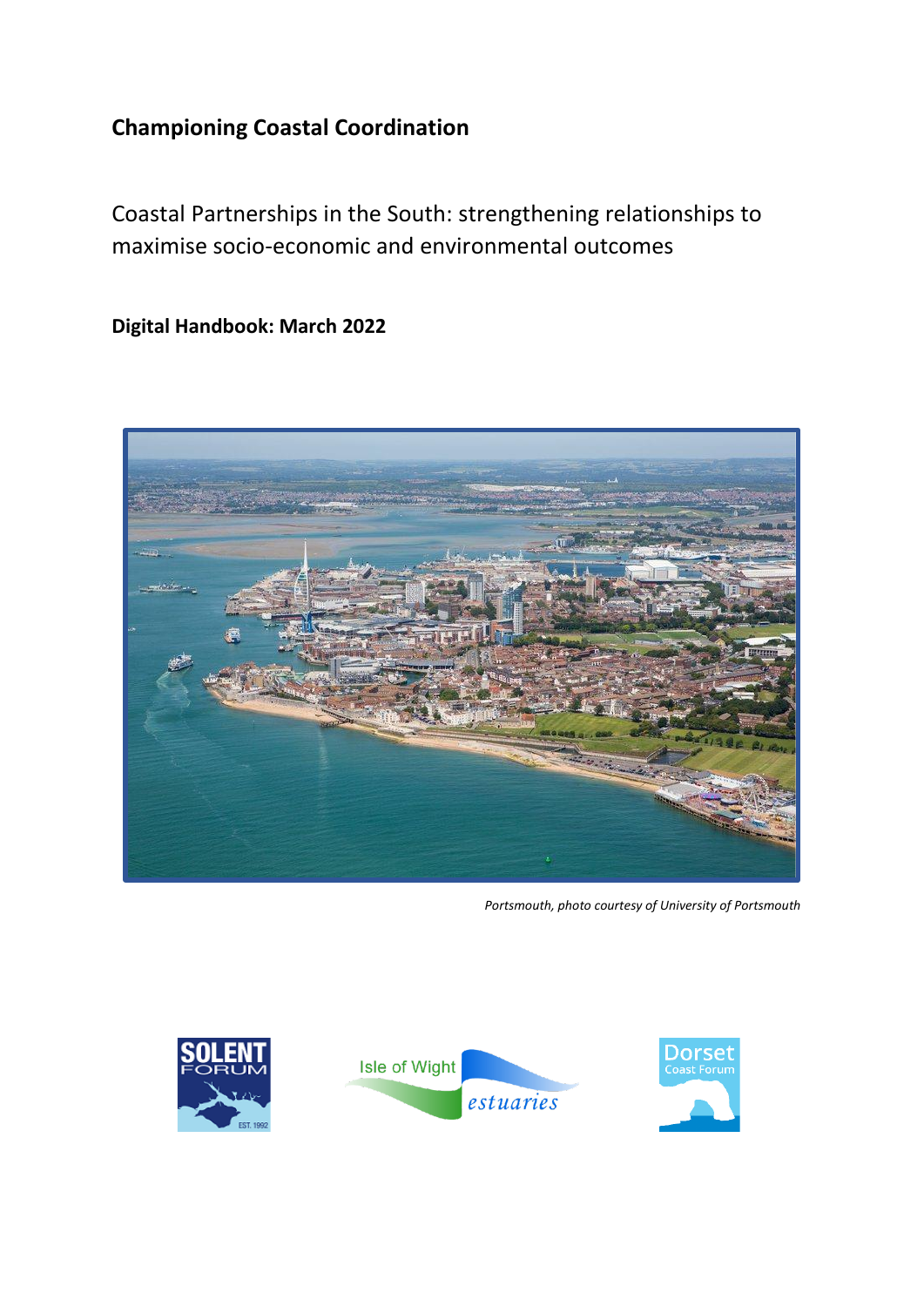# **Table of Contents**

| 1 |       |  |
|---|-------|--|
| 2 |       |  |
| 3 |       |  |
|   | 3.1   |  |
|   | 3.2   |  |
|   | 3.3   |  |
|   | 3.4   |  |
|   | 3.5   |  |
|   | 3.6   |  |
| 4 |       |  |
|   | 4.1   |  |
|   | 4.2   |  |
|   | 4.2.1 |  |
|   | 4.2.2 |  |
|   | 4.2.3 |  |
|   | 4.2.4 |  |
|   | 4.2.5 |  |
|   | 4.3   |  |
|   | 4.3.1 |  |
|   | 4.3.2 |  |
|   | 4.3.3 |  |
|   | 4.3.4 |  |
|   | 4.4   |  |
|   | 4.4.1 |  |
|   | 4.4.2 |  |
|   | 4.4.3 |  |
|   | 4.4.4 |  |
|   | 4.4.5 |  |
|   | 4.5   |  |
|   | 4.5.1 |  |
|   | 4.5.2 |  |
|   | 4.5.3 |  |
|   | 4.5.4 |  |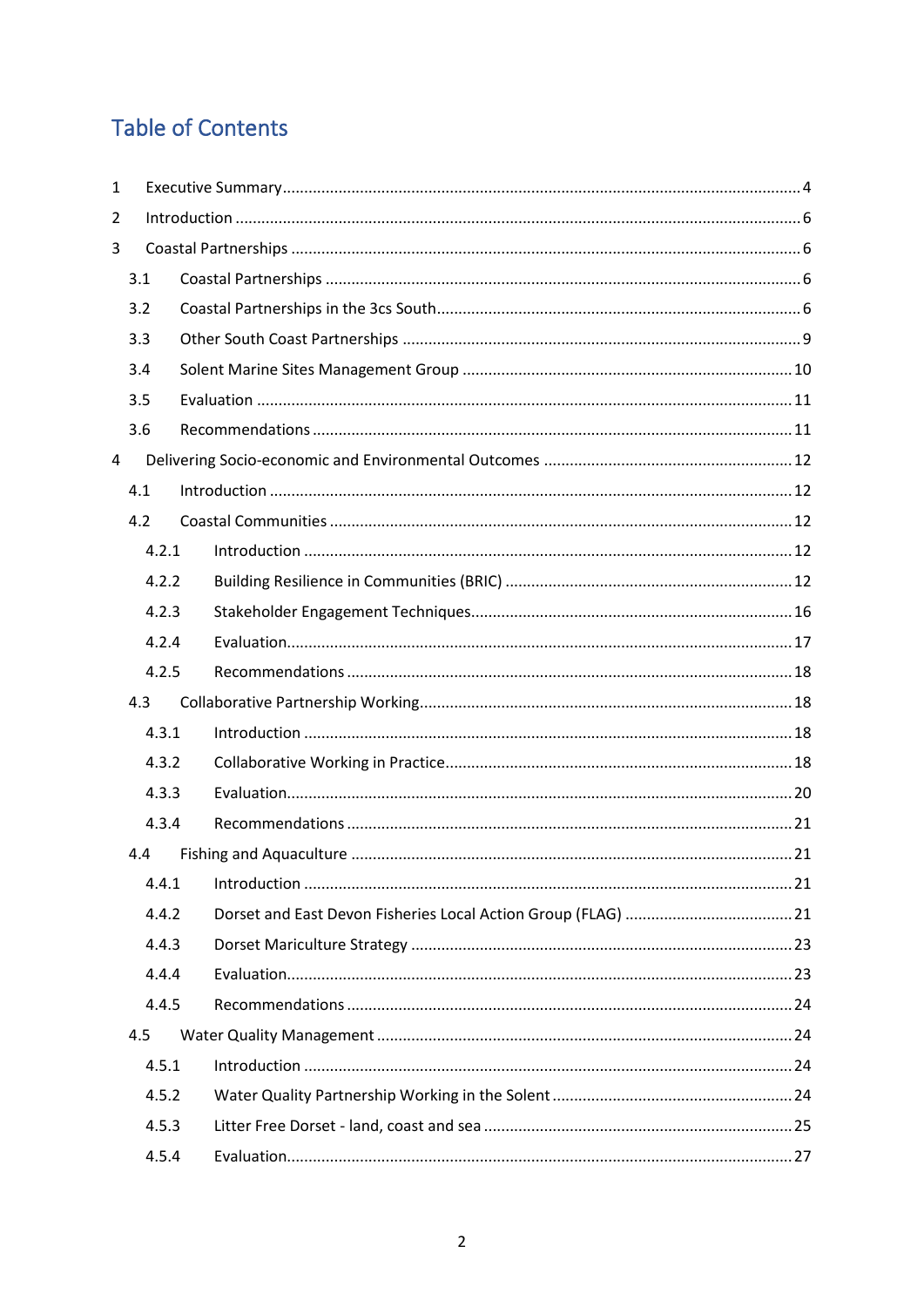|   | 4.5.5 |  |  |
|---|-------|--|--|
|   | 4.6   |  |  |
|   | 4.6.1 |  |  |
|   | 4.6.2 |  |  |
|   | 4.6.3 |  |  |
|   | 4.6.4 |  |  |
|   | 4.6.5 |  |  |
|   | 4.6.6 |  |  |
|   | 4.6.7 |  |  |
|   | 4.7   |  |  |
|   | 4.7.1 |  |  |
|   | 4.7.2 |  |  |
|   | 4.7.3 |  |  |
|   | 4.7.4 |  |  |
|   | 4.7.5 |  |  |
| 5 |       |  |  |
|   | 5.1   |  |  |
|   | 5.2   |  |  |
|   | 5.3   |  |  |
|   | 5.4   |  |  |
|   | 5.5   |  |  |
|   | 5.6   |  |  |
|   | 5.7   |  |  |
| 6 |       |  |  |
|   | 6.1   |  |  |
|   | 6.2   |  |  |
|   | 6.2.1 |  |  |
|   | 6.2.2 |  |  |
|   | 6.3   |  |  |
|   | 6.4   |  |  |
| 7 |       |  |  |
| 8 |       |  |  |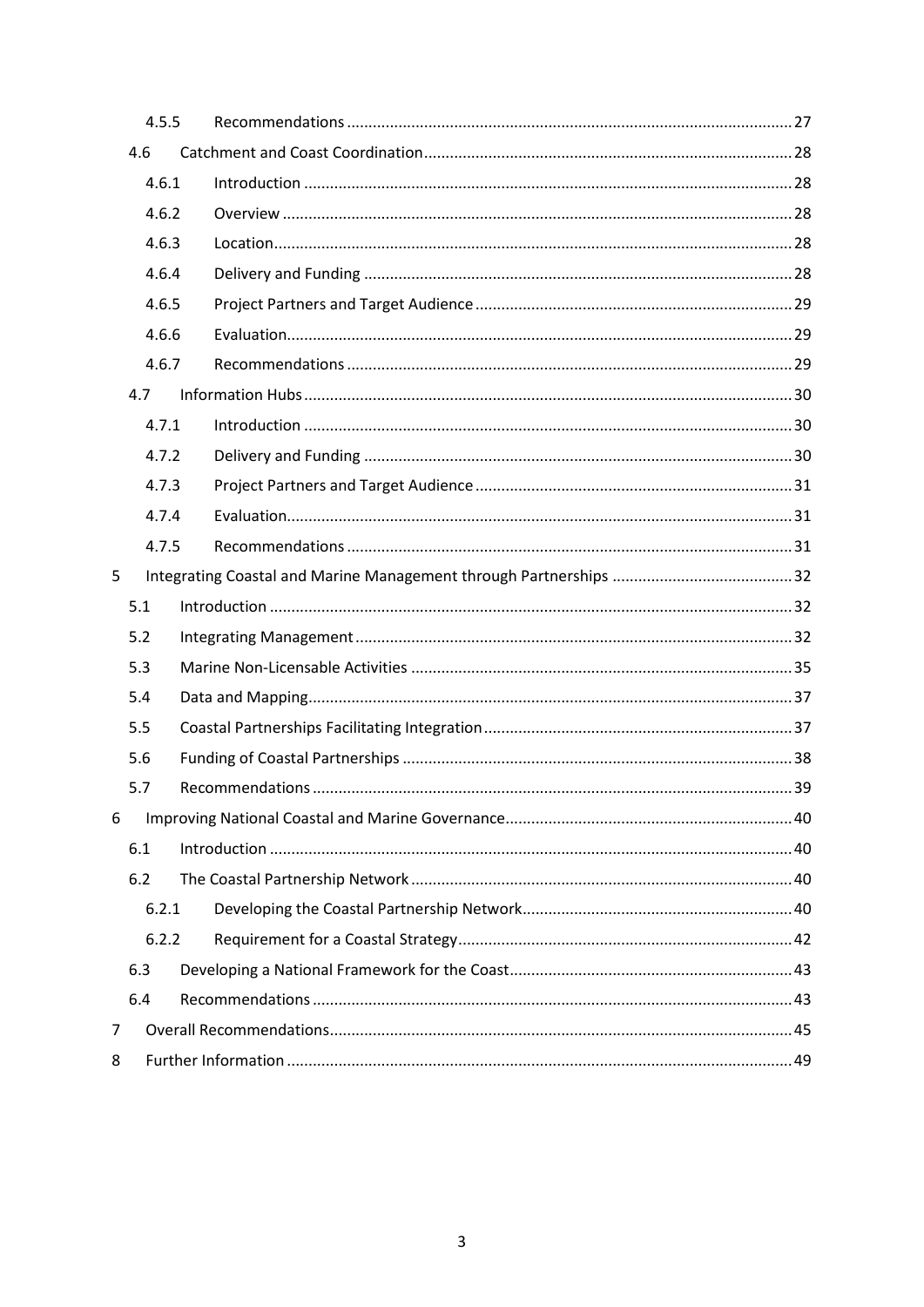# <span id="page-3-0"></span>1 Executive Summary

On the south coast three coastal partnerships, Solent Forum, Dorset Coast Forum and Isle of Wight Estuaries Partnership, worked together to produce this Handbook for the Environment Agency funded Coordinating Coastal Communities Project (3Cs). It is a component of a larger project bid from the national Coastal Partnership Network (CPN). It aims to showcase the work of these coastal partnerships to government agencies and wider coastal stakeholders. It identifies areas for improvement and makes recommendations for improved coastal integration, funding, and governance. It includes a complete set of recommendations.

Coastal partnerships reflect the geographical and human aspects of the area in which they sit. Their core services promote and share multi-sector information to encourage collaboration, avoid duplication and provide an effective mechanism for improving access to evidence. They can host material on their independent websites to share information via hubs to stakeholders and can be commissioned to deliver projects. Where there are partnership gaps, they can help by using their knowledge and expertise to identify relevant people and organisations.

Examples of how the 3Cs south partnerships deliver improved outcomes are explored within the handbook under the following headings.

- Working with coastal communities
- Collaborative partnership working
- Working with fishing and aquaculture
- Improving water quality management
- Supporting catchment coordination
- Providing information hubs

There is no standard model for a coastal partnership, and this should be seen as a strength. Being flexible and politically independent allows open sharing of ideas and mutual support across a wide range of coastal stakeholders. Successful partnerships reflect a local need and can help their statutory members deliver their functions and duties.

The partnerships in 3Cs south are successful and they play a key role in facilitating the integration of coastal and marine management. They do this through their core services by transferring knowledge and bringing about opportunities for networking between coastal and marine sectors. Coastal Partnerships do need more engagement and support from national government; the 3Cs south already have good support from local government bodies. More support from the Marine Management Organisation would be welcome both in terms of funding provision and allowing local staff time to assist with coastal partnership work. Government should also formally recognise that coastal partnerships can provide an effective vehicle to bring stakeholders together to collaborate and deliver key policy, particularly environmental policy such as Local Nature Recovery Strategies.

Coastal and marine management in England is characterised by complex statutory and non-statutory governance. It is well documented that there is a need for improved integration in England and across devolved administrations' borders. This is better achieved by partnership working and delivery rather than strategic aspiration. There are real opportunities for better integration of environmental governance and policy. A government framework and guidelines for an integrated ecosystems approach, based on natural capital understanding and the stacking of benefits, would be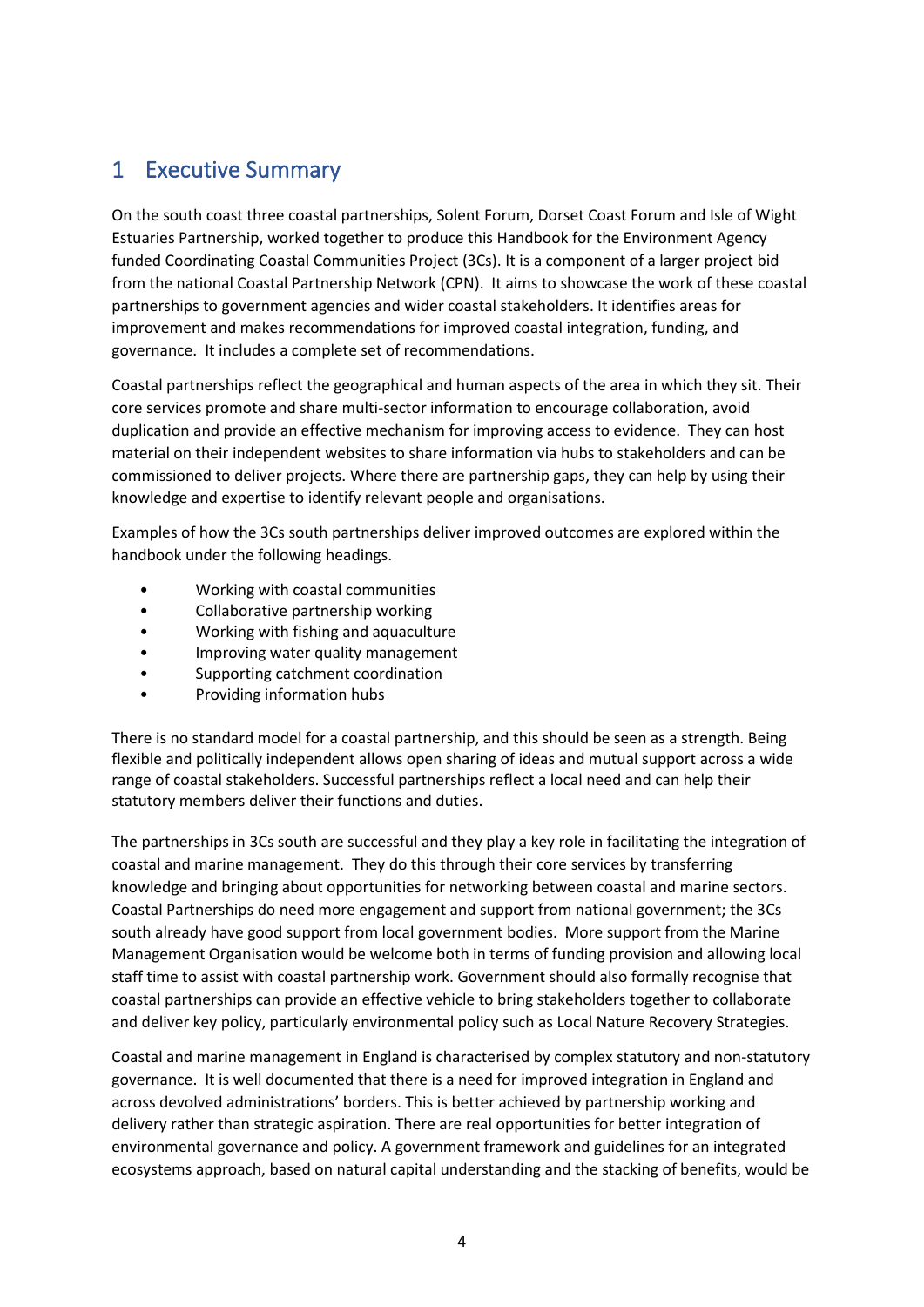welcome at the coast. The development of effective Nature Recovery Strategies is important, and it is hoped that the government will set ambitious strategic coast and marine net gain targets. There is also a need to solve the barrier of additionality at designated sites. Coastal partnerships can help bring together a range of stakeholders including the Defra family to support consensus building. It is hoped that we can build an improved system of streamlined consents as currently this is a significant barrier to restoration projects in terms of complexity and funding. Defra's 25 Year plan and the Marine Management Organisations high level objectives provide a direction of travel, but there are no detailed costed actions for delivery.

The national Coastal Partnership Network (CPN) already provides a valuable service to coastal partnerships in England, as well as cross border partnerships. Its annual Coastal Partnership Network meeting and its facilitation of colleague discussions is highly valued. The network has evolved over many years and is largely run voluntarily. Now is the time for it to be set on a more formal footing to deliver additional services and increase partnership working and collaboration.

To help the national CPN evolve, government funding is required for at least five years for paid staff to build a national framework for coastal integration and develop an improved service to support the numerous local coastal partnerships. The CPN could also administer a national funding pot that local coastal partnerships can access to support their work. Should a model like the Catchment Based Approach (CaBa) be considered for the coast, with an associated national funding stream, any monitoring and evaluation criteria should be kept simple and be based around current outputs of business plans, annual reports, and work programmes. Joint national evaluation would enable smaller partnerships to contribute their outputs without having to meet all the criteria.

For existing successful locally funded Coastal Partnerships the national CPN should work with them, supplementing their strengths and recognising that a centralised national model may not be the best approach for them given their strong independence and neutrality. The Solent Forum and Dorset Coast Forum should be recognised as separate regional hubs, although it may be of benefit for one to be a single point of contact for the region.

It would be of benefit to Coastal Partnerships if the government could recognise (and remedy) that the structure and hosting arrangements for existing local coastal partnerships can place barriers to them from bidding for national funding streams; and that national government funding should not preclude coastal partnerships from receiving funding from local offices and vice versa.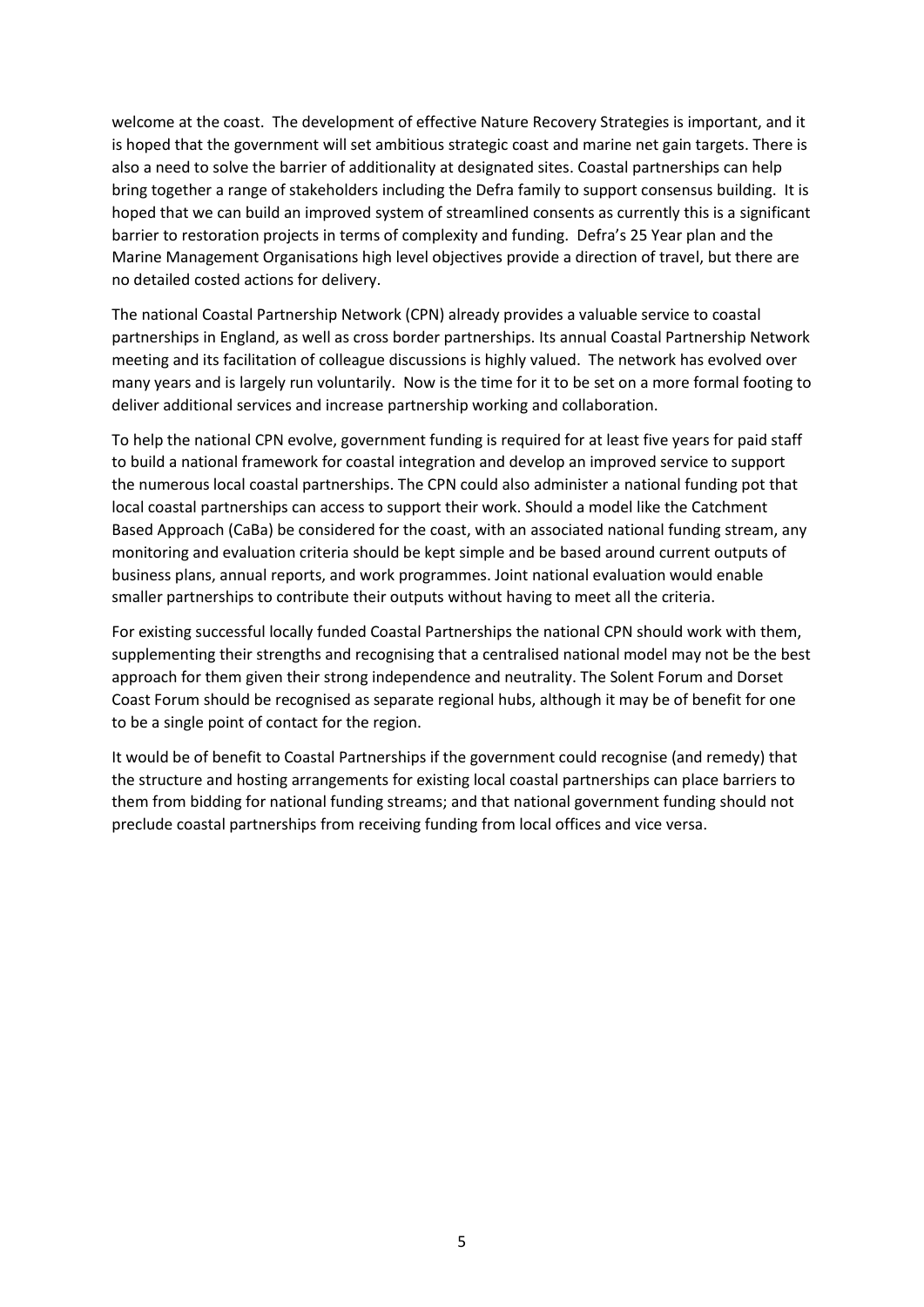# <span id="page-5-0"></span>2 Introduction

This handbook has been prepared by the 3Cs south team to fulfil our element of the national Coastal Partnership Network's (CPN) bid for the Championing Coastal Coordination (3Cs) project. The south team is the Solent Forum, Dorset Coast Forum and the Isle of Wight Estuaries Project.

The 3Cs South team met several times to produce the handbook, this included workshops to evaluate what we want a national coastal partnership body to provide. Input was also sought from the Solent Forum steering group to gain a perspective from wider coastal stakeholders.

The handbook looks at how coastal partnerships work in the south and their relationship to other partnerships working at the coast. In section 4 we look at what the 3Cs south partnerships currently deliver to improve socio-economic and environmental outcomes.

We also review and show how partnership working can improve the integration of marine and coastal management. In section 6 we set out our recommendations for how to improve governance through partnership working.

The handbook can be used at both a local and national level. Locally to demonstrate to coastal partnership stakeholders the value of being part of a partnership, and nationally to show how local partnership working can help deliver improved coastal and marine management.

# <span id="page-5-1"></span>3 Coastal Partnerships

# <span id="page-5-2"></span>3.1 Coastal Partnerships

Voluntary coastal and estuary partnership initiatives have evolved at the local level for many areas around the UK coast. They co-ordinate stakeholder engagement and public participation in decisionmaking and create platforms for community activity. Most are informal, non-statutory and lack legal status with no specific driving legislation behind their work. Many have two or three decades of experience in bridging the links between coastal communities and decision-makers, hosting secretariat services, delivering projects, facilitating consultation and supporting collaborative governance. These partnerships tend to employ co-ordinators who have a 'neutral facilitation' role to increase the exchange of information, promote awareness of local coastal issues and engagement in consultations.

The national [Coastal Partnership Network](http://www.coastalpartnershipsnetwork.org.uk/) (CPN) supports the coastal partnerships around the UK. It is hosted by the Thames Estuary partnership and has a board of local coastal partnership officers who guide its work. The Isle of Wight estuaries officer is a member of this board.

The locations and details of coastal partnerships around the country can be seen on the [CPN map.](http://www.coastalpartnershipsnetwork.org.uk/coastal-partnerships)

It is important to note that the 3Cs south partnerships are entirely independent of this national body, they have their own chairs, steering groups and funding partners.

# <span id="page-5-3"></span>3.2 Coastal Partnerships in the 3cs South

Across the south coast there are three well established coastal partnerships, two are regional and operate at a strategic level (Dorset Coast Forum and the Solent Forum) and one is smaller and operates at a more local level (Isle of Wight Estuaries). They cover the area from the Dorset/Devon border to Selsey Bill in Sussex and the Isle of Wight. These three partnerships also collaborate with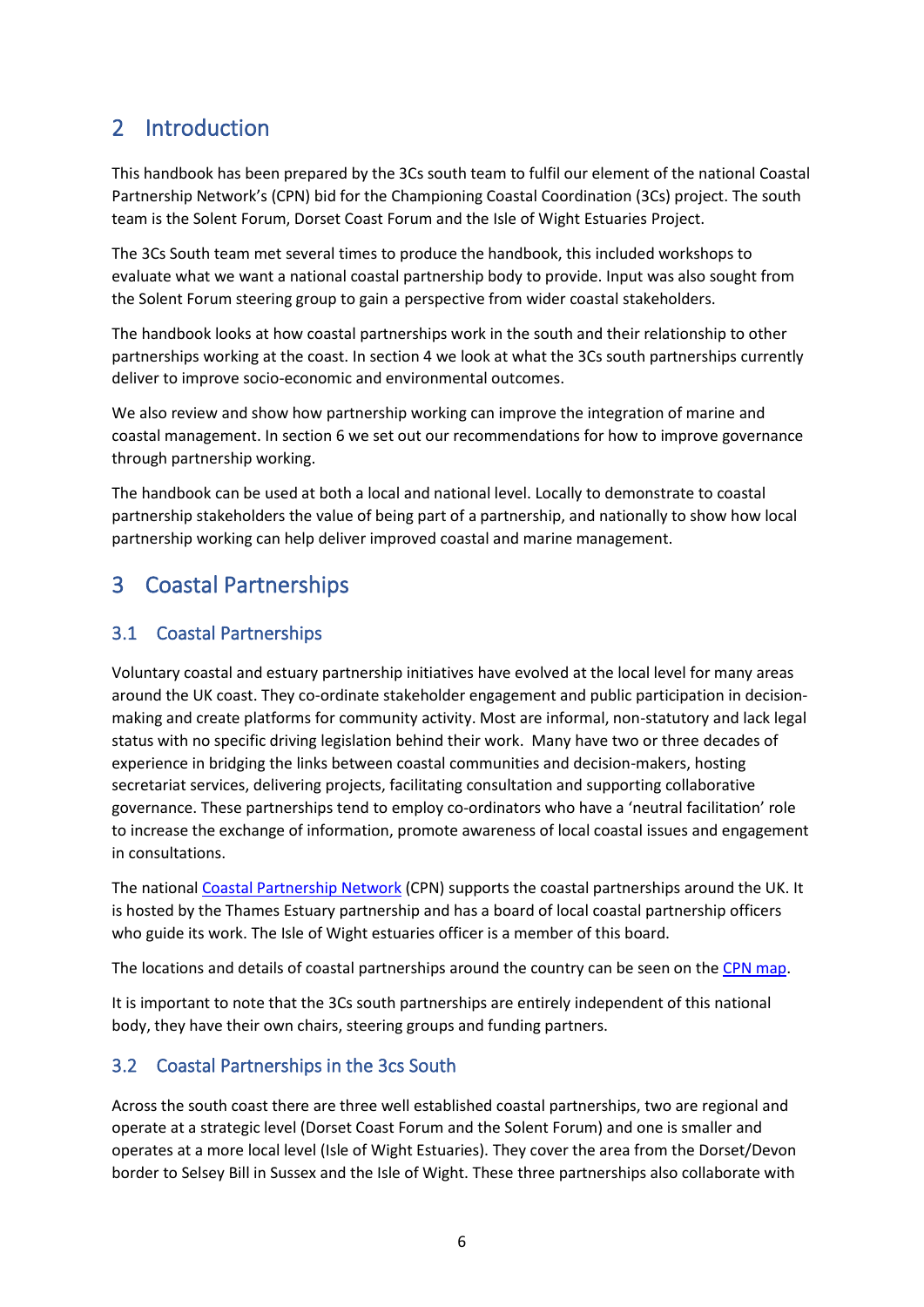their neighbours; Dorset, Devon and Solent have worked together in the past on a MMO project on stakeholder engagement for marine plans and the Solent Forum is helping to support the establishment of the Sussex Marine Forum.



#### **Figure 1. Map of the 3Cs South Location**

#### **Solent Forum**

The [Solent Forum](http://www.solentforum.org/) was established in 1992, it has an independent chair, over fifty [members](http://www.solentforum.org/membership/members/Members_directory/) and two staff who are hosted by Hampshire County Council. It is politically neutral. It supports its members' functions and facilitates their work but does not have direct involvement with their statutory duties or comment on individual member consultations, plans or proposals. All its members are professional organisations including local government, port and harbour authorities, government agencies, IFCA, user groups, academia and NGOs. All members pay to be part of the partnership and this income funds the core service. It takes on project work where this furthers the interests of its members, it does not use project work as an income generator. It does not receive any national funding for core work.

It supports the smaller partnerships in its area such as the Isle of Wight Estuaries, River Hamble Estuary Partnership and Manhood Peninsula Partnership by providing them access to its members services and staff time. For example, hosting quarterly partnership meetings for mutual support and discussion and promoting and sharing their work.

The Solent is a big busy place, 1.25 million people live around its shores, there are 10 harbours and estuaries, two major ports and a naval base. It is internationally important for sailing and is heavily used for both land and water based recreation by both residents and visitors. Tourism is an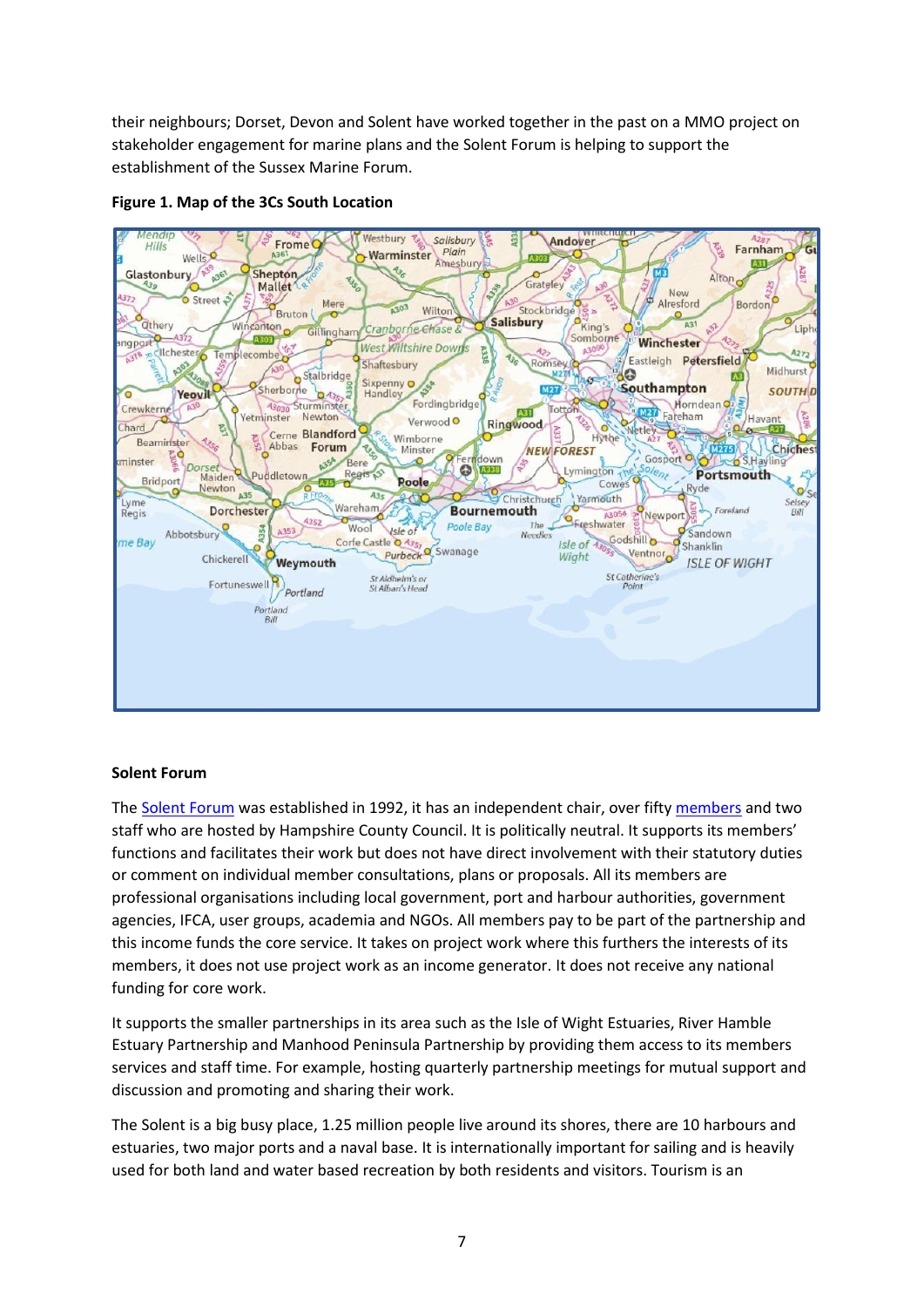important economic sector for the Isle of Wight. The Solent has recently been designated as a freeport and is one of the leading UK areas for the cruise industry. Nearly all the Solent's coastline and the waterbody itself is designated as a Marine Protected Area (MPA) and it is a UNESCO biosphere.

### **Dorset Coast Forum**

[Dorset Coast Forum \(DCF\)](https://www.dorsetcoast.com/) is a well-established strategic Coastal Partnership made up of over 260 cross sector organisations, groups, associations and businesses. Its overriding aim is to promote a sustainable approach to the management, use and development of Dorset's coast and inshore waters. It does this through encouraging collaborative working, innovative and future focused project work, sharing information and data and providing links at regional, national and European levels.

DCF covers the coastal area from Lyme Regis to Christchurch, incorporating the main towns of Weymouth, Bournemouth and Poole, several smaller traditional seaside towns and the world heritage site of the Jurassic Coast. The population of Dorset and the Bournemouth, Christchurch and Poole area is around 722,000, with a large proportion of residents living along, or near to, the coast. In addition, Dorset's coast attracts millions of visitors through tourism every year.

DCF has 23 years of experience of working with different sectors and bringing together a diverse range of stakeholders, including local communities in a balanced and neutral setting to discuss all aspects relating to the management and use of the coast. It is core funded by key partners including local councils, the EA, Wessex Water and Dorset Wildlife Trust. Project work is funded through active fundraising by DCF and/or from members directly approaching DCF to support and add value to their core work. Example of DCF's current projects include:

- Development of the [Dorset Mariculture Strategy](https://www.dorsetcoast.com/projects/aquaculture/) working across sectors to assess barriers and opportunities for development and create an action plan to grow a sustainable aquaculture industry in Dorset.
- In connection to the above, DCF secured funding from the Marine Management Organisation to further develop the concept of an [English Aquaculture Innovation Hub.](https://www.dorsetcoasthaveyoursay.co.uk/english-aquaculture-innovation-centre)
- The [Building Resilience in Flood Disadvantaged Communities \(BRIC\)](https://www.dorsetcoast.com/projects/weymouth-bric/) project, aimed developing support for people and communities in Weymouth likely to be affected by flooding, particularly vulnerable groups.
- Delivering community and engagement support for FCERM plans creating a link between flood risk management team and communities; communicating complex data in accessible ways; gaining feedback on public realm improvement elements of flood defence works; and ensuring local communities have a voice in flood defence planning.
- Co-ordinating the regeneration of Weymouth Train Station forecourt and creation of nearby Pocket Park, including improved pedestrian access and cycle routes, increased planting and new interpretation showcasing local railway heritage.
- Sustainable Swanage Working with local community groups, councils, businesses and volunteers to develop project that support the local environment and combat climate change.

Through its project work DCF raises significant funds each year. During the financial year 2021/22, DCF will have raised approx. £1.3 million to support project work. In 2018, in a single application, DCF successfully raised £5.6mn from the Coastal Community Fund which supported 18 community, well-being and infrastructure projects along Dorset's coast.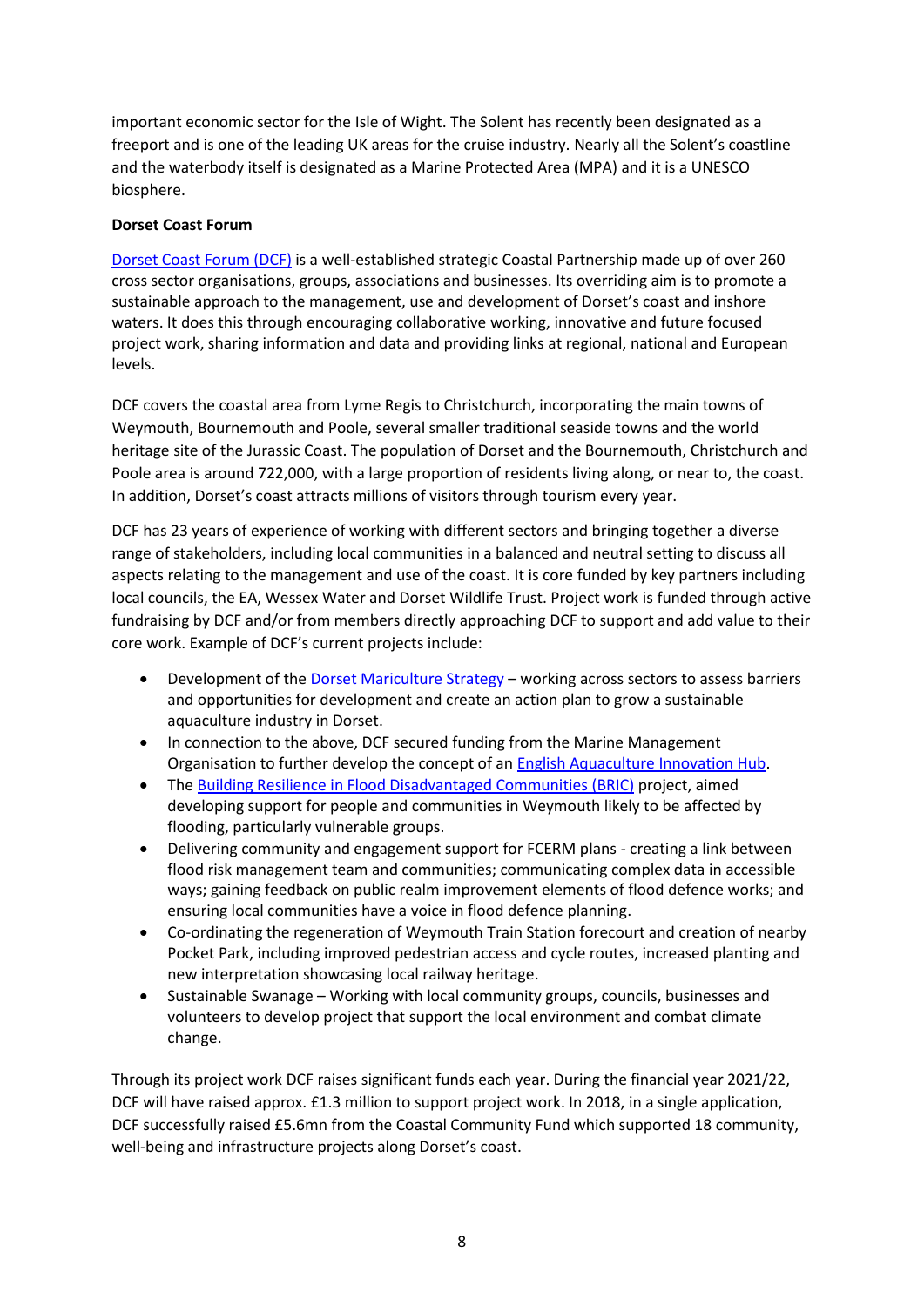#### **Isle of Wight Estuaries**

The [Isle of Wight Estuaries Project](https://www.iow.gov.uk/council/OtherServices/Estuaries-Project/Isle-of-Wight-Estuaries-Project) was established in the late 1990s after English Nature's Estuaries Initiative instigated the development of the Medina and the Western Yar Estuary Management Plans. The Estuaries Initiative was a response to the House of Commons Select Committee report that showed the need for better coordination at the coast. The Estuary Management Plans (EMPs) that resulted from the Initiative were the first stakeholder led, co-ordinated and integrated management tool created for delivery at a local level. They were developed using topic areas with key stakeholder groups.

It is based around the two EMPs developed for the Medina Estuary and the Western Yar Estuary. Both plans contained a set of actions required to resolve local issues, improve co-ordination and increase understanding. As the actions were gradually completed, many became a 'watching brief' and so the Guiding Principles of the EMPs were taken forward to ensure the key aspects and objectives of the plans were not lost.

The Project has adapted significantly over recent years to respond to the changes in the legislative framework, increased levels of consultation and stakeholder engagement elsewhere and a reduction in resources. It now provides information and facilitation for the partners and other organisations working on the Island and Solent coasts. It delivers marine and coastal projects on the Isle of Wight and has an input into the work of other relevant bodies using a wide network of contacts and experience derived over the past 20 years.

The project draws in funding for the delivery of specific projects from a wide variety of sources and sometimes works collaboratively with larger projects and partnerships to enable local delivery of national or regional priorities. The partnership employs one officer and is core funded by harbour authorities and the local authority. Initially a three-year project, it has been active on the Isle of Wight for over 20 years due to a continuing need for better coordination, increased awareness and facilitation of partnership working with other organisations. All partners in the Project are members of the Solent Forum and this relationship enables a much greater degree of collaboration for local delivery through networking and joint projects.

### <span id="page-8-0"></span>3.3 Other South Coast Partnerships

In addition to the coastal and estuary partnerships, there are many other partnerships across the south area that interact with the coast. These are set up by people as and when needed, some are long term and others are task and finish groups. Many have a specific focus or purpose. What a coastal partnership can do is ensure that knowledge transfer takes place across all these partnerships, so they all work collaboratively. In the Solent we do this by use of our news service, which includes twitter, a monthly e-newsletter, a biannual newsletter and Forum staff highlighting at the numerous meetings they attend what is happening due to their comprehensive knowledge of the area. We also facilitate introductions and pass on relevant information directly from the numerous information sources we access.

Below are examples of some of the partnerships that the south coast coastal partnerships coordinate with:

- [Coastal Partners](https://coastalpartners.org.uk/)
- Sussex Coastal Forum (in development)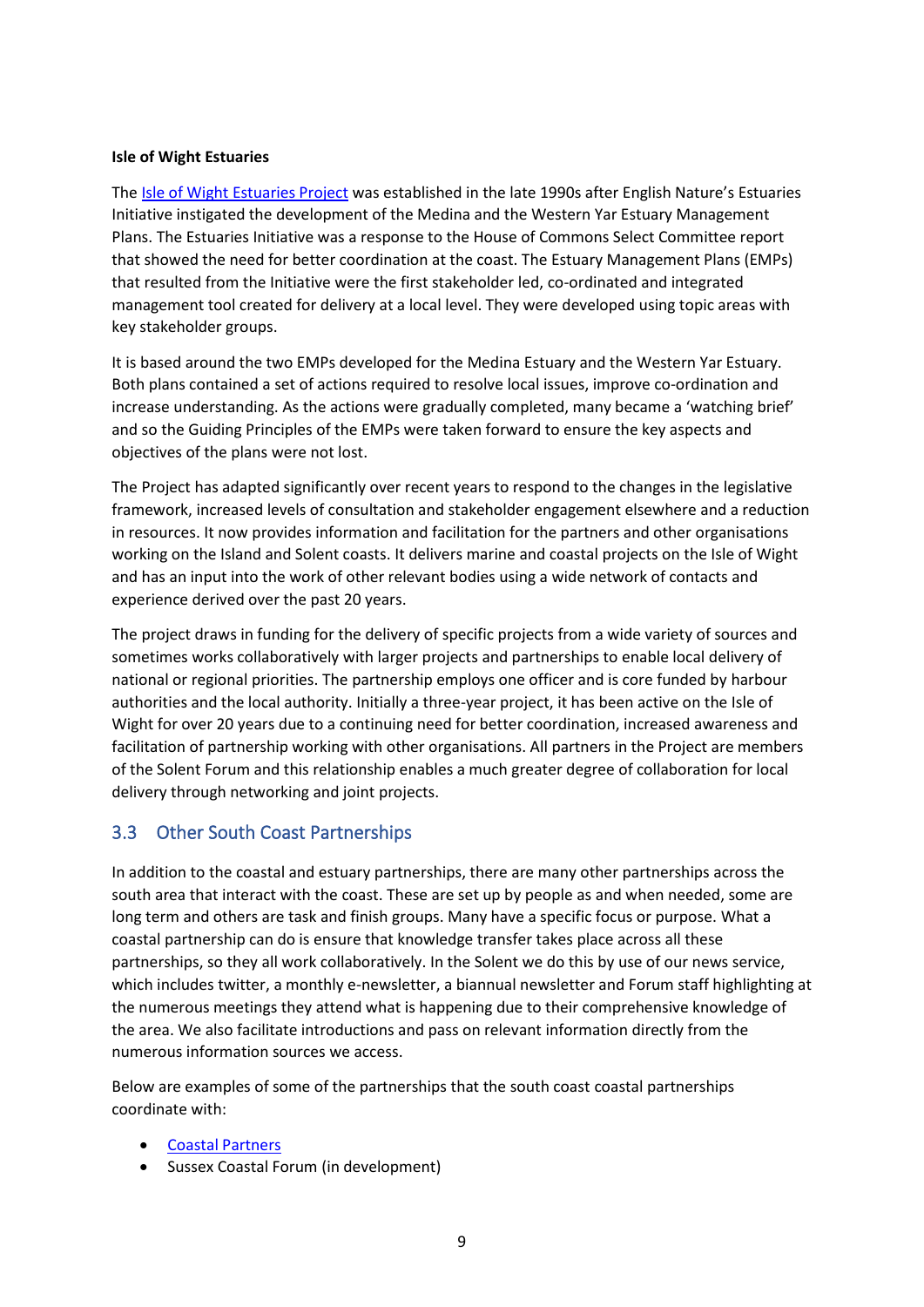- [Jurassic Coast Trust](https://jurassiccoast.org/)
- [Bird Aware](https://birdaware.org/solent/) Solent
- [Southern Coastal Group](https://southerncoastalgroup-scopac.org.uk/)
- Catchment partnerships
- [Solent Marine Sites](http://www.solentems.org.uk/sems/)
- [Solent Local Enterprise Partnership](https://solentlep.org.uk/)
- [Dorset Local Enterprise Partnership](https://www.dorsetlep.co.uk/)
- Local Nature Partnerships (Hants and IoW, Dorset)
- Isle of Wight AONB Forum

#### **Case Studies: 3Cs south Partnerships working with other Partnerships**

#### **Solent Recreation Mitigation Partnership (SRMP)**

The SRMP partnership is made up of  $19$  organisations, it is funded by contributions from all new residential dwellings within 5.6km of the Solent SPAs. It was implemented as evidence showed that new housing growth would bring about adverse pressure to important designated bird sites in the Solent. The Solent Forum's Solent Disturbance and Mitigation Strategy (SDMP) was the body that set out the evidence and the need for mitigation to enable housing development to continue. This partnership led to the establishment of Bird Aware Solent.

#### **[Bird Aware Solent](https://birdaware.org/)**

Bird Aware Solent is a partnership that works to mitigate the effects of recreational disturbance to birds from new housing development. The Solent Forum works closely with the partnership, helping to publicise and support its work and feed in relevant information. Bird Aware staff are invited to Solent Forum meetings to help spread their work more widely and make use of the Forum's news service. The Solent Forum uses Bird Aware knowledge and data in the Solent Marine Sites management plan which monitors and addresses the impacts of non-licensable activities.

#### **Local Nature Partnerships**

The Solent Forum has been in early conversations with the Hampshire and Isle of Wight Local Nature [Partnership \(LNP\).](https://hantswightlnp.wordpress.com/) The LNP recognises the value that this coastal partnership can bring in including the coast in the forthcoming Local Nature Recovery Strategies. The Solent Forum will continue to monitor this and provide coastal input as necessary.

#### **Local Enterprise Partnership (LEP)**

Dorset Coast Forum works closely with [Dorset LEP](https://www.dorsetlep.co.uk/) particularly in relation to its work on supporting and developing the aquaculture and fishing industry. The LEP highlight agrictech and aquaculture as a high growth sector in Dorset's Local Industrial Strategy. In recognition of this, the LEP is supporting DCF's project to develop an Aquaculture Innovation Hub within Dorset, through the provision of match funding and sharing knowledge and expertise.

### <span id="page-9-0"></span>3.4 Solent Marine Sites Management Group

The [Solent Marine Sites \(SEMS\)](http://www.solentems.org.uk/sems/) Management Group is an example of a statutory partnership being administered by a Coastal Partnership. The SEMS Management Group was established in 2000. It allows the relevant authorities in the Solent to discharge their duty to manage non-licensable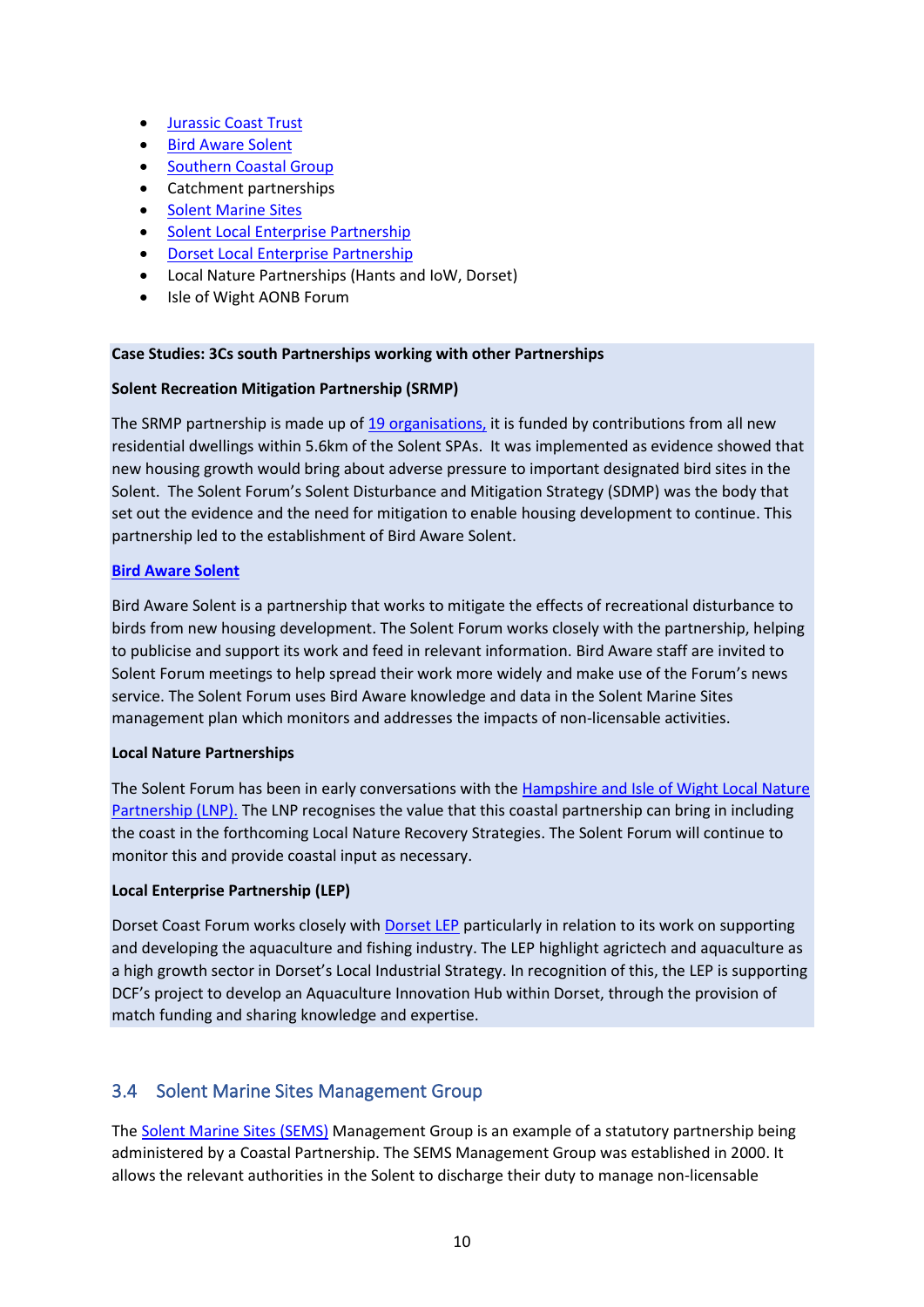activities under the Habitats Regulations to a single management scheme delivered by the Solent Forum. Thirty one Relevant Authorities take part in this scheme and provide the funding to cover the secretariat costs. A relevant authority chairs the group, this is currently the River Hamble Harbour Master. Natural England are a member of the scheme and provide additional advice and support on potential activity impacts on MPAs. When strategic impacts are identified a working group (Natural Environment Group) meets twice a year with the relevant authorities and wider partners to address them. SEMS has been held up as an example of national best practice.

# <span id="page-10-0"></span>3.5 Evaluation

Coastal partnerships are grass roots bodies, they reflect both the geographical and human aspects of the area in which they sit. In 3Cs south we have an example of a regional partnership that mostly covers open coast aligning with a local authority boundary (Dorset/BCP) a second regional partnership (Solent) that covers multiple administrative boundaries, centred on its geographical place and a number of small partnerships (including the Isle of Wight) that intrinsically serves the more local needs and uniqueness of an island. They have all been formed and developed over numerous years to serve the needs of the people and place where they sit.

Due to their strong stakeholder networks they are also well placed to support other partnerships in an area. They help to promote and share information on workstreams to ensure collaboration and avoid duplication. Where there is a need for a partnership that doesn't exist, they can help to bridge that gap by using their knowledge and expertise to identify relevant people and organisations.

Coastal partnerships work with local communities and stakeholders to coordinate and deliver local projects for local people.

In specific cases they can also facilitate partnerships that deliver statutory functions such as the Solent Marine Sites Management Group.

# <span id="page-10-1"></span>3.6 Recommendations

There is no standard model for a coastal partnership, we recommend this be seen as a strength. Being flexible and politically independent allows open and honest conversations, the sharing of ideas and work and mutual support across coastal stakeholders.

Successful partnerships reflect a local need and help their members to deliver their functions and duties. We recommend that local people are best placed to decide what type of partnership would work for them.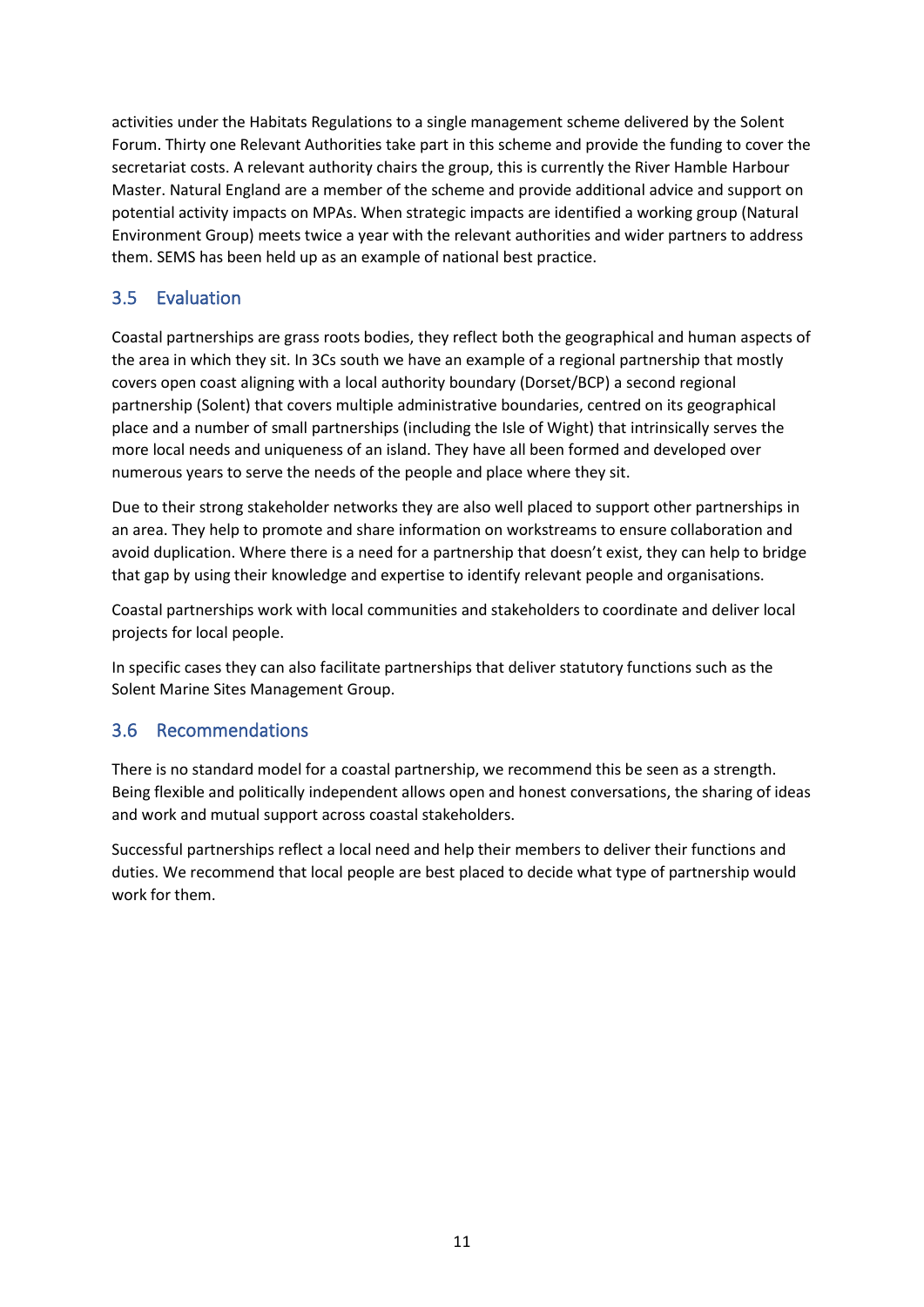# <span id="page-11-0"></span>4 Delivering Socio-economic and Environmental Outcomes

# <span id="page-11-1"></span>4.1 Introduction

The following section gives examples of how coastal partnerships work on a range of issues across the coast to deliver socio-economic and environmental outcomes. We look at how we work across the sustainability pillars with case studies covering coastal communities, collaborative partnership working, catchment coordination and the provision of information hubs. We also present two sector specific area examples of fishing and aquaculture and water quality management.

# <span id="page-11-2"></span>4.2 Coastal Communities

# <span id="page-11-3"></span>4.2.1 Introduction

In addition to working with stakeholders and supporting organisations who work along the coast, Coastal Partnerships also play a key role in creating a voice for coastal communities. We often act as a link between local authorities and regulatory bodies, and local communities, and do this through the following ways:

- Transforming information (including technical information) into accessible formats that encourage and enable coastal communities to gain an understanding of local plans, developments and/or environmental issues.
- Using a range of tools to reach out and engage with coastal communities, including workshops, events, walks and talks, drop-in centres, volunteer opportunities, appreciative enquiry, blogs, story mapping, surveys and more.
- Gaining feedback from communities on plans and developments planned for their local area, such as neighbourhood plans, harbour strategies, flood defence improvements and Marine Conservation Zones.
- Helping to reach solutions to local issues by bringing coastal communities, local businesses and local stakeholders together to find common ground, for example in relation to water safety issues and/or balancing recreation use with protecting coastal and marine habitats.

# <span id="page-11-4"></span>4.2.2 Building Resilience in Communities (BRIC)

[DCF's Building Resilience in Communities at risk of flooding project](https://www.dorsetcoast.com/projects/weymouth-bric/) brings together local flood risk management teams, local community organisations, the Environment Agency (EA) and local authorities to develop ways to support vulnerable communities in Weymouth at risk of flooding; the EA are using this project as a vehicle to help their work reach disadvantaged communities. Crucially this project also works directly with those local communities to hear and share their stories relating to flooding issues and how it impacts them as a community.

Key areas of focus for the project are the town centre, esplanade and harbour area that are most at risk of wave overtopping, tidal, fluvial, and surface water flooding. Some of these areas are also among the top ten percent most deprived in the country, where there are high rates of multioccupancy households and rental properties combined with people living in poverty, unemployed and with complex health needs.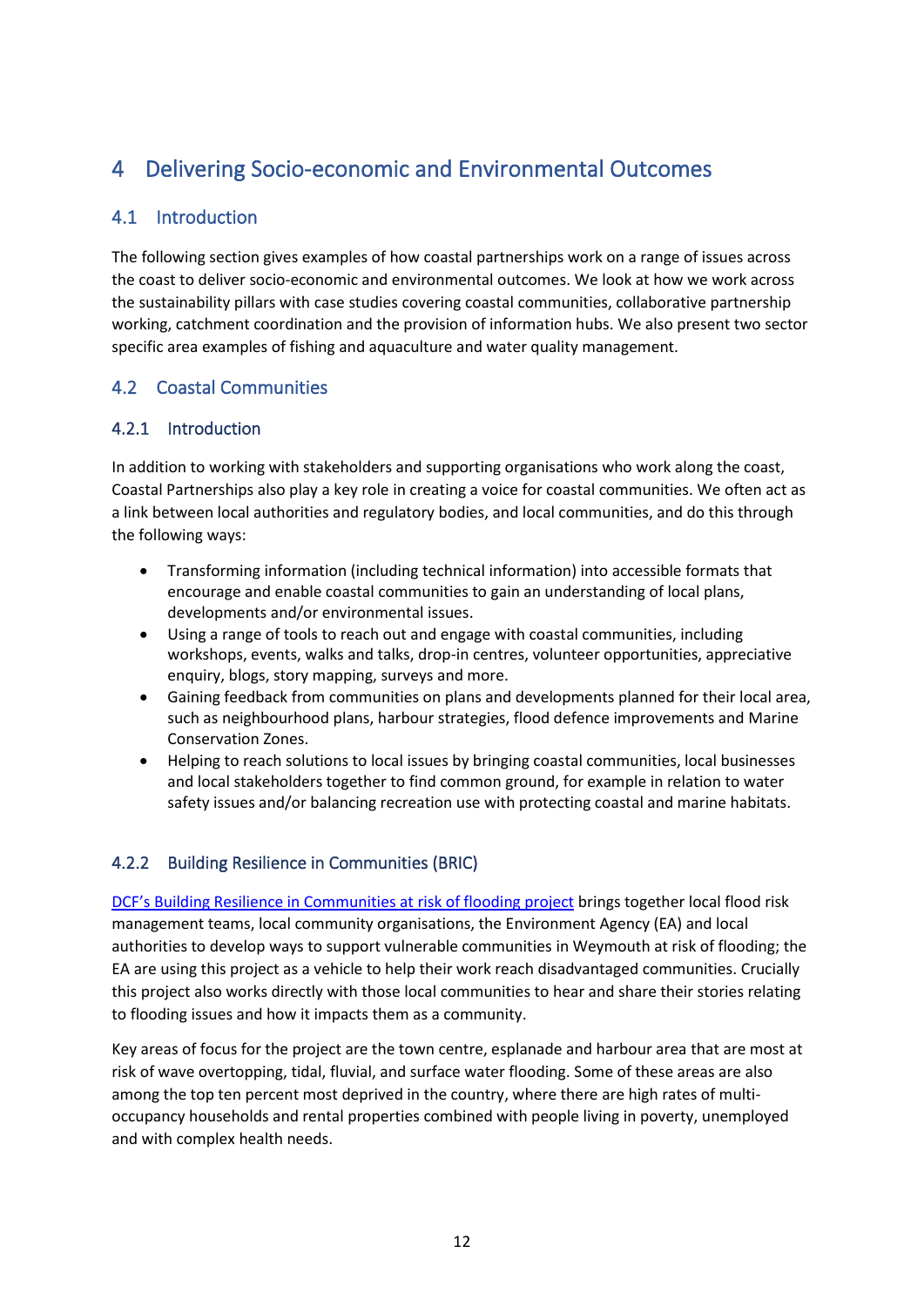The Melcombe Regis area of Weymouth is at a unique risk of flooding from multiple sources. It is a low-lying coastal area bordering the river Wey. This means that it is at risk of fluvial, pluvial, tidal flooding and inundation from wave overtopping. If these events were to occur simultaneously, the drainage system in the area could not cope with the level of water.

Flooding events in Weymouth are only likely to increase due to rising sea levels, and an increasing number and intensity of storms due to climate change. Coastal partnerships can play a key role in working with coastal communities to create greater awareness of increasing risks and to find ways to adapt and plan for supporting those who are more vulnerable.

Work has previously been done with Wessex Water to ensure the drainage systems in the area are working to their full capacity. This will need to be a regular process to ensure that the drainage systems will still cope with the surface water flooding.

### **The main aims of DCF's BRIC project are to:**

- Create a community resilience network, including recruiting and training volunteer flood wardens.
- Create a community resilience flood plan.
- Develop and test new tools and techniques to engage communities in assessing and communicating risk.
- Engage and encourage participation in local flood risk management strategies and other plans such as the Local Plan.
- Encourage participation in flood reporting.

### **Timescale**

The project runs from March 2021 until March 2023.

#### **How it is funded:**

DCF have been awarded £141,000 (69% of the project budget) from the European Regional Development Fund via the Interreg France (Channel) England programme, whilst match funding is being provided through expertise offered by Dorset Council.

### **See below details of how local stakeholders work closely with DCF to meet the wider aims of the BRIC project:**

| <b>Stakeholder</b><br>name  | <b>Key priorities</b>                                                                             | <b>Role/actions</b>                                                                                                                                                                                                                                                                     |
|-----------------------------|---------------------------------------------------------------------------------------------------|-----------------------------------------------------------------------------------------------------------------------------------------------------------------------------------------------------------------------------------------------------------------------------------------|
| Weymouth<br>Town<br>Council | Ensure the best outcome for local<br>residents.<br>Build community resilience to flood<br>events. | Steering group member of BRIC project.<br>Work closely with BRIC coordinator with<br>local project elements.<br>Advice on a public 'live' flooding<br>information screen and potentially take<br>on responsibility afterwards.<br>Manage Community Flood Action Plan<br>once developed. |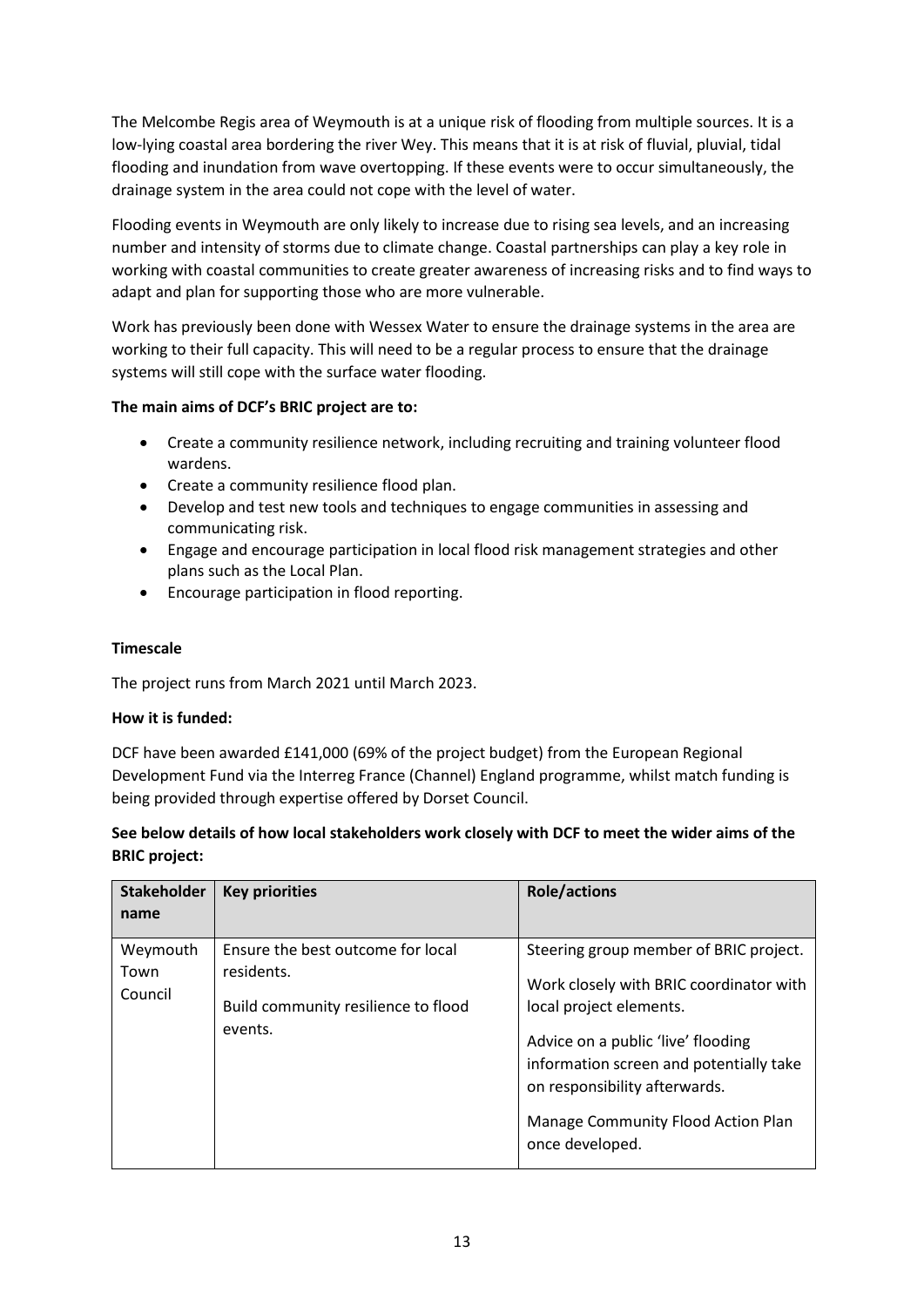| Dorset      | Ensure the best outcome for local                                       | FCERM team engage in consultations        |  |  |  |  |  |
|-------------|-------------------------------------------------------------------------|-------------------------------------------|--|--|--|--|--|
| Council     | residents.                                                              | and advice public on technical flood risk |  |  |  |  |  |
|             | Communicate flood risk strategies to                                    | aspects.                                  |  |  |  |  |  |
|             | residents.                                                              | FRM team support flood reporting tool     |  |  |  |  |  |
|             |                                                                         | and training for flood wardens.           |  |  |  |  |  |
|             | Listen to residents' opinions and                                       |                                           |  |  |  |  |  |
|             | thoughts on the strategies.                                             |                                           |  |  |  |  |  |
| Local       | Ensure the best outcome for local                                       | Advise throughout process on local        |  |  |  |  |  |
| councillors | residents.                                                              | issues.                                   |  |  |  |  |  |
|             | Provide local knowledge and insight into                                | Advise on particularly vulnerable         |  |  |  |  |  |
|             | community needs.                                                        | residents/groups.                         |  |  |  |  |  |
|             |                                                                         |                                           |  |  |  |  |  |
|             | Build local networks and community                                      | Source of contacts within the             |  |  |  |  |  |
|             | relationships.                                                          | community.                                |  |  |  |  |  |
| Park        | Provide local residents with information                                | Act as a hub venue for project            |  |  |  |  |  |
| Community   | on the project.                                                         | engagement sessions and information       |  |  |  |  |  |
| Centre      | Increase resilience.                                                    | sharing.                                  |  |  |  |  |  |
|             |                                                                         |                                           |  |  |  |  |  |
| Local       | Increase resilience.                                                    | Participate in drop-in sessions and focus |  |  |  |  |  |
| businesses  | Provide local knowledge and insight into                                | groups.                                   |  |  |  |  |  |
|             | community needs.                                                        | Advise on ways to increase resilience.    |  |  |  |  |  |
| Local       | Increase resilience.                                                    | Key network tool - access to most         |  |  |  |  |  |
| charities   |                                                                         | vulnerable and least resilient groups.    |  |  |  |  |  |
|             | Provide advice on the most vulnerable                                   |                                           |  |  |  |  |  |
|             | areas/groups.                                                           | Participate in drop-in sessions and focus |  |  |  |  |  |
|             | Ensure the best outcome for clients.                                    | groups.                                   |  |  |  |  |  |
| Local       | Increase resilience.                                                    | Participate in drop-in sessions and focus |  |  |  |  |  |
| residents   |                                                                         | groups.                                   |  |  |  |  |  |
|             | Provide local knowledge and insight into<br>individual household needs. | Inform us of the key areas of             |  |  |  |  |  |
|             |                                                                         | vulnerability and ways to increase        |  |  |  |  |  |
|             |                                                                         | resilience.                               |  |  |  |  |  |
|             |                                                                         |                                           |  |  |  |  |  |
|             |                                                                         | Volunteer to become flood wardens.        |  |  |  |  |  |

### **Target Audience**

The main target audience for this project is the communities who are at risk of flooding. Specifically, Melcombe Regis and the harbour area of Weymouth. These communities are the focus of this project, with the aims and outcomes built around them.

However, local stakeholders are also within the target audience. These groups will be able to continue to build community resilience once the BRIC project has officially come to an end. Therefore, it is vital that they are involved throughout the project to ensure the impact of BRIC is long lasting. This cross-sectoral involvement is an important aspect of the project as it ensures a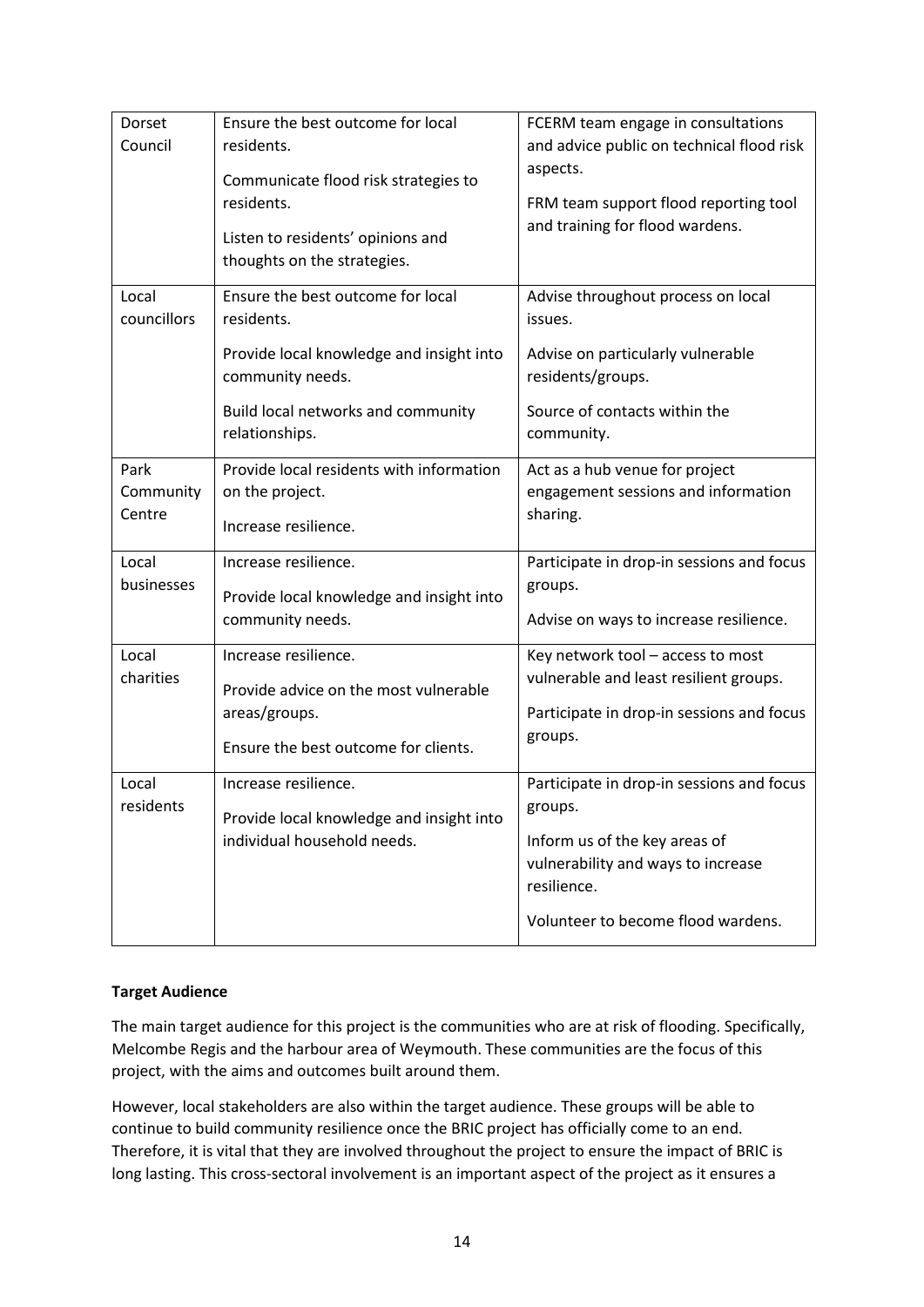bottom-up approach which listens to the community and builds on existing networks which are already established in Weymouth.

The community in this area is transient which makes communication challenging. To advertise engagement events, we found maildrops to be one of the most effective methods, with a large proportion of the attendees stating this as the reason for attending.

### **Outputs/outcomes reached to date**

- Recruitment of Flood Wardens and organising of associated training.
- Building of resilience network with relevant project partners such as Weymouth Town Council, local organisations, and residents.
- Agreement of the 'live' flooding information screen technical specifications and location.
- Development of a Community Flood Plan

### **Examples of Community Engagement Practices**

DCF held engagement events in the local Community Centre. These were face-to-face events with the aim of gaining local knowledge, recruiting Flood Wardens, and building awareness of the project.

DCF are planning a site walk and talk of the key flood-risk areas and flood defences with the main target audience being local stakeholders and flood wardens.

A key tool DCF have been using is 'Appreciative Inquiry' (AI). The AI approach follows a four-stage process:

- 1. Explore what is working in the community
- 2. Ask them to imagine an improved version
- 3. Design processes and systems to achieve this vision
- 4. Deliver and empower the new processes in a way that is sustainable within that community.

This involves taking interviews with the community before reading these interviews out in firstperson to policymakers, flood risk management professionals and stakeholders. This then gives these groups a chance to develop processes and systems of flood management with the local communities' priorities in mind. This has also allowed us to directly communicate face-to-face with residents and businesses, building the awareness and profile of the BRIC project while collecting valuable insights into the community.

#### **Examples of Reaching Wider Audiences**

The BRIC project has set up Twitter and LinkedIn pages to ensure the project has a wide reach and connects with communities who are not specifically involved in the pilot projects.

### **Evaluation**

This project is still ongoing, and so the final evaluation is yet to come. However, there have already been some successes in the project. One of the key best practices which can be taken from the project so far is the 'bottom-up' partnership working. The participatory approach of the BRIC project involves all groups within the community, including residents, local groups, organisations, councillors, policymakers, and experts. There have been two main benefits of this: ensuring inclusion of marginalised groups, and the collection of invaluable local knowledge.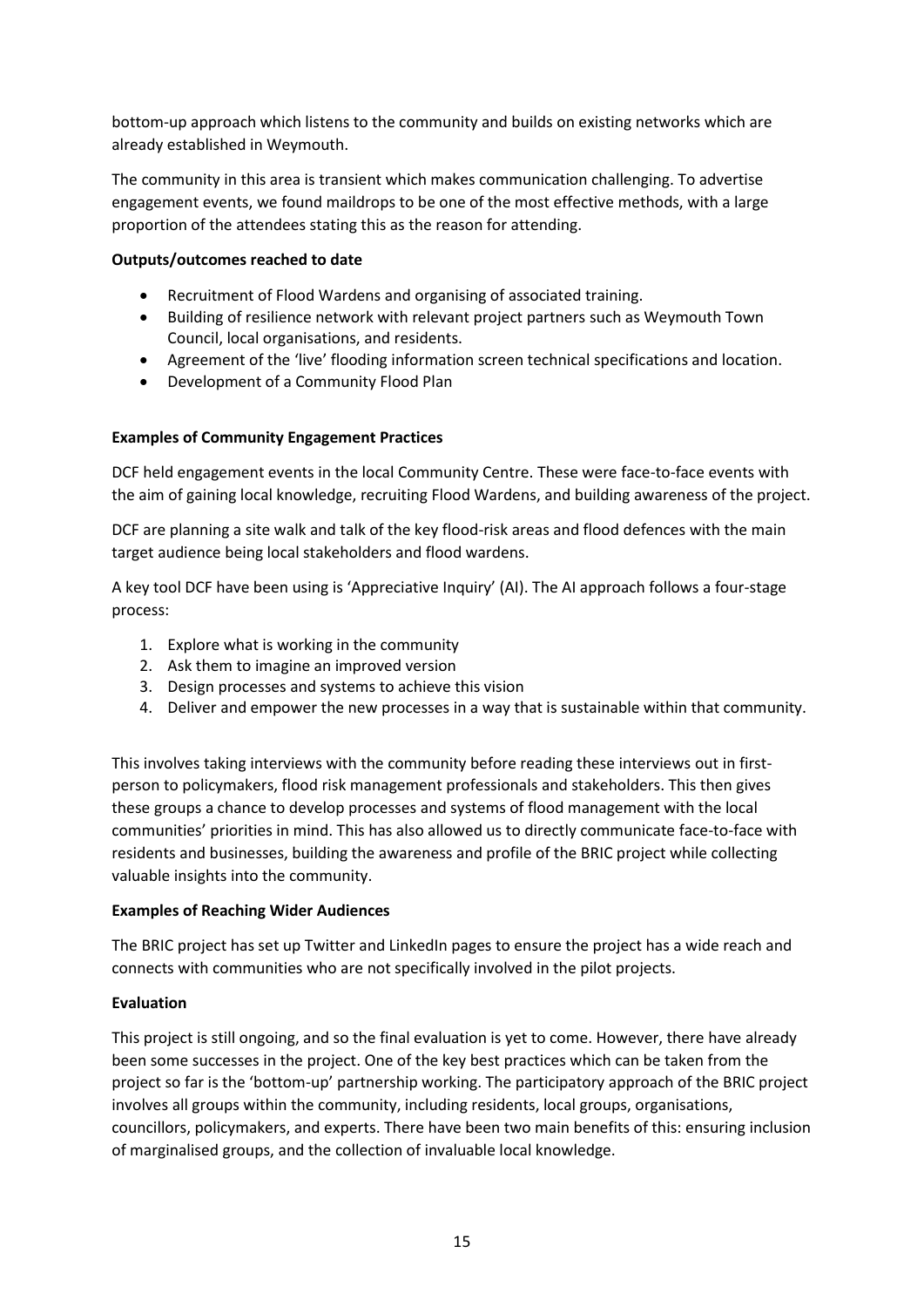Empowering these communities can help them in the long-term, providing them with the tools to protect themselves in future events. This then creates opportunities for socio-economic development as the negative impacts of flooding are minimised.

# <span id="page-15-0"></span>4.2.3 Stakeholder Engagement Techniques

Stakeholder engagement is fundamental to the work of coastal partnerships, particularly as the purpose of CPs is to bring partners together to realise concepts that would not be achieved through working alone. Over the last 30 years, CPs have developed a range of tools that help to open up discussion with stakeholders (often with different agendas or opposing views) and to reach a common consensus and agree a way forward. Hence CPs have a well-established reputation of having the necessary skills and experience to act as an independent body and deliver effective stakeholder engagement on behalf of statutory and regulatory agencies.

Examples of Face to Face Stakeholder Engagement Tools:

**Facilitated workshops** – CPs set agendas, arrange workshops at appropriate venues, and lead discussions based on local issues, wants, needs and concerns of those involved. Maintaining focus on the aims of the workshops, CPs open up discussion to find common ground and agree a way forward.

**Drop-in's –** CPs pull together often technical and complex information to share in accessible formats to help inform, and gain feedback from, local communities and stakeholders. This can include design plans, water quality data, flood plans, strategies, designations and more.

**Events –** CPs are experienced at leading and participating in a range of events of activities, from community awareness events to stakeholder conferences.

**Appreciative Inquiry (AI)** – The aim of AI is to gain first-hand views from the community and to then share that information directly, by reading statements in the first person, back to policy makers. Statements from the community are based on a limited number of questions that focus on what residents feel works well in their community, and how that could be further improved.

AI can be a powerful tool in helping policy makers to gain an understanding of how local communities feel about the strengths and opportunities in their area, as well as identify how those opportunities can be supported.

**Leaflets, postcards and householder guides** – CPs are well experienced in working with stakeholders and designers to create engagement materials to distribute to local communities. Examples includes leaflets on community resilience, postcards on avoiding polluting drains that lead to local water bodies and householder guides that explain flooding issues and associated defences.

Online Stakeholder Engagement Tools:

**Social media, films and podcast –** The use of imagery and podcasts on websites and social media is a very effective way of sharing information with stakeholders and communities. CPs have created films on behalf of partners as part of planned campaigns or to help ensure messages reach a wider audience. Examples of this in the south include [Secrets of Solent,](https://www.hiwwt.org.uk/secrets-of-the-solent) [Sea's The Day](https://www.youtube.com/watch?v=iT6xdZH41DI), MMO south marine [planning animation](https://www.youtube.com/watch?v=eOXyLKaWSuU) and [Dorset Coastal Stories.](https://www.dorsetcoast.com/resources/dorset-coastal-stories/)

**[Have Your Say Website](https://www.dorsetcoast.com/get-involved/dorset-coast-have-your-say/)** – the DCF 'Have Your Say' website provides an opportunity for members and partnerships to develop a webpage independently of any one organisation. The webpage can include a range of content according to need, for example: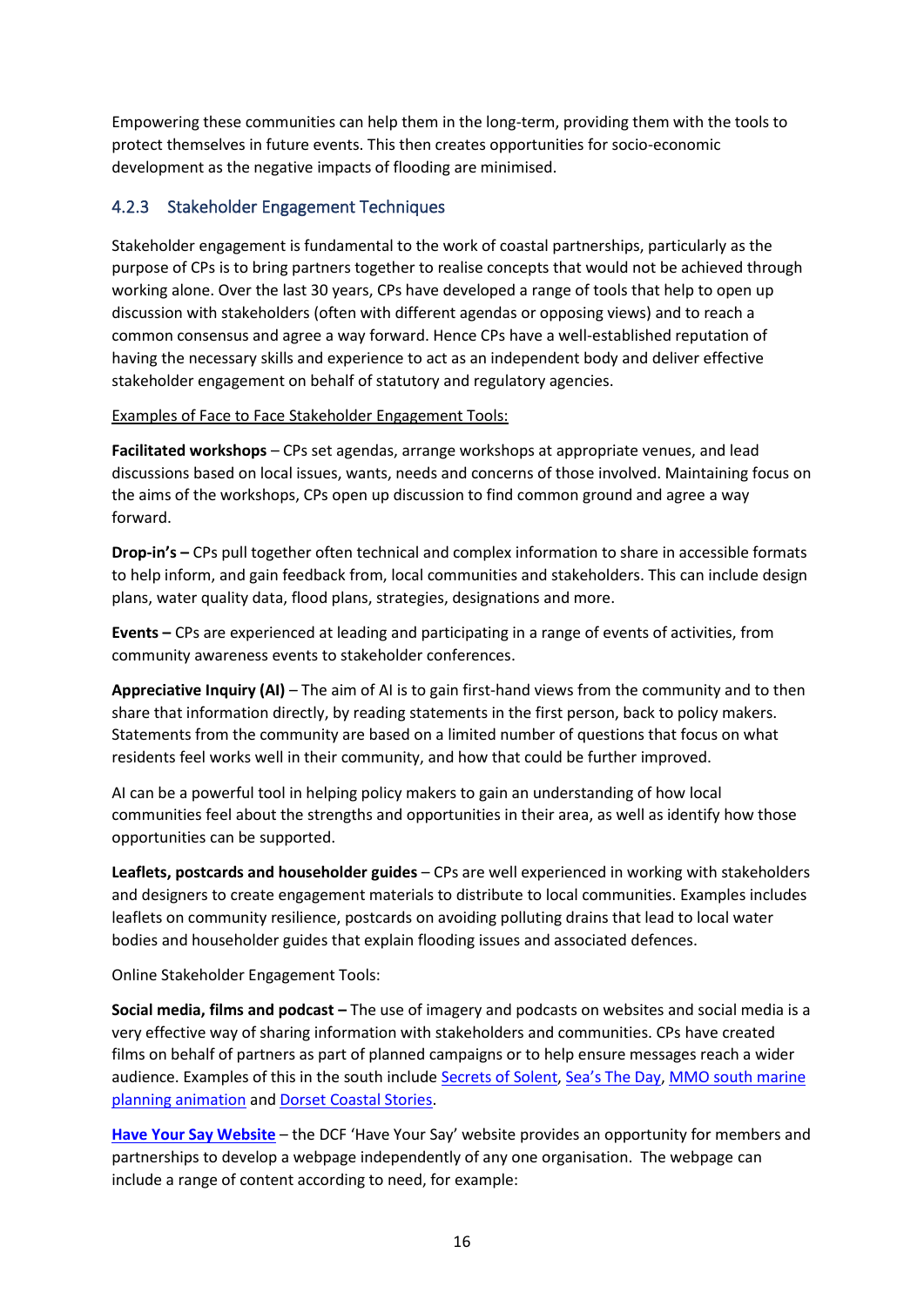- Written content
- Photos
- Videos
- Blogs
- **Surveys**
- Interactive maps

The interactive maps can be used for stakeholder and community engagement, whereby anyone can drop post-it notes (including comments, feedback and ideas), and/or photos, onto particular locations for others to view and also comment on. This is particularly useful for town or neighbourhood planning.

DCF also uses 'Have Your Say' to create and set up online surveys, working with partners to help develop content. DCF then collate, analyse and feedback the results.

### **Online workshops**

Like many other organisations CPs have had to adapt during the pandemic to use newly available technologies for running online workshops, meetings and webinars. As such Teams, Zoom and Hybrid meetings are used regularly and can be beneficial in terms of reaching wider audiences.

### **Case Study: Studland MCZ Partnership Project**

DCF's work at Studland is a good example of where coastal partnerships can use their independence and facilitation skills to support a group of stakeholders representing different agendas with opposing wants and needs. Stakeholders include boat club representatives, the RYA, The Seahorse Trust, The National Trust, Studland Parish Council, Southampton University researchers, Natural England and Oceans to Earth.

The aim of the project is to reach a consensus on how to help protect seagrass habitat, whilst allowing continuing recreational boat use in a sustainable way using eco-moorings. It is a complex project, with a range of different wants and technical and legislation issues, but if resolved, could provide an excellent example of how similar issues could be addressed across the UK. Due to these issues and the varying agendas of the partners involved, without the independence of DCF the project would struggle to progress.

# <span id="page-16-0"></span>4.2.4 Evaluation

By being independent and representing a number of different partners, CPs are able to pull together information from a variety of different sources to identify opportunities that reach environmental and socio- economic outcomes. CPs can then use a whole range of tools to engage with stakeholders and communities to decide which options to take forward that provide the most benefit.

The feedback from stakeholders also adds strength to decision making, giving confidence to funders and policy makers.

Effective stakeholder engagement can help to avoid duplication and target limited resources and available funding, to maximise outcomes to suit local communities, businesses and the environment.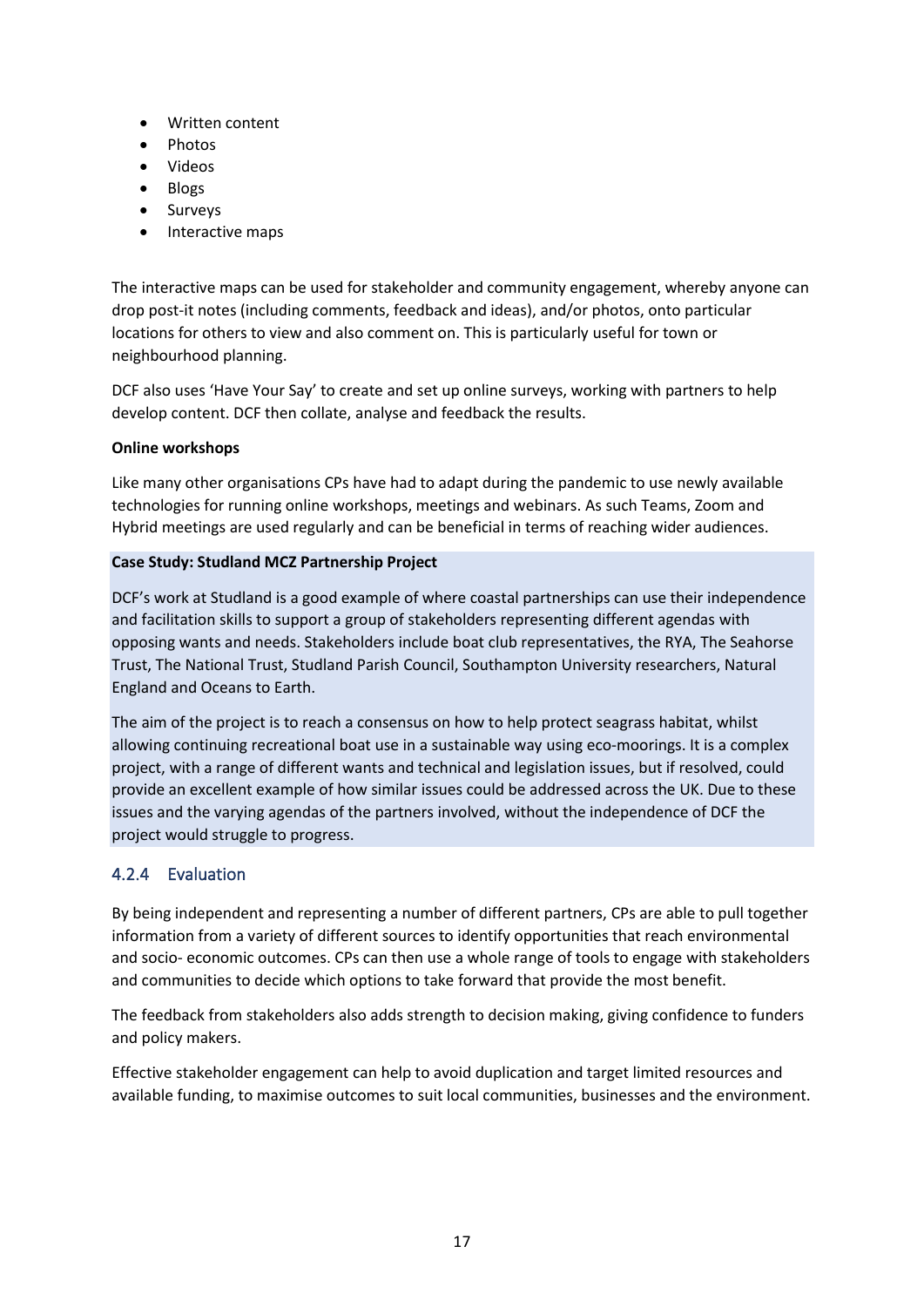# <span id="page-17-0"></span>4.2.5 Recommendations

Firstly, it is crucial that CPs work to remain as independent as possible. In each coastal area, there are many stakeholders involved in coastal management each with different remits, aims and objectives. Likewise, coastal communities and business are impacted by ever-changing social economic or environmental factors including deprivation, Brexit and climate change. CPs play a vital role within this maze by acting as a neutral body, facilitating discussion between different stakeholders as well as building trust with communities, to help reach common goals and identifying appropriate ways forward that benefit local communities, economies and environments.

Secondly, there is an opportunity for CPs to share skills and experiences related to stakeholder and community engagement. This can include training, learning best practice, experiences of how CPs addressed difficult situations, what didn't work well, etc. This can be achieved through CP workshops that address the practical element of what CPs deliver on the ground and providing a space for CPs to share and discuss their experiences.

# <span id="page-17-1"></span>4.3 Collaborative Partnership Working

## <span id="page-17-2"></span>4.3.1 Introduction

As widely discussed throughout the handbook, the complexities of the interactions between the socio-economic and environmental considerations at the coast require an integrated approach to management, conflict resolution and proactive project working.

Collaborative working can take many forms and it is often described using a scale, increasing in level from basic networking through to co-operation, increased co-ordination and full collaboration. Many projects will regularly use a mixture of the first three in their partnership work with the full collaboration often the aim of larger scale projects and jointly funded initiatives.

As discussed in Section 3, within the Dorset and Solent areas there are many smaller local or issue specific partnerships and projects that benefit from collaborative working. Using examples from the area this section draws out some of the mutual benefits of collaborative working and identifies opportunities for improvement.

## <span id="page-17-3"></span>4.3.2 Collaborative Working in Practice

Working in partnership provides perspective from the socio-economic and environmental aspects of the project, which is key to effective and sustainable outcomes. It introduces a broader set of issues and facilitates conversations.

All the projects, hubs and engagement work contained in this handbook, as well as work carried out across the country by partnerships, are available to learn from and collaborate with. This might be information provided in publications, on websites or social media or through conversations between coastal officers. In whatever form the information is obtained, it is a huge regional and national resource that would not exist without effective coastal partnership working.

Small local partnerships and projects often evolve and develop from a local need whether spatial or issue based. This is particularly the case at a small-scale and local level and presents one of the challenges when trying to define a coastal partnership. New projects are often instigated by one organisation or individuals seeking positive change and may have very limited resources. Identifying opportunities to work as part of a wider regional or even national project could help connect them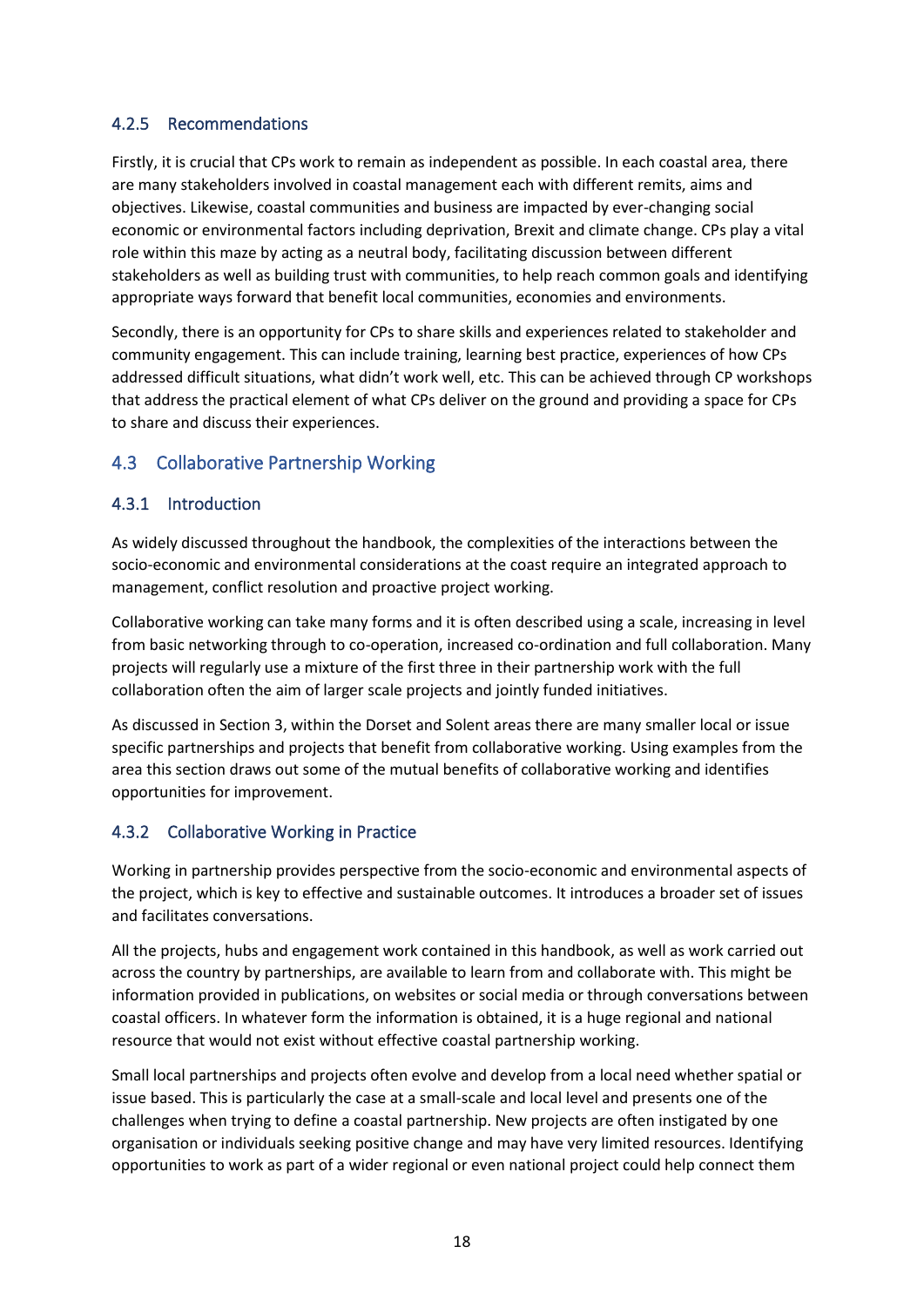with other organisations and groups that may be able to assist with knowledge, experience and resources.

#### **Case study: Swanage and Studland Water Safety Partnership**

Swanage and Studland Water Safety Partnership was set up due to concerns about watercraft (especially personal watercraft/jet skis) at Studland and Swanage Bay and clashes with an increasing number of boat users, sea swimmers, paddle boarders and kayakers. Water safety is an ongoing issue that requires a collaborative approach across a range of different organisations, facilitated by Dorset Council and DCF. Working collectively has enabled there to be a proactive approach, including educational patrols, zoning, enforcement, speed markers, leafleting and comms, resulting in a reduction of water safety issues at both Swanage and Studland Bay.

One of the ways that small projects and partnerships can maximise their effectiveness is to publicise their work through the networks formed by larger, more established partnerships. The latter can provide a wider audience for local information, initiatives, requests for assistance or information and to disseminate examples of good practice. In turn smaller local and grass roots projects can ensure that information from regional or national initiatives reaches key stakeholders and local communities. The Isle of Wight Estuaries Project regularly works in this way and describes it as a key benefit to working with a regional, strategic partnership like the Solent Forum and a national group like the CPN.

### **Case Study: Sharing local knowledge and building relationships in seagrass restoration**

Several national organisations recently began to work on seagrass restoration projects in the Solent. As Natural England carried out and commissioned field work and mapping the different projects, it became clear that greater coordination was needed and officers from each initiative set up regular calls to discuss their projects, locations and issues. The Isle of Wight coast was a key area of discussion between organisations, so the Isle of Wight Estuaries Project offered to assist the group as it developed its collaborative working.

The Estuaries Project was able to provide in depth local knowledge of suitable locations, constraints, stakeholder issues, access to equipment and vessels, local volunteers and engagement specialists that know the local area and communities. It has regular input into the restoration group which meets online to co-ordinate activities. This involvement enables an up-to-date response to local information requests, point of contact for individuals, support from the harbour authority partner organisations and ensures the technical aspects of the work are well communicated. Local sensitivities have mainly been avoided and an increased focus on co-ordinating the messaging will reduce the levels of confusion within local communities. Working in partnership has reduced difficulties and helped to move the project along more quickly. It also ensures that vital seagrass habitat restoration work is being carried out for the Isle of Wight which does not have the resources to do it alone.

### Solent seagrass video - [Solent Seagrass Restoration Project -](https://www.youtube.com/watch?v=ixV28_HCMzE&t=8s) YouTube.

Smaller local partnerships can also provide a direct and trusted route to local communities and individuals for the national and regional organisations and initiatives. They can provide local volunteers where needed and help co-ordinate activities in their area. They are also often a point of contact for individuals and organisations that require local information or would like to volunteer.

Small scale projects often have limited resources and might employ one officer, full or part time. In these roles if is often difficult to access training or discuss issues, solutions or situations with others.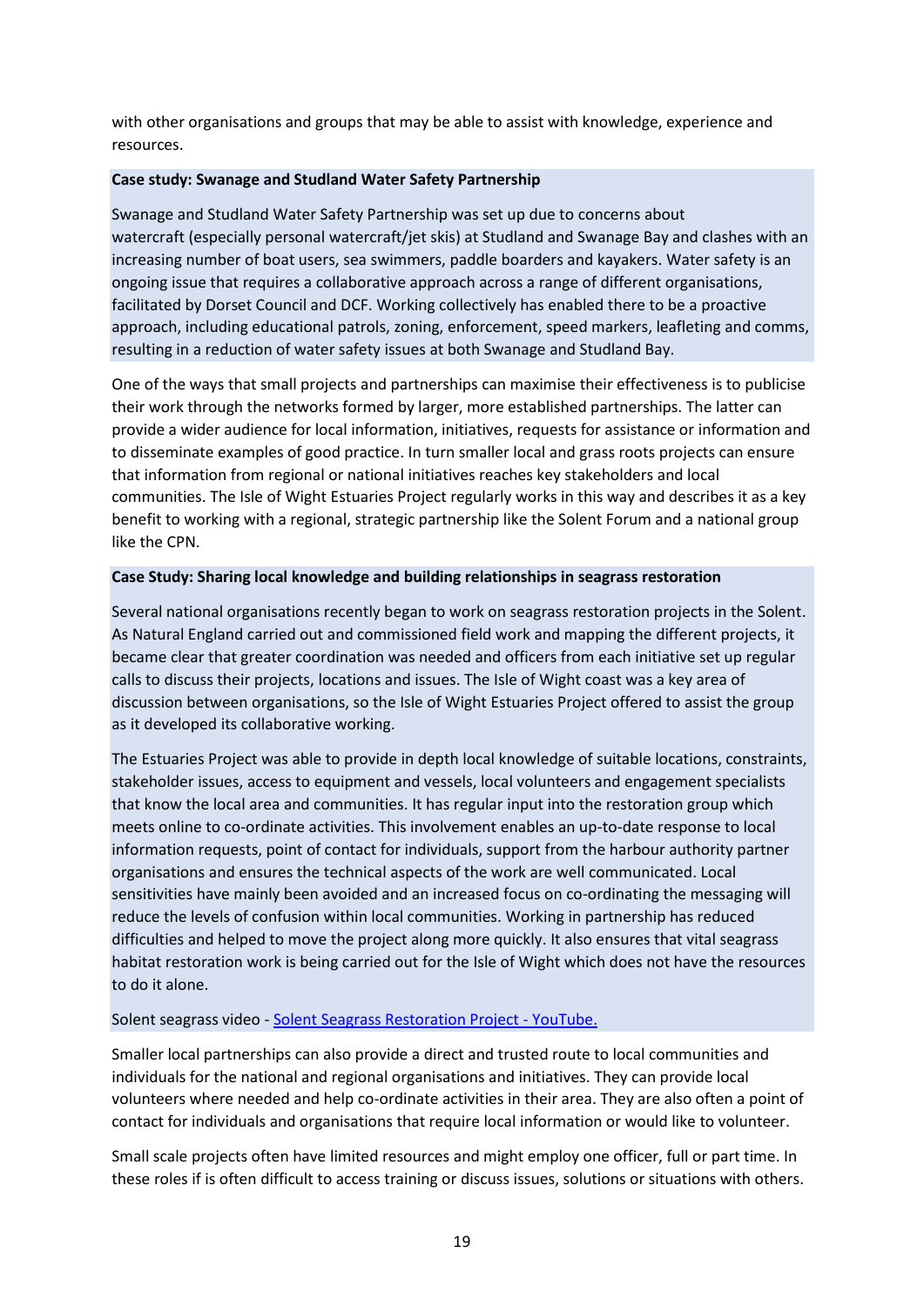Support from the wider coastal partnership community is essential. It can offer moral support as well as encouragement, up to date information through news services, and presentations at meetings as well as opportunities to network locally, regionally and nationally. Exchange of knowledge through a network like this brings benefits at all levels.

#### **Case Study: New beginnings**

#### **Isle of Wight Coastal Biosphere**

In 2019, the [Isle of Wight became a UNESCO Biosphere,](https://unesco.org.uk/biosphere-reserve/isle-of-wight/) which was designated in recognition of the years of work to preserve the Island's unique and diverse ecosystems and celebrate the local community's endeavours to live harmoniously within them. Despite the hard work of those involved in attaining the designation, there was a lot of uncertainty about the designation and how it might affect activities and livelihoods. This need for further communication was hindered by the limitations on community and stakeholder engagement brought about by the global pandemic and a lack of time and resources.

One key area of the Biosphere is the marine and coastal environment. The designation boundary includes the coastal waters surrounding the Isle of Wight, including the Solent, which results in around two thirds of it being under water. The challenge for the small team is that in some areas the data is limited and there is a general lack of understanding about marine and coastal habitats and species within the community. This is largely based on the lack of visibility and understanding of the interactions and association with their impact on the health and quality of coastal waters, the role in sequestration of carbon, importance to various aspects of the Island economy and social well-being for Island communities.

These issues have become the focus for a group of individuals working on different aspects of the Island's coast who initially met to discuss an opportunity for funding that had arisen through contacts with Portsmouth University. Although that initial application for funding has yet to be agreed, it has already led to increased collaboration on other funding requests and a clearer idea of the initial areas of focus to increase understanding of the coastal biosphere. Through initial discussions it is clear that there are many initiatives already working on habitat restoration in the Solent and although these were increasing the levels of coordination and collaboration there were significant gaps in understanding in other areas. This has led to a working group that will take forward the need for data collection about the kelp beds and thresher shark nursery initially but look more generally at how that will link into the proposed engagement and education programme.

### <span id="page-19-0"></span>4.3.3 Evaluation

Collaborative working at the coast is the only effective way to ensure long term beneficial change. It brings together different perspectives from all sectors and helps to find positive ways forward that have lasting socio-economic and environmental benefits.

Benefits of collaboration at the coast include:

- Sharing information, knowledge and experience.
- Combining expertise and resources to work on joint projects.
- Publicising research and current activities (flow of information both ways).
- Making introductions and benefitting from relationships that have been built over time.
- Helping funders deliver effective outcomes at a local level.
- Sharing good practice.
- Providing support and training to new projects and staff members.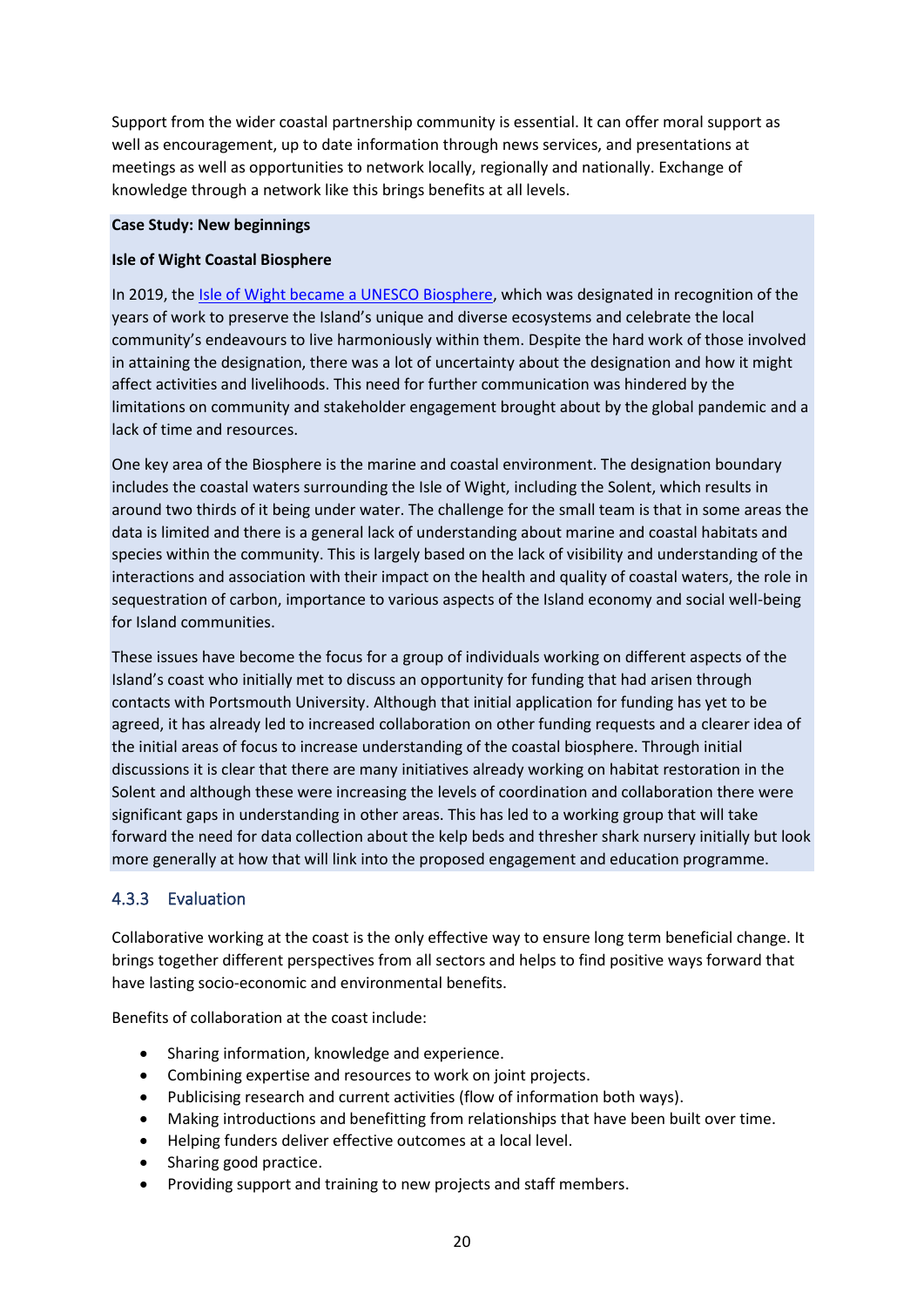- When working on similar issues, identifying mutual benefits and needs.
- Access to funding and to be part of larger funding bids.
- Helps funders deliver effective outcomes locally.
- Ensures important work is carried out where needed.

In the south region most of these benefits are already acknowledged and form an important part of the success of project work. There are however many parts of the coast that do not have a coastal partnership or access to the benefits of collaboration.

# <span id="page-20-0"></span>4.3.4 Recommendations

We recommend having key partners or hubs that have allocated resources to assist new, small partnership projects to become established. This could involve facilitation of meetings, small amounts of funding to enable individuals attend meetings (time and/or travel), understand the objectives of new projects to link them to other similar initiatives and joint funding opportunities.

The coastal partnership community encourages open and positive conversation and communication to support and inspire new officers and projects. The national CPN has a key role to play in developing this mentoring and training.

Collaborative working enables smaller partnerships and communities to have a voice, both regionally and nationally. This is particularly important to ensure local needs, issues and impacts are considered in strategic decisions and policy. Working together as part of a national coastal network ensures that the work of smaller partnerships and projects is considered and so it is recommended that resources are available to encourage and enable them to be involved in a national coastal network.

CPs should be encouraged to identify opportunities to work with local businesses and industry. There are many examples of where this is working well, and these can be shared and discussed to assist others.

# <span id="page-20-1"></span>4.4 Fishing and Aquaculture

## <span id="page-20-2"></span>4.4.1 Introduction

The fisheries and aquaculture sectors across Dorset and Lyme Bay are small scale industries but provide vital jobs and incomes to the small towns and villages of the area; not only through direct employment in the sector but complimentary activities such as tourism and hospitality. Throughout the UK the average age of workers in the wild-capture sector is over 60 and attracting younger workers remains an issue. Additionally, many workers have limited IT and communication training or skills impacting their ability to access funding opportunities from government. Funding is often made available to these sectors but tends to be wide ranging and lacks cohesion across an area or region.

## <span id="page-20-3"></span>4.4.2 Dorset and East Devon Fisheries Local Action Group (FLAG)

Dorset Coast Forum applied for funding to set up the Dorset and East Devon Fisheries Local Action Group (FLAG) project which ran from March 2017 to March 2020. FLAG was funded through the European Maritime and Fisheries Fund (EMFF) and although this fund is no longer available, there are similar funding mechanisms available administered by the Marine Management Organisation (MMO) grants team.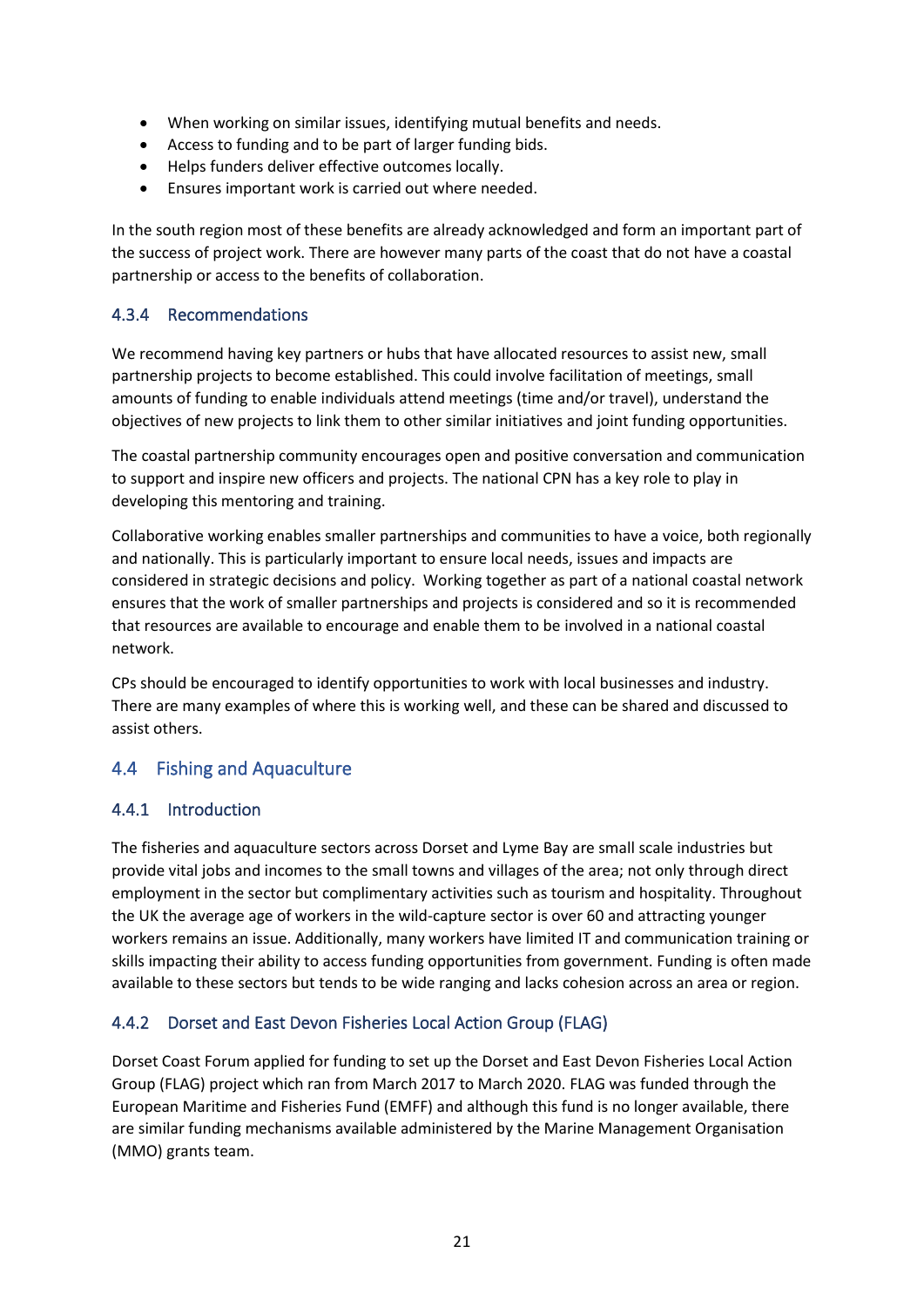It was a successful seafood focused programme aimed at supporting the fisheries and aquaculture sectors of the region. The programme focused on the delivery of projects outlined in a Community Led Local Development Strategy (CLLD). The CLLD was developed through extensive consultation with key stakeholders in the area and had five themes:

- 1. Encourage and enable effective collaborative working across and within sectors.
- 2. Strengthen the aquaculture sector in Dorset.
- 3. Improve infrastructure and equipment to enable safe, sustainable working ports and harbours.
- 4. Enable innovation to increase the value of catch and products.
- 5. Support the industry by enabling diversification, up-skilling and training and increase the knowledge and understanding of the sector to attract a younger work force.

Project development was undertaken by two full-time officers, working closely with the communities across the FLAG area. Funding decisions were made by a Board comprised of fifty percent sector stakeholders, based on meeting the requirements set out in the CLLD. Key stakeholders included:

- Southern Inshore and Fisheries Conservation Authority
- Dorset Wildlife Trust
- Dorset Council
- Cefas
- Natural England
- Aquaculture stakeholders
- Fisheries stakeholders
- Marine Management Organisation

The FLAG funded 37 different projects across the five themes and delivered £1millon of investment across seven ports, from Beer in the west to Swanage in the east, creating 15FTE jobs. See infographic below.

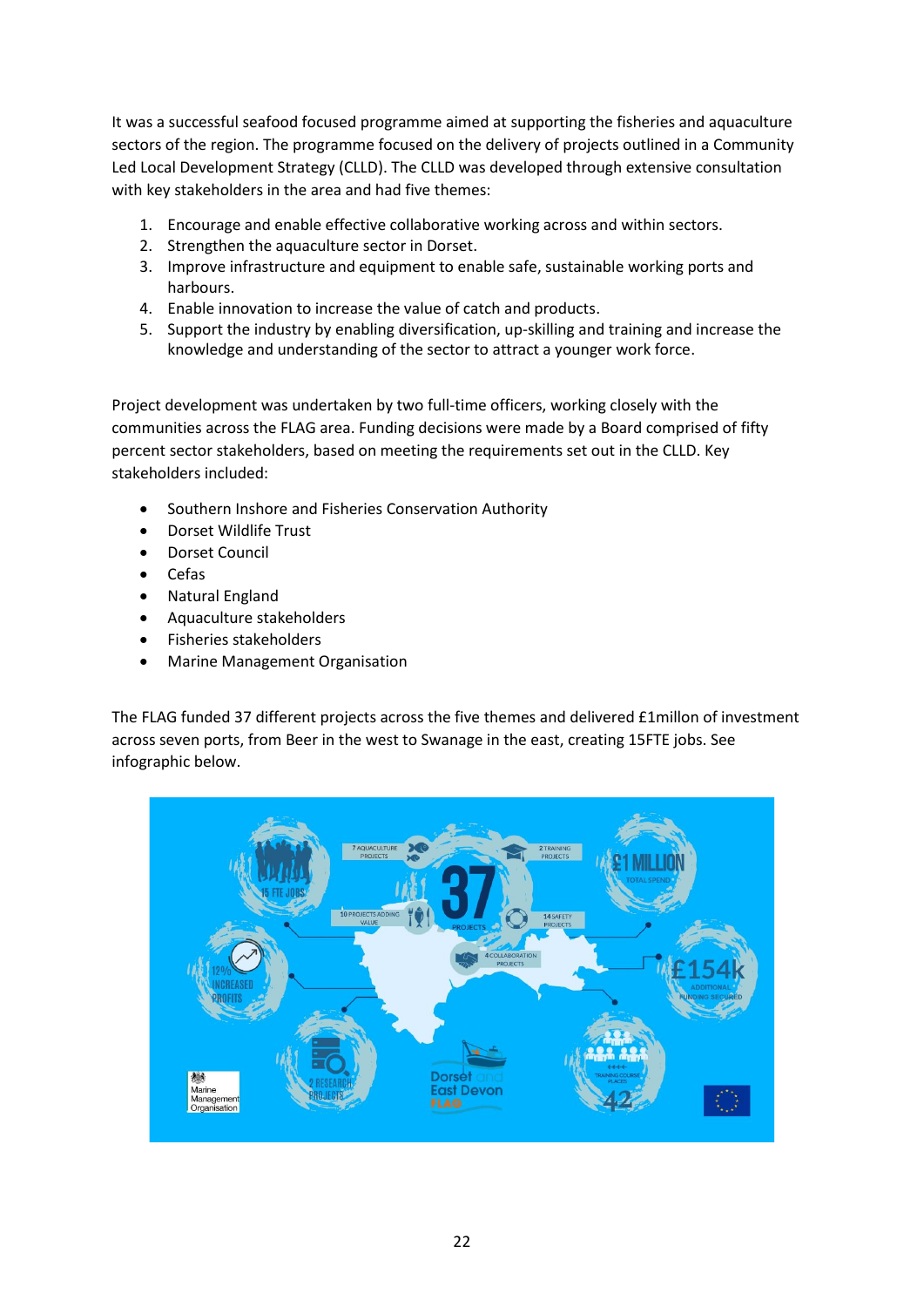FLAG funding has provided a long-lasting legacy in the area and, through the ongoing role of a dedicated Aquaculture and Fisheries and Aquaculture Development Coordinator (AFDC), funded through the Fisheries and Seafood Scheme, continues to give the seafood sectors vital support in accessing funding opportunities. The AFDC also enhances the regional visibility of the industry in Dorset, provides a key point of contact for stakeholders and utilises wide ranging professional networks for the benefit of the seafood sector.

Through enabling collaborative projects, FLAG significantly increased the health and safety on-board all fishing vessels in the region as every Fisherman's Association in the region was able to access funding for their members to purchase safety at sea equipment. These projects distributed over 100 individual items of life saving equipment to fishermen. Significant infrastructure improvements have also enabled key ports, such as Axmouth, to increase the number of fishing vessels able to use the port.

The FLAG CLLD's focus on the aquaculture sector of Dorset has ensured that the sector has been raised significantly across many strategic documents in the area. The Dorset Local Enterprise Partnership holds the ambition for the County to be UK lead in One Health Aquaculture by 2030, while Dorset Council's Economic Plan highlights the sector as a key sector for growth.

The key that ensured the success of the programme was understanding the needs of local stakeholders, including regulatory and policy making bodies, and translation of those needs into clearly defined strategic documents. Identifying projects that fit with the needs of local stakeholders while meeting KPI's of funding programmes is critical. Thorough stakeholder consultation provides insight into this.

# <span id="page-22-0"></span>4.4.3 Dorset Mariculture Strategy

Dorset Coast Forum worked with a range of stakeholders and local fishermen, to develop The [Dorset](https://www.dorsetcoast.com/wp-content/uploads/2020/08/Dorset-Mariculture-Strategy-2020-2025_WEB-FINAL.pdf)  [Mariculture Strategy](https://www.dorsetcoast.com/wp-content/uploads/2020/08/Dorset-Mariculture-Strategy-2020-2025_WEB-FINAL.pdf) which was released in August 2020; an exemplar strategy for regional sustainable development. DCF are working to deliver key action points in the strategy including the concepts of a National Aquaculture Centre of Excellence in Dorset and Aquaculture Innovation Parks, where businesses can develop new, novel technologies and techniques to advance aquaculture production across England.

In addition, Dorset Coast Forum:

- Works to increase direct foreign investment through the High Potential Opportunity (HPO) for Sustainable Aquaculture from the Department of International Trade (DIT), working with the LEP and other key stakeholders.
- Is supporting the design and development of a Marine Aquaculture course with Kingston Mauward college to ensure that the future skills are there to support the expanding industry.
- Leads on and maintains the [Dorset Aquaculture Hub.](http://www.dorsetaquaculture.co.uk/) This online resource brings together relevant information for the aquaculture sector to help develop sustainable business, provide information on regulations and licensing and permissions processes. The Hub also hosts Cefas's Aquaculture Spatial Map which shows where aquaculture development is most likely to suit different species and cultivation methods.

## <span id="page-22-1"></span>4.4.4 Evaluation

DCF's fishing and aquaculture projects are an excellent example of how CPs can use their independence to bring different stakeholders together and build trust with coastal businesses to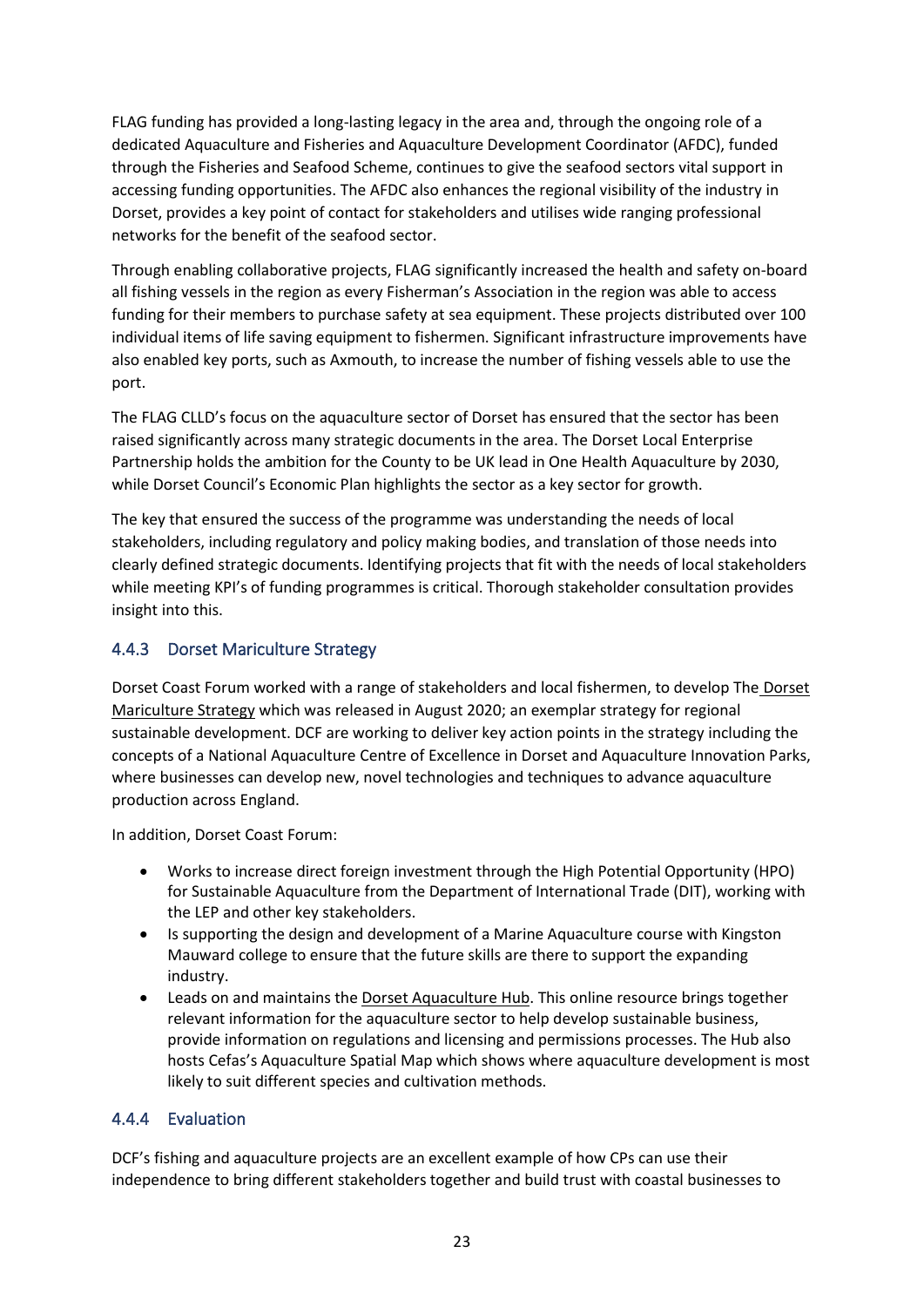develop processes that benefit the economy, communities and the environment. The work that DCF are undertaking on fisheries and aquaculture is widely recognised and is highlighted in national and regional economic strategy documents.

### <span id="page-23-0"></span>4.4.5 Recommendations

CPs link with the fisheries and aquaculture sector on a local and regional scale, this is something that statutory bodies often fail to achieve and hence they help to fill this gap. CPs can create a framework in which statutory bodies can reach out to those in the industry, supporting monitoring, research and economic growth. This is particularly important as the fisheries and aquaculture sector adapts to new trade patterns and regulations following Brexit. There are also new opportunities in promoting and selling sustainably sourced fish and seafood locally (as consumers look for more environmentally friendly sources of protein), as well as developing the farming of seaweed which has been proven to have both environmental and health benefits.

# <span id="page-23-1"></span>4.5 Water Quality Management

### <span id="page-23-2"></span>4.5.1 Introduction

Water quality is one of the most important issues affecting coastal areas, it impacts directly on the environment and people's recreational use of the water space. It also has significant economic effects dictating in some cases whether development can proceed, environmental permits can be secured and whether shellfish can be harvested. Some water quality impacts have direct obvious inputs such as CSOs and can be addressed by the relevant organisation, but many are 'diffuse pollution' and are multi-faceted, in such cases it requires partnership working to successfully address them. We look further at how coastal partnerships work with catchment partnerships in section 4.6.

## <span id="page-23-3"></span>4.5.2 Water Quality Partnership Working in the Solent

The Solent Forum is involved with a range of work around the Solent to help improve water quality. In some of this work we lead, in other areas we work in partnership and for other aspects we help publicise and promote other organisations' work across the Solent. Below we set out some examples.

#### **[Clean Solent Shores and Seas \(CSSS\)](http://www.solentforum.org/services/Member_Services/css/)**

The Solent Forum is building a web hub that looks at the impacts of different sectors and themes on the Solent's water quality. CSSS pages provide an overview of each topic, highlights Solent initiatives and collates and shares both local and national information. This is part of the core Solent Forum service hence it is kept live and updated into the long term.

#### **[Solent Plastic Pollution Hub](http://www.solentforum.org/services/Current_Projects/Solent_Plastics_Hub/)**

The Solent Forum is working in partnership with the [Environment Agency's PPP Inter](https://preventingplasticpollution.com/)egg funded [project](https://preventingplasticpollution.com/) to build a community of volunteers in the Solent to address litter and plastics. We have put together a [web page](http://www.solentforum.org/services/Current_Projects/Solent_Plastics_Hub/) and [Facebook site](https://www.facebook.com/solentpphub) and we will provide the ongoing legacy facility for this project when it finishes in 2023.

#### **[Solent Nutrient Marketing](https://www.solentnutrientmarket.org.uk/) Pilot**

Defra are undertaking a Solent Nutrient Marketing Pilot to address the issue of housing development being delayed around the Solent due to excess nutrient loading. The Solent Forum is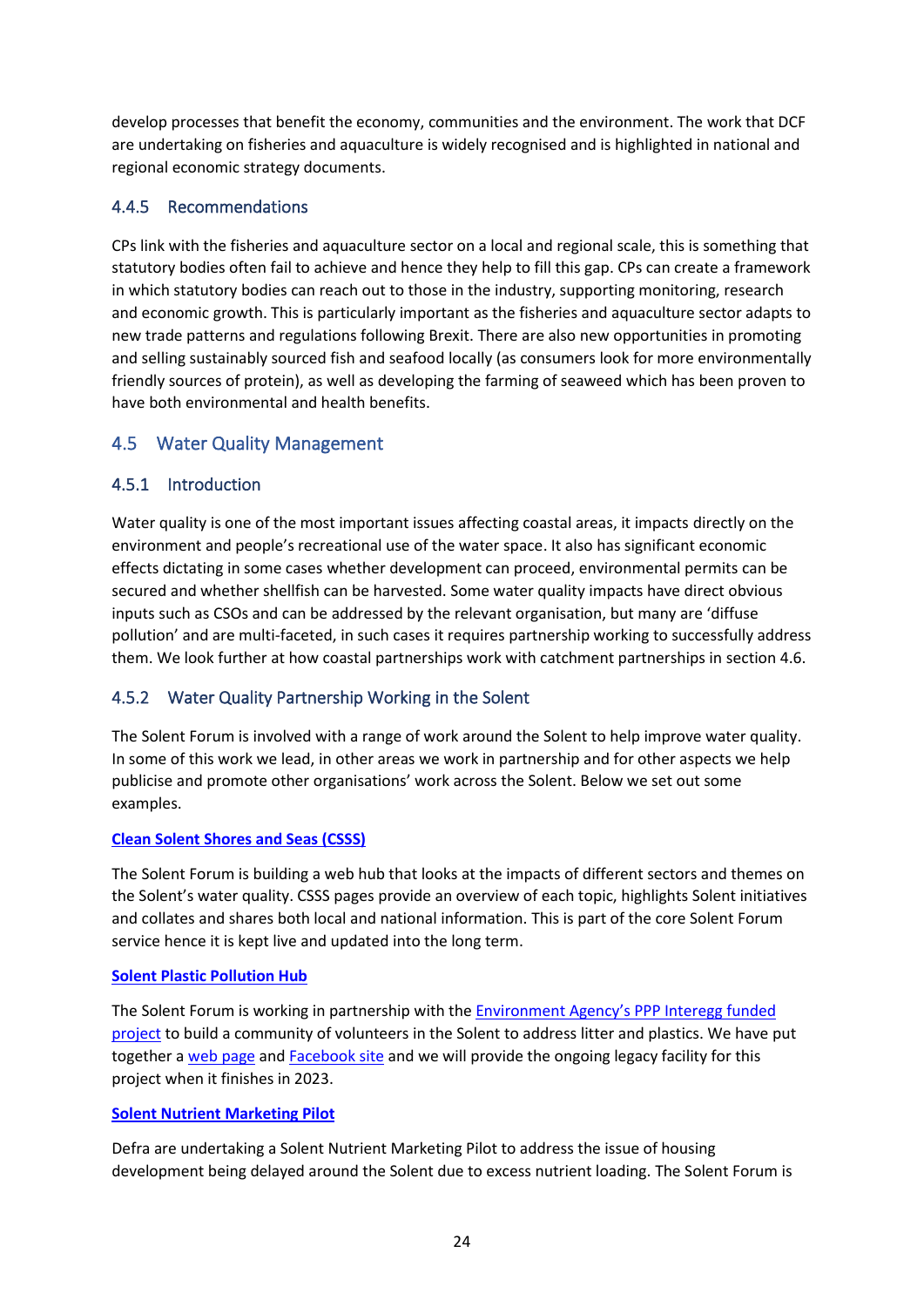helping people to understand this work via its news service and meetings, a speaker spoke on the topic to coastal stakeholders at a Solent Forum meeting. It also helps the wider coastal community identify possible opportunities to help mitigate nutrient loading.

### **Langstone, Chichester and Pagham Harbours Technical Summit**

Southern Water are running a series of technical workshops to address poor water quality in Chichester, Langstone and Pagham harbours. The Solent Forum was invited to sit on this high level group (Southern Water are Forum members) with a range of other partners. We input our knowledge on the wider Solent, the issues and other work already ongoing and helped to populate the resources section of the project's [webmapper.](https://atkinsgeospatial.maps.arcgis.com/apps/MapSeries/index.html?appid=df7efec2b0fb4eb1ac22f02cd35c037f)

### **[Solent Oyster Restoration](https://www.bluemarinefoundation.com/projects/solent/)**

The Blue Marine Foundation have been undertaking oyster restoration work in the Solent; part of the reason for doing this is that oysters help to filter and clean water. The Solent Forum has helped to facilitate and promote this via its news service and meetings. The Blue Marine Foundation is a Solent Forum member.

### **[Solent Boating Water Quality](http://www.solentforum.org/services/Current_Projects/Boating/)**

The Environment Agency and Natural England have been running a project to look at the black and greywater discharge of boats and the provision of pump out facilities in the Solent. The Solent Forum was asked to help facilitate a series of workshops on this matter, including hosting an online workshop. We also provide a platform for the project information and documents on our [website.](http://www.solentforum.org/services/Current_Projects/Boating/)

### **[Solent Bathing Water Quality Awards](http://www.solentforum.org/services/Member_Services/SWQA/)**

The Solent Forum administers the Solent Bathing Water Quality Awards. The Award Scheme was launched in 1992 to provide a simple indicator of satisfactory long term water quality at bathing beaches in the previous year and, where feasible, in recreational waters around the Solent. Twenty three bathing beaches around the Solent apply for the award annually. It is seen as important by beach managers to inform both land and water based recreational coastal users of the long term water quality standard.

### <span id="page-24-0"></span>4.5.3 Litter Free Dorset - land, coast and sea

Litter Free Coast and Sea was initially established by the Dorset Coast Forum to tackle water quality issues in partnership with Wessex Water. Due to the success of the project, Litter Free expanded to incorporate the whole area of Dorset (including inland) and subsequently in April 2021 become a partnership in its own right. The two partnerships of DCF and Litter Free Dorset still work closely, sharing knowledge and expertise, delivering joint events and linking communications and engagement.

**Litter Free Dorset – [land, coast and sea](https://www.litterfreedorset.co.uk/)** (LFD) is committed to tackling the problem of litter and water quality in Dorset and along the Dorset coast. Its purpose is to add value to existing efforts by taking a strategic, preventative approach to the countywide problem; working collaboratively with a local focus to create, implement and review tailored solutions to each community's issues around litter, waste and water quality.

It is currently hosted by Dorset Council. LFD's forum is made up of a diverse group of organisations, charities and businesses who come together quarterly to discuss current litter issues and behaviour change insights. The working group is a smaller group of partners including local community groups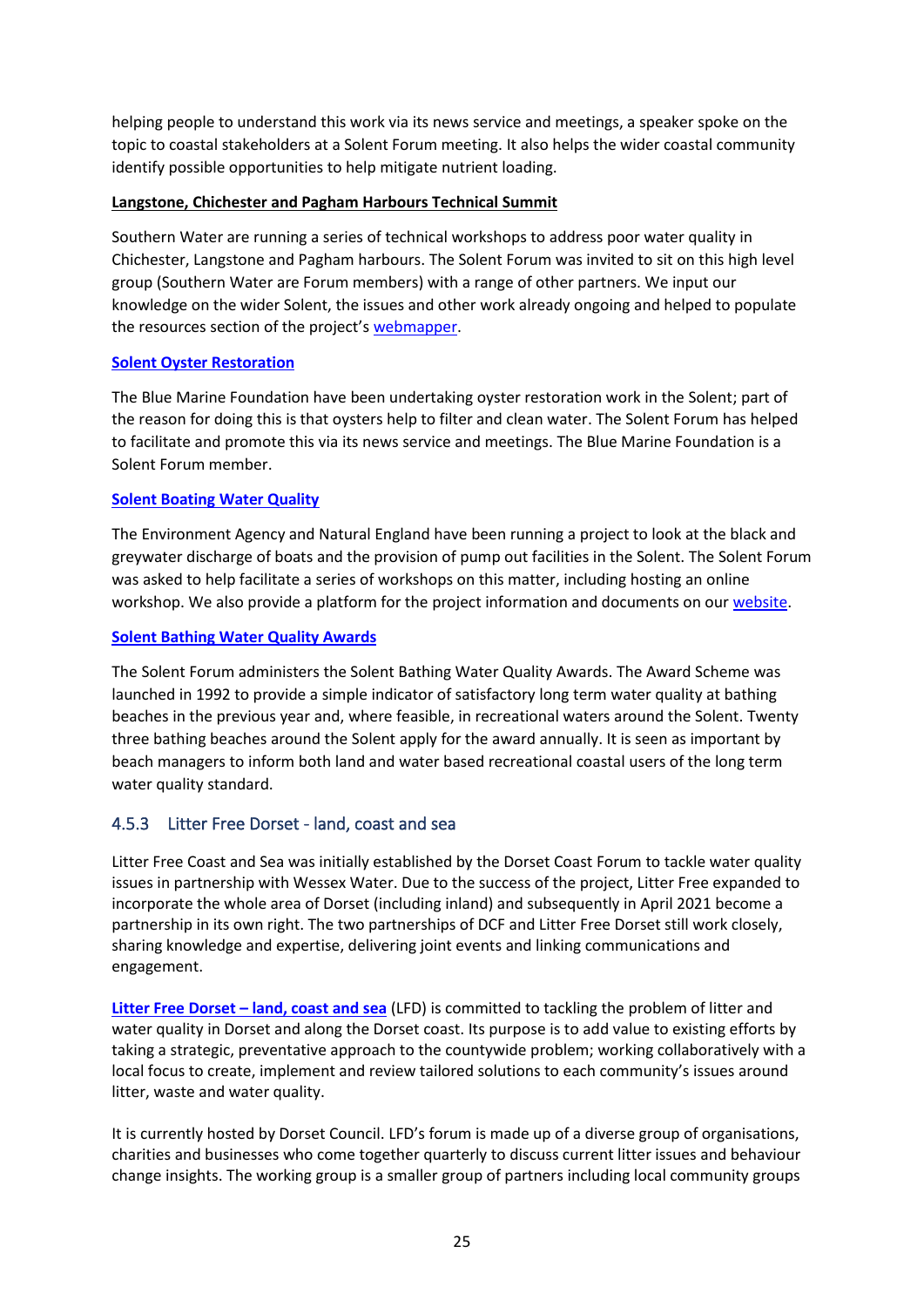which co-produces projects and campaigns. Members of the group are expected to share ideas and put forward suggestions that will enable implementation of the project's objectives, moving forward by consensus.

Current core funders are Dorset Council and Wessex Water. Individual projects have also received grant funding from external funders such as the National Lottery (Green Recovery Challenge Fund). LFD receives support from other Dorset Council hosted partnerships such as Dorset Coast Forum, Urban Heath Partnership and Dorset AONB team.

Our society needs to move into an effective circular economy by reducing waste and reusing and recycling materials. A lot of this change is systemic and ultimately led by legislation from the government, however there is still a lot that can be done by communities and individuals alike. Tackling behaviour relating to litter and water quality not only benefits human wellbeing but also protects wildlife from litter and pollutants. Through LFD campaigns, whether reducing heathland fires by reducing BBQ litter or working with a seaside business to reduce single use plastic, each behaviour changed will have a ripple effect on Dorset.

LFD are working with a range of different communities, landowners and stakeholders at a variety of bathing waters. Collaborative working is at the core of what it does and its connection to both organisations and the community puts it in a unique position to create a partnership with impact, legacy, and sustainability. It has approximately 40 community groups across Dorset that link in to create further reach and impact with its campaigns.

Different communities across Dorset require different approaches based on the specific needs identified in their locality. In each community, LFD works with its partners to target appropriate audiences by using new approaches to target litter at source. It focuses on behaviour change and prevention using a holistic approach by:

- Using systems thinking (looking at the whole picture rather than specific events).
- Prioritising efforts on reducing litter and pollution at source rather than on reactive measures to clean up pollution/litter issues.
- Working locally, acknowledging that each community faces different challenges in terms of litter.
- Using a two-pronged approach to changing behaviour:
- o Use those already engaged in LFD to act as ambassadors and spread messages.
- o Target those who are not engaged and seek ways to engage with them directly.

When designing communications, LFD refers to the behavioural change principles below:

- Emphasise that LFD is not an environmental campaign as this will help Litter Free Dorset reach and influence new audiences.
- Construct positive solutions with focused and empowering messages throughout the project.
- Tailor messages and delivery mechanism to each specific target audience.
- Use the appropriate messenger people respond better to peers or perceived experts. In addition, it is better practice to work with the target audience to empower them to be the solution rather than campaigning at them.
- Use local examples not global ones.
- Use praise, reward and competition.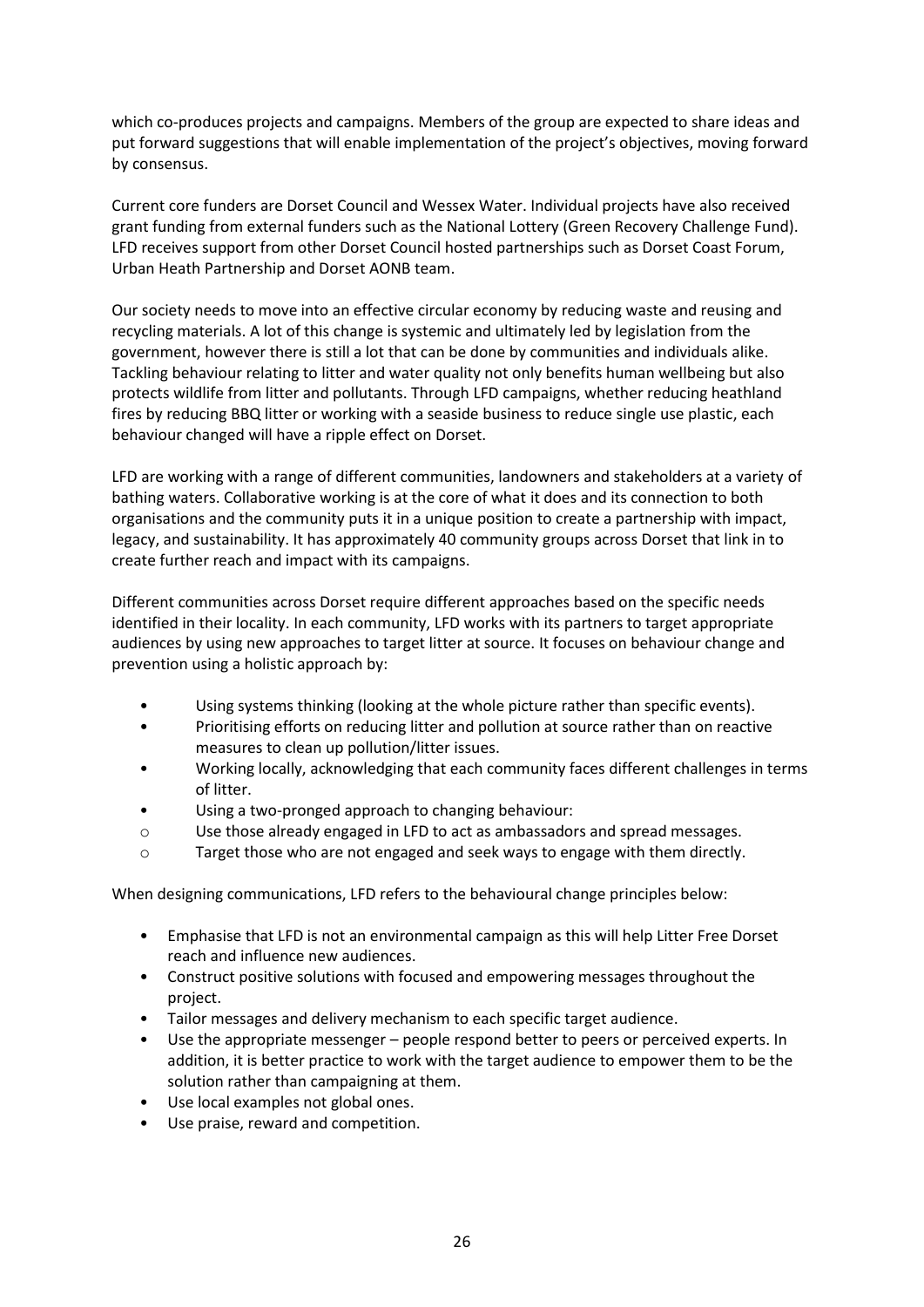- Stick to one message/call to action at a time in project campaigns and keep the number of messages/calls to action at a minimum in wider LFD project outputs such as leaflets and website.
- Ensure communications are never preaching or "worthy" and ensure that messages/calls to action are always realistic not idealistic (e.g. promote using a reusable cup 80% of the time rather all the time)
- It's important to step out of the 'echo chamber' and speak to new audiences. LFD engages with positive stories and things that interest an audience rather than focusing on the issue.

## <span id="page-26-0"></span>4.5.4 Evaluation

The work of CPs initiatives such as Litter Free Dorset and the Solent Forum's Clean Solent Shores and Seas, delivers the following outcomes:

- Involvement of volunteers through litter picking, events, monitoring litter and water quality and supporting communications.
- Sharing knowledge and expertise with communities on how they can reduce waste and prevent pollution, as well as making the general public aware of the link between their behaviour and local environments.
- Reduced littering in areas where LFD have targeted their campaigns.
- A reduction in BBQ related fires as a result of LFD campaigns and their work with local businesses to limit the sale of disposable BBQ's.
- Addressing water quality and drainage issues through 'Only Rain Down the Drain', FOG (Fats, Oils and Grease) and 'What not to Flush' campaigns.

Partnership working is critical to addressing diffuse water pollution, which can have multiple sources and impacts. People need to understand the sources, impacts and potential solutions. They also need to be informed of potential opportunities in a timely manner.

Coastal partnerships can act to filter and translate scientific data on water quality to a wider audience and facilitate its access. The Solent Forum's [Information Database](http://www.solentforum.org/publications/sid/) contains a category on water quality where we link research and reports. Accessing this information is important for people who participate in water based recreation so they can protect their health and for people who work around the coast like fishermen.

Coastal partnerships are also an excellent vehicle to facilitate community engagement of topics such as litter and plastics and bridge the gap between the community and managing organisations.

## <span id="page-26-1"></span>4.5.5 Recommendations

To address diffuse water pollution partnership working is key, source apportionment work shows that there is a myriad of causes from source to sea and it is important for people to realise that all sources of water pollution however small can impact. Coastal partnerships are well placed to help coordinate water quality work and directly deliver improvements as seen by Litter Free Dorset and the Solent Plastics Pollution hub. We recommend that government bodies and agencies use the reach and experience of coastal partnerships to help in their delivery of water quality improvements.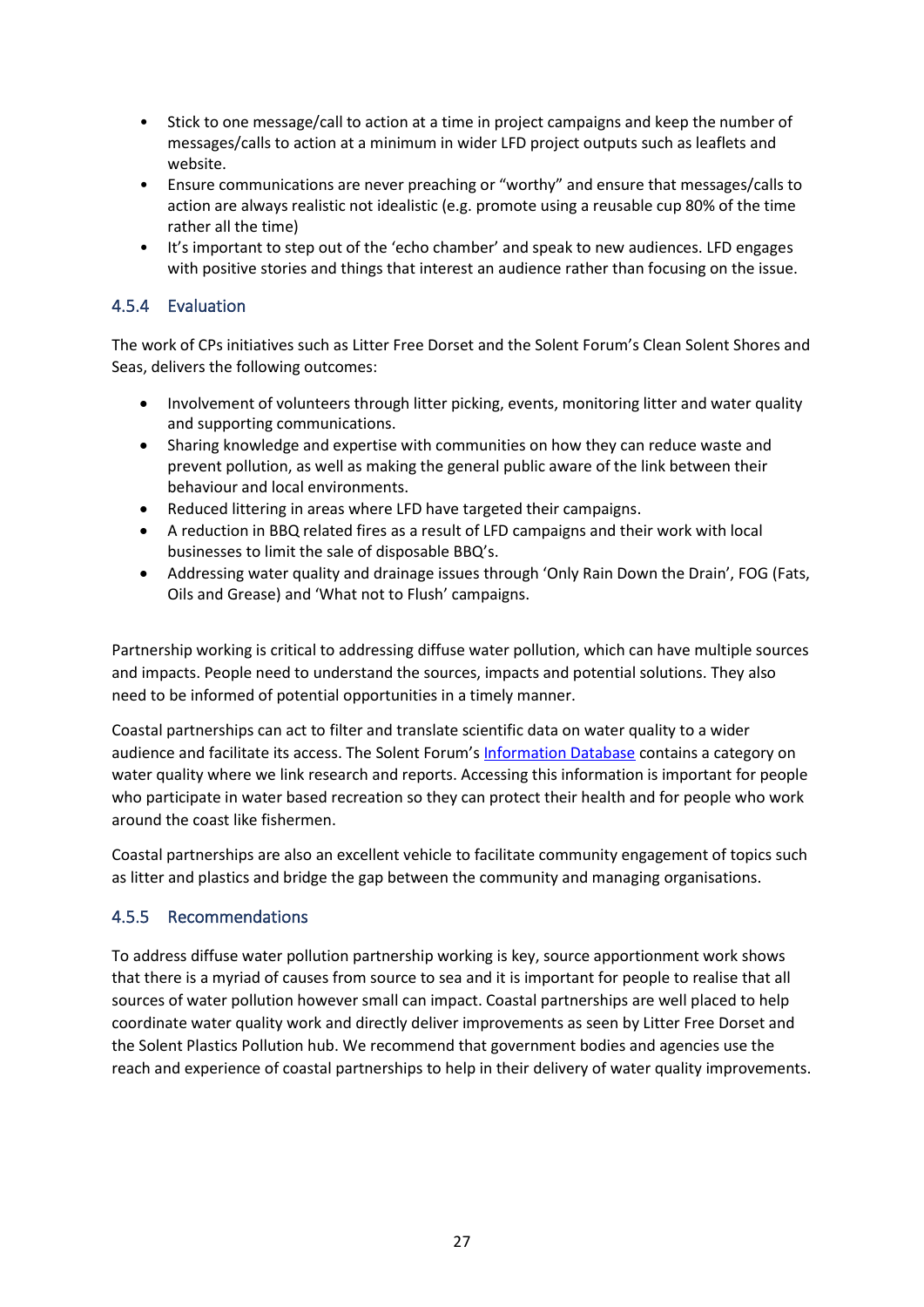# <span id="page-27-0"></span>4.6 Catchment and Coast Coordination

### <span id="page-27-1"></span>4.6.1 Introduction

Coasts and rivers are intrinsically linked as part of the overall water environment, to ensure water issues are looked at holistically there is a need for coastal and catchment partnerships to work together. This section explores how coastal partnerships in the south work with their local river catchment partners.

### <span id="page-27-2"></span>4.6.2 Overview

The Solent Forum and Dorset Coast Forum have developed a positive working relationship with their relevant river catchment partners. This supports knowledge transfer between the constituent river and coastal partnerships and strengthen linkages between the issues affecting rivers and transitional and coastal waters.

The Isle of Wight Estuaries project is fully integrated with the Island Rivers Catchment Partnership at a local scale. The partnership officer is an active member of the Island Rivers group.

Solent Forum officers attend meetings of the relevant catchment partnerships and a reciprocal invite is made to catchment colleagues to attend Solent Forum meetings. We make the Forum's news service free to our catchment partnership colleagues and they use it for stakeholder engagement such as the River Basin Management Plan consultations.

At the regional level, as the Solent Forum attends all four catchment partnership meetings, it provides an opportunity for us to promote best practice and share work across all four catchment partnerships. It facilitates evidence sharing and the identification of evidence gaps.

### <span id="page-27-3"></span>4.6.3 Location

Catchments that the coastal partnerships work with in the south are:

- Test and Itchen
- New Forest
- East Hampshire
- Island Rivers
- Stour Valley
- Poole Harbour
- West Dorset Rivers and Coastal Streams

The Solent Forum has been educating its members that the RBMP boundary goes out to one nautical mile; there is a tendency for coastal stakeholders to view RBMPs as only applying to rivers and estuary mouths.

### <span id="page-27-4"></span>4.6.4 Delivery and Funding

Building relationships and networks between coastal and catchment partners requires longevity and commitment, this needs to be undertaken by an organisation that are established with no finite timescale, who can build up the support and networks of local stakeholders over time. Coastal and catchment partnerships can do this delivery.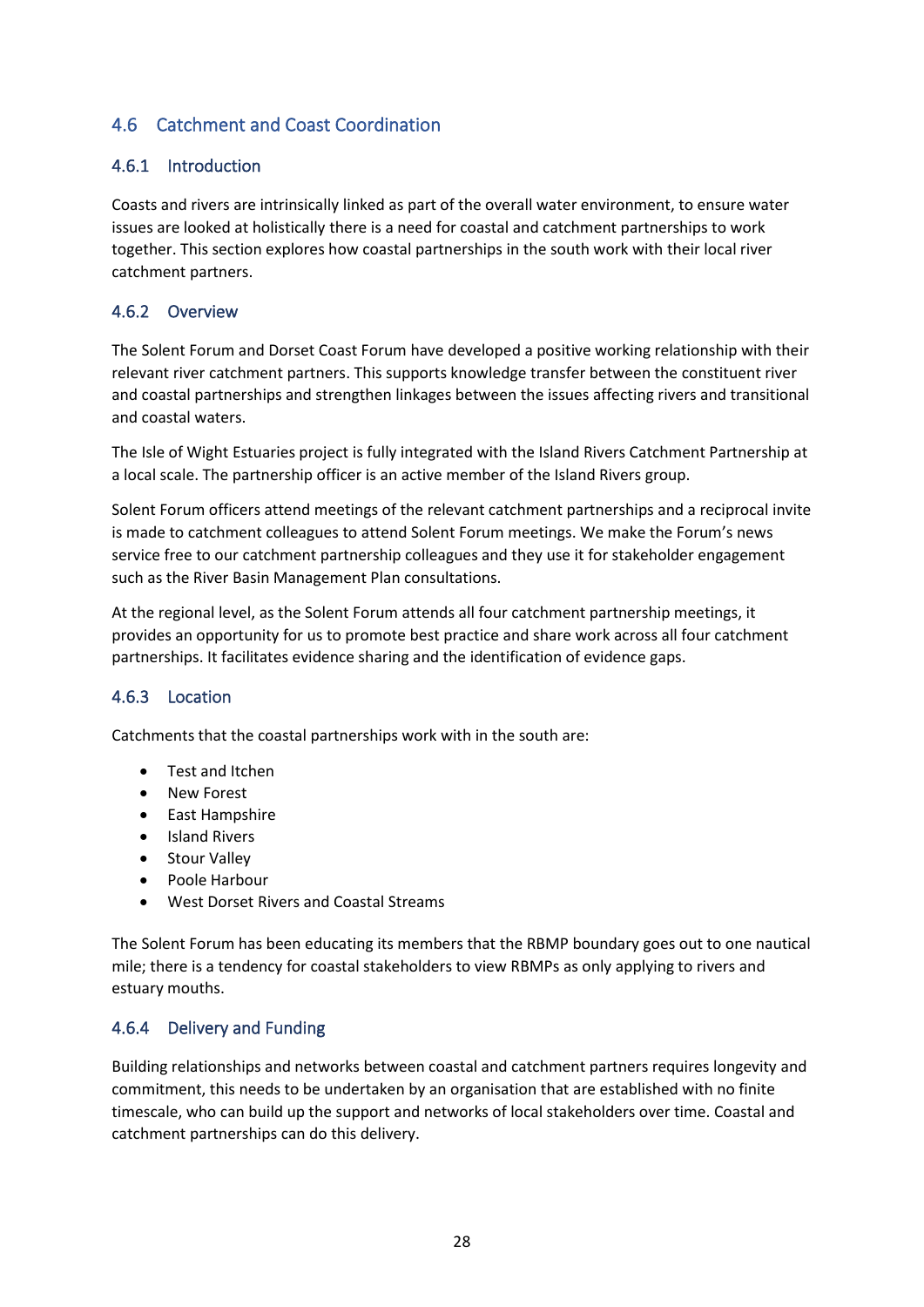This work is funded as a core service by the Solent Forum. Building relationships is a long term ongoing task and it needs to have continual stable funding.

### **Case Study: Assisting RBMP and FRMP consultations**

When organisations, such as the Environment Agency, are members of a coastal partnership, they can make use of member services at no extra cost; the Solent Forum took part in a transitional and coastal waters RBMP and FRMP consultation focus group held by the EA. We also used our news service to widely publicise these consultations.

## <span id="page-28-0"></span>4.6.5 Project Partners and Target Audience

The partners for this hub are the coastal and catchment partnerships. Through their knowledge transfer networks this will also include the members of those partnerships. These members include professional organisations, land owners, representatives of local user groups, such as riparian owners, and NGOs.

Dorset Coast Forum are regularly brought in to support statutory consultations, including FCERM strategies. Acting as an independent body, DCF use a wide range of communication and engagement tools to collect and collate feedback from stakeholder and communities so that this can be passed directly back to policy makers. DCF also transfer technical information from statutory bodies into accessible formats that can be shared with local communities, including videos, images, presentations, leaflets and householder guides.

## <span id="page-28-1"></span>4.6.6 Evaluation

By sharing knowledge across catchments we can ensure that we adopt best practice, identify key contacts and that measures benefit the whole water environment. For example, Natural England are soon to publish a Solent wide study on non-natives and their impacts at coastal sites, we will share this with rivers colleagues. At a New Forest partnership meeting the Solent Forum heard interesting evidence on issues surrounding water quality and campsites; many of these campers will visit the coast and there is an opportunity for joint messaging on issues such as litter and boat greywater.

### **Case study: Coastal and Catchment Partnership Water Quality Knowledge Transfer**

A Solent Forum officer identified an interesting pilot being undertaken in Poole on the real time monitoring of water quality using artificial intelligence. Our neighbouring partner, the Dorset Coast Forum, facilitated an introduction for us with the relevant local authority. The Solent Forum Officer invited the Test and Itchen Catchment Partnership officer to attend a meeting with the local authority running the pilot as this is an issue they are reviewing on their rivers. One of the meeting outputs was that the local authority officer managing the study agreed to run a webinar on the work to share information more widely; the coastal and catchment partnerships will use their networks to publicise.

### <span id="page-28-2"></span>4.6.7 Recommendations

Coastal and catchment partnerships should seek to work together to take a wholescale approach to the water environment. The 3Cs south currently work well with catchment colleagues with no need for an additional formal structure, this is very cost effective. Building these relationships helps to collate and share information on the water environment throughout. We recommend that coastal and catchment partnership officers have reciprocal agreements to attend each other's meetings to gain a whole water environment perspective on issues and share knowledge.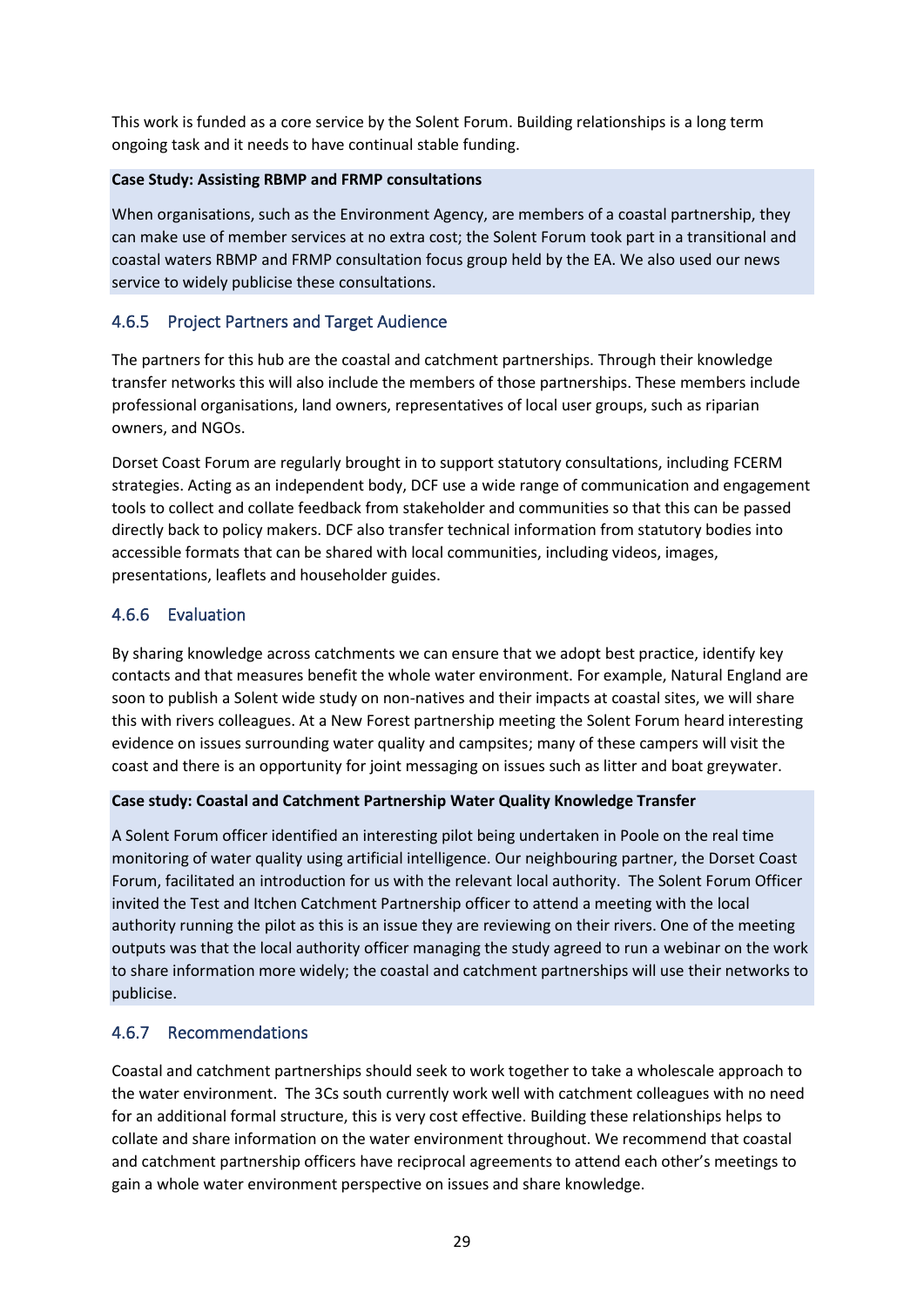# <span id="page-29-0"></span>4.7 Information Hubs

# <span id="page-29-1"></span>4.7.1 Introduction

The purpose of information hubs is to collate and share information in a concise and easily accessible manner. As coastal partnerships are independent and based on collaborative working, they have the flexibility to host, link and catalogue a wide range of information. Through their comprehensive networking and discussions with stakeholders, CPs are well versed in topical coastal issues and will set up hubs where they see a need or are requested; these can be maintained in perpetuity by the partnership.

Hubs currently hosted by the 3Cs south include:

- [Habitat Restoration](http://www.solentforum.org/services/Member_Services/Building_Bioversity_hub/) (SF)
- [Solent Plastics Pollution](http://www.solentforum.org/services/Current_Projects/Solent_Plastics_Hub/) (SF)
- [Clean Solent Shores and Seas](http://www.solentforum.org/services/Member_Services/css/) (SF)
- [Building Biodiversity](http://www.solentforum.org/services/Member_Services/Building_Bioversity_hub/) (SF)
- [Coastal Consents](http://www.solentforum.org/publications/key_publications/coastal_consents_guide/) (SF)
- [Litter Free Dorset \(DCF\)](https://www.litterfreedorset.co.uk/resource-hub/)
- [Aquacultural \(DCF\)](https://www.dorsetaquaculture.co.uk/)
- Building Resilience (DCF) (currently being built not yet live)

### **Case study: [Habitat restoration hub](http://www.solentforum.org/services/Member_Services/Habitat_Restoration)**

Habitat restoration is an increasing topic of importance throughout the coastal and marine environment. Still in its early days there is lots of new research, pilot projects and policies being undertaken and published. To help coastal stakeholders follow national and local policy making, access research and partner in pilots, the Solent Forum set up a habitat restoration hub. Content includes information on:

- Natural Capital
- Net Gain
- Blue Carbon
- Local Nature Recovery Strategies
- REACH (Restoring Estuarine and Coastal Habitats) and Restoring [seagrass] Meadows, [salt] Marsh and [oyster] Reef (ReMeMaRe) project
- Solent Seagrass Restoration

## <span id="page-29-2"></span>4.7.2 Delivery and Funding

The hubs are delivered and maintained by partnership staff. Sourcing information compliments CPs news services. We receive lots of information sent to us direct and we monitor partnership websites, local and national media and social media feeds.

#### **Case study: Coastal partnerships news services and hub content**

The Solent Forum and Dorset Coast Forum provide a coastal news service for their members that is highly valued. In the Solent we produce a monthly e-newsletter (c. 300) and a biannual sixteen page full newsletter. Both are free to access. Coastal partnership staff monitor news feeds daily and share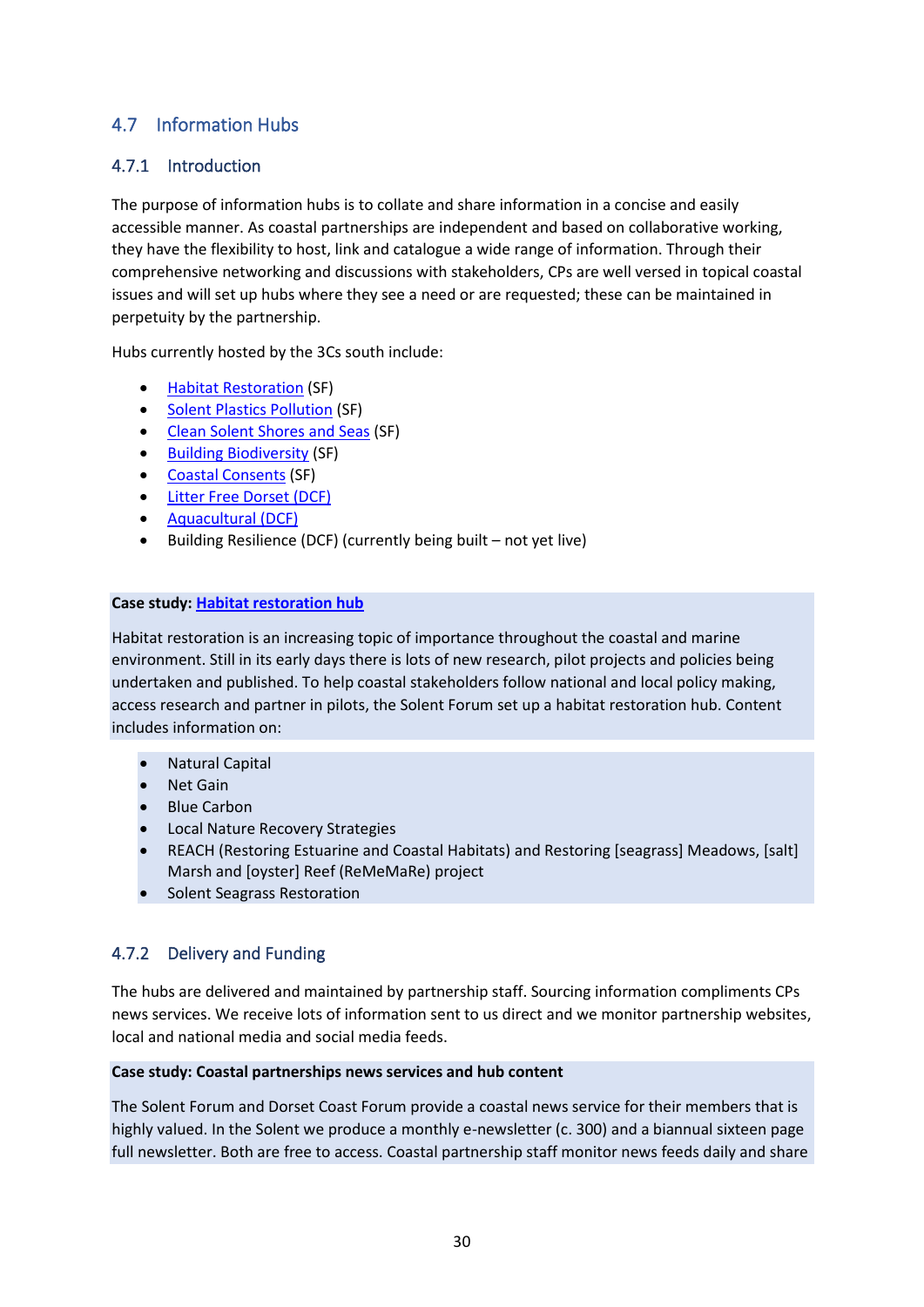this information including linking to their hubs and the use of Twitter. The Solent Forum also manages a [Solent Information Database](http://www.solentforum.org/publications/sid/) to record reports.

Solent Forum hubs are funded from core service member subscriptions. Our annual horizon planning exercise rates our hubs and news service as one of our most valuable member benefits.

DCF hubs are only funded through funding projects with limited timescales. This can impact on the sustainability of those hubs. For example, the Dorset Aquaculture Hub was funded through the FLAG project which has now come to an end. It is currently being maintained for free but may be impacted by a lack of capacity in the future.

### **Case Study: DCF Have Your Say**

The DCF [Have Your Say](https://www.dorsetcoasthaveyoursay.co.uk/) website costs around £7k per year but is vital to its work, including interactive mapping, online surveys, blogs and the ability for partnerships to set up independent project webpages for sharing information with stakeholders and communities. The cost is partly funded through core grants, but contributions are also included in funded projects.

### <span id="page-30-0"></span>4.7.3 Project Partners and Target Audience

The hubs are set up and maintained by the coastal partnership officers, but the content is widespread and comes from local and national partners who both provide and access material. The partners provide the detail, and the CPs collate, promote and share it.

The target audience is coastal partnership members and all coastal stakeholders, including interested members of the public. The information is free to access for all. We also publicise content to our catchment partnership colleagues and national coastal working groups such as CPN and the Marine Protected Areas Officer Working Group. Where relevant, we link to catchment partnership material.

## <span id="page-30-1"></span>4.7.4 Evaluation

Publishing and linking material to a hub enables collaborative working and more efficient use of resources. People can find existing material on a topic easily, identify groups for future working and avoid duplication.

Hosting material on an independent website with direct management by coastal partnership staff enables information to be updated quickly and flexibly; we can create new pages and links easily and can host material that may not be easy to publish on websites with stricter criteria such as government hosted sites.

We can tailor the content to a local audience and if necessary create content for different user groups on different pages. Our member organisations tell us that being able to refer the public and students to these pages is very helpful as it reduces the time they spend on dealing with enquiries.

### <span id="page-30-2"></span>4.7.5 Recommendations

Coastal Partnership information hubs and the associated new service are highly rated by 3Cs south partnership members when we survey the value of services we provide. They are a long-term core service delivered by permanent staff. We recommend that long term core funding is allocated to coastal partnerships to allow them to provide this service.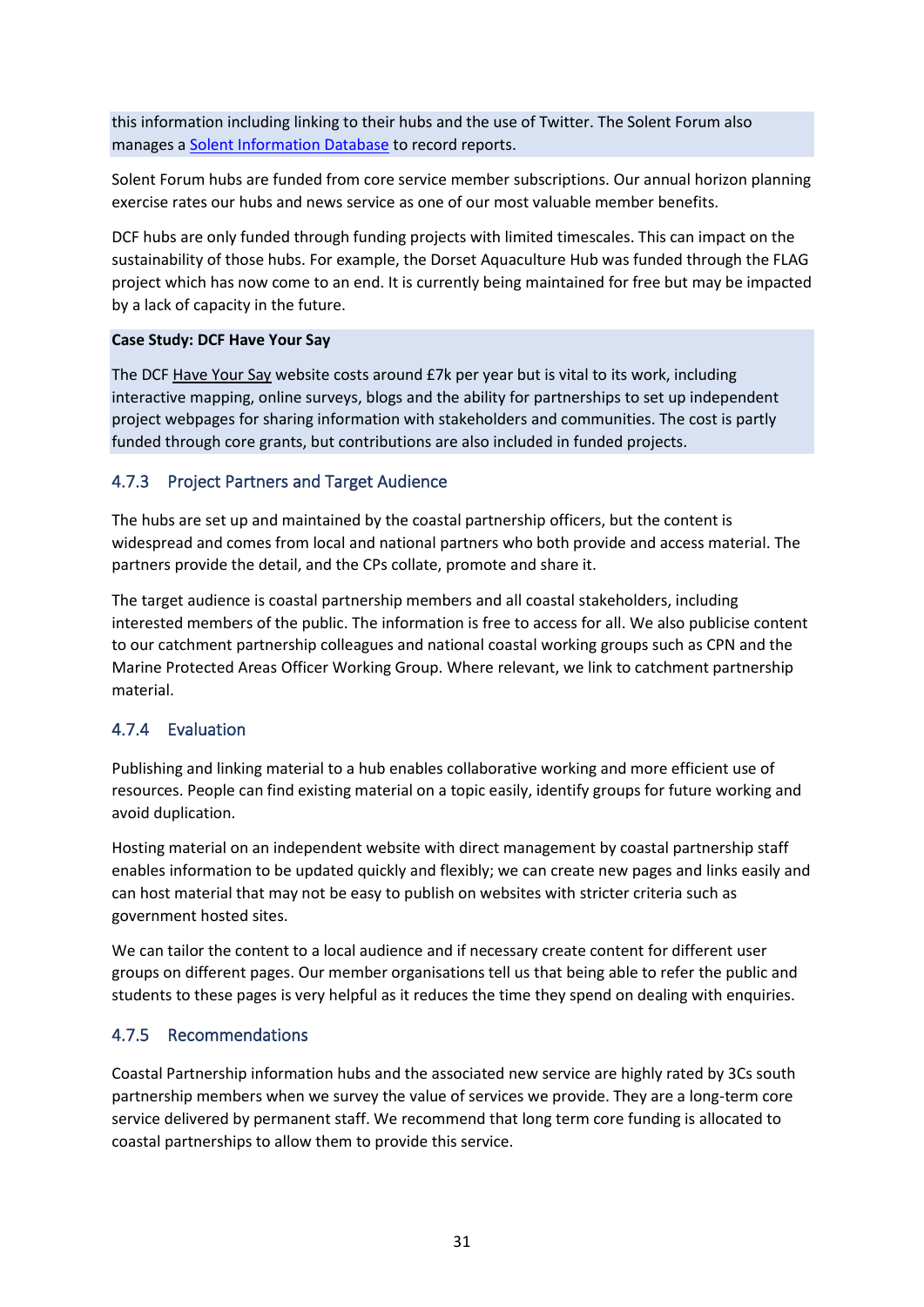# <span id="page-31-0"></span>5 Integrating Coastal and Marine Management through Partnerships

# <span id="page-31-1"></span>5.1 Introduction

It is well documented that there is a greater need for improved integration of coastal management in England between sectors and government departments, and across devolved administrations' borders.

Coastal and marine management in England has complex statutory and non-statutory governance at national, regional and local scales. There are strong requirements to protect environmental and landscape designations, and to integrate land based and marine planning systems. High levels of recreational use leads to challenges in managing non-licensable activities across the coast and marine space.

The 3Cs south have a membership base of stakeholders that represent many of the coastal and marine managers; their core service for these organisations is to transfer knowledge and provide networking and collaborative opportunities. This is an area in which the partnerships within 3Cs south are extremely effective.

# <span id="page-31-2"></span>5.2 Integrating Management

Integrated coastal management aims to coordinate the application of different policies affecting the coastal zone on activities or sectors such as nature protection, aquaculture, fisheries, industry, offshore wind energy, shipping, tourism, the development of infrastructure and climate change mitigation and adaptation. It should contribute to sustainable coastal development by the application of an approach that respects the limits of natural resources and ecosystems, the socalled 'ecosystem-based approach'.

It covers the full cycle of information collection, planning, decision-making, management and monitoring. It is important to involve all sector stakeholders to ensure broad support for the implementation of any management measures.

A four-point scale of integration has been defined by the national Coastal Partnership Network (CPN) to explore how coastal partnerships can deliver integration:

- 1. Knowledge transfer
- 2. Coordination
- 3. Cooperation
- 4. Cooperation and delivery

The Marine and Coastal Access Act, 2009 and the creation of the Marine Management Organisation (MMO) has fulfilled some integration aspirations. A UK Marine policy statement with high level objectives reflects the principles of sustainable development and government overall position. England's marine planning system has high-level marine objectives and an overall long-term vision for each plan area; the marine licensing system supports the implementation of plan policies. The 3Cs south is covered by the South Inshore and Offshore Marine Plans. Marine plans extend to mean high water to overlap with the land planning system which deliver to mean low water; integration between the land based and marine based systems is now developing. The MMO work with LAs on integrating marine and land based policies - [Local council guide; marine planning](https://assets.publishing.service.gov.uk/government/uploads/system/uploads/attachment_data/file/928831/Local_council_guide_-_marine_planning_v3.pdf)  [\(publishing.service.gov.uk\).](https://assets.publishing.service.gov.uk/government/uploads/system/uploads/attachment_data/file/928831/Local_council_guide_-_marine_planning_v3.pdf)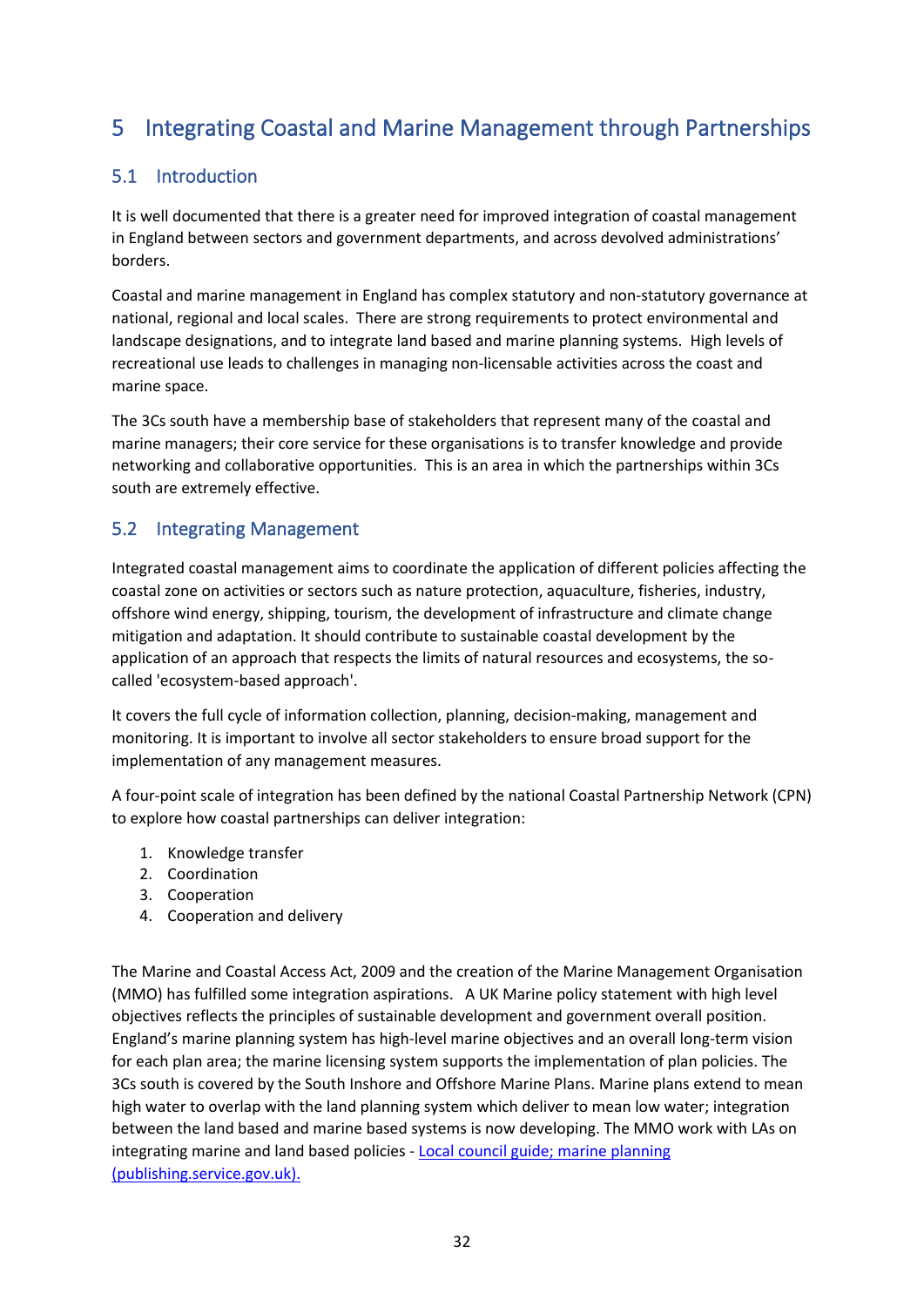#### **Case Study: Coastal Designations Explained**

Dorset Coast Forum has a webpage '[Coastal Designations Explained](https://www.dorsetcoast.com/resources/coastal-designations-explained/)'. This provides simple definitions and examples for the international and national designations that apply to the Dorset coast.

We believe that the full integration of coastal and marine policy and decision making, across all socio-economic and environmental sectors including delivery, would require a highly centralised topdown governmental approach. Integrating environmental policy and delivery is more achievable and we suggest this is where concerted government effort is required.

We would support a government framework and guidance for an integrating ecosystems approach based on natural capital understanding at the coast; the 25 Year Environment Plan sets policy and now detail is required to enact it. This would help to deliver Nature Recovery Strategies, Marine Plans, RBMPs and Natural England/Environment Agency priorities which are all important areas of work where CPs can facilitate integration.

Examples of existing local scale integration in the south include:

- Estuary management plans (after actions completed many have been turned into guiding principles which still support local integration)
- Catchment Based Approach
- Ecosystems integration on sub-coastal scale (Chichester and Langstone Harbours Summit, Green Halo, Solent habitat restoration plans promoted by Blue Marine Foundation)

#### **Case Study: Solent Forum Coastal Consents Guide**

The Solent Forum has developed a free online [coastal consents guide](http://www.solentforum.org/publications/key_publications/coastal_consents_guide/) to help advise those wishing to undertake coastal or marine development on the factors that they may need to consider. It enables applicants to get a better understanding of the complex nature of consenting and licensing at the coast before they proceed. Solent Forum members highlight this as a valuable service. The Guide covers different types of works and development, consents and licences, assessments and permits, designations and the marine and land use planning systems.

Table 1 shows how the four different types of integration identified by the CPN could be applied to the example of Flood and Coastal Erosion Risk Management (FCERM). In the associated case study after the table, we give an example of an existing partnership in the 3Cs south area assisting with integrating FCERM work across wider coastal sectors.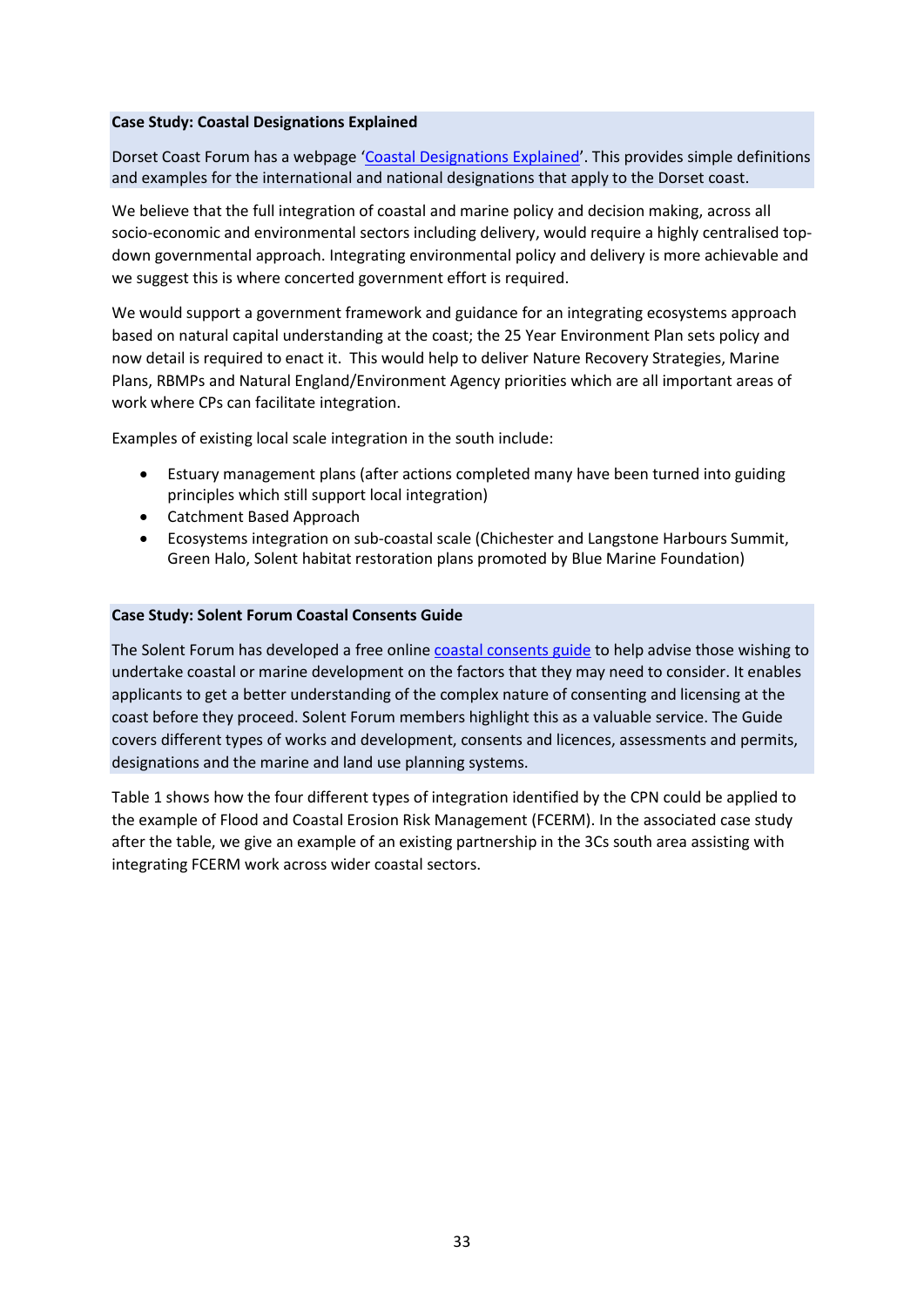### **Table 1. Example of FCERM integrating with other sectors**

| <b>Sectors</b>                                                    |             |                 |                  |    |                |               |               |      |              |              |        |              |       |              |      |              |             |
|-------------------------------------------------------------------|-------------|-----------------|------------------|----|----------------|---------------|---------------|------|--------------|--------------|--------|--------------|-------|--------------|------|--------------|-------------|
|                                                                   | <b>Arch</b> | Env             | <b>Boat</b>      | cc | Proce's        | <b>Commty</b> | <b>Dredge</b> | Fish | <b>Flood</b> | <b>Indus</b> | Litter | <b>Milit</b> | Plann | <b>Ports</b> | Recr | <b>Renew</b> | <b>Univ</b> |
| <b>Archaeology, Culture &amp; Heritage</b>                        |             |                 |                  |    |                |               |               |      |              |              |        |              |       |              |      |              |             |
| <b>Environment, Biodiversity &amp; Conservation</b>               |             |                 |                  |    |                |               |               |      |              |              |        |              |       |              |      |              |             |
| <b>Boating &amp; Watersports</b>                                  |             |                 |                  |    |                |               |               |      |              |              |        |              |       |              |      |              |             |
| <b>Coastal &amp; Climate Change</b>                               |             |                 |                  |    |                |               |               |      |              |              |        |              |       |              |      |              |             |
| <b>Coastal Processes, Monitoring, Research &amp;</b>              |             |                 |                  |    |                |               |               |      |              |              |        |              |       |              |      |              |             |
| <b>Mapping</b>                                                    |             |                 |                  |    |                |               |               |      |              |              |        |              |       |              |      |              |             |
| <b>Coastal Communities &amp; Regeneration</b>                     |             |                 |                  |    |                |               |               |      |              |              |        |              |       |              |      |              |             |
| <b>Dredging</b>                                                   |             |                 |                  |    |                |               |               |      |              |              |        |              |       |              |      |              |             |
| <b>Fishing</b>                                                    |             |                 |                  |    |                |               |               |      |              |              |        |              |       |              |      |              |             |
| <b>FCERM (case study)</b>                                         |             |                 |                  |    |                |               |               |      |              |              |        |              |       |              |      |              |             |
| <b>Industry &amp; Business</b>                                    |             |                 |                  |    |                |               |               |      |              |              |        |              |       |              |      |              |             |
| <b>Litter &amp; Plastics</b>                                      |             |                 |                  |    |                |               |               |      |              |              |        |              |       |              |      |              |             |
| <b>Military &amp; Defence</b>                                     |             |                 |                  |    |                |               |               |      |              |              |        |              |       |              |      |              |             |
| <b>Planning &amp; Consents</b>                                    |             |                 |                  |    |                |               |               |      |              |              |        |              |       |              |      |              |             |
| <b>Ports, Harbours &amp; Shipping</b>                             |             |                 |                  |    |                |               |               |      |              |              |        |              |       |              |      |              |             |
| <b>Recreation, Coastal Access &amp; Tourism</b>                   |             |                 |                  |    |                |               |               |      |              |              |        |              |       |              |      |              |             |
| <b>Renewable Energy</b>                                           |             |                 |                  |    |                |               |               |      |              |              |        |              |       |              |      |              |             |
| <b>Universities</b>                                               |             |                 |                  |    |                |               |               |      |              |              |        |              |       |              |      |              |             |
| Key: Four areas of integration identified by the CPN:             |             |                 |                  |    |                |               |               |      |              |              |        |              |       |              |      |              |             |
| <b>Cooperation</b><br>Cooperation<br>Coordination<br>and Delivery |             | <b>Transfer</b> | <b>Knowledge</b> |    | <b>Unknown</b> |               |               |      |              |              |        |              |       |              |      |              |             |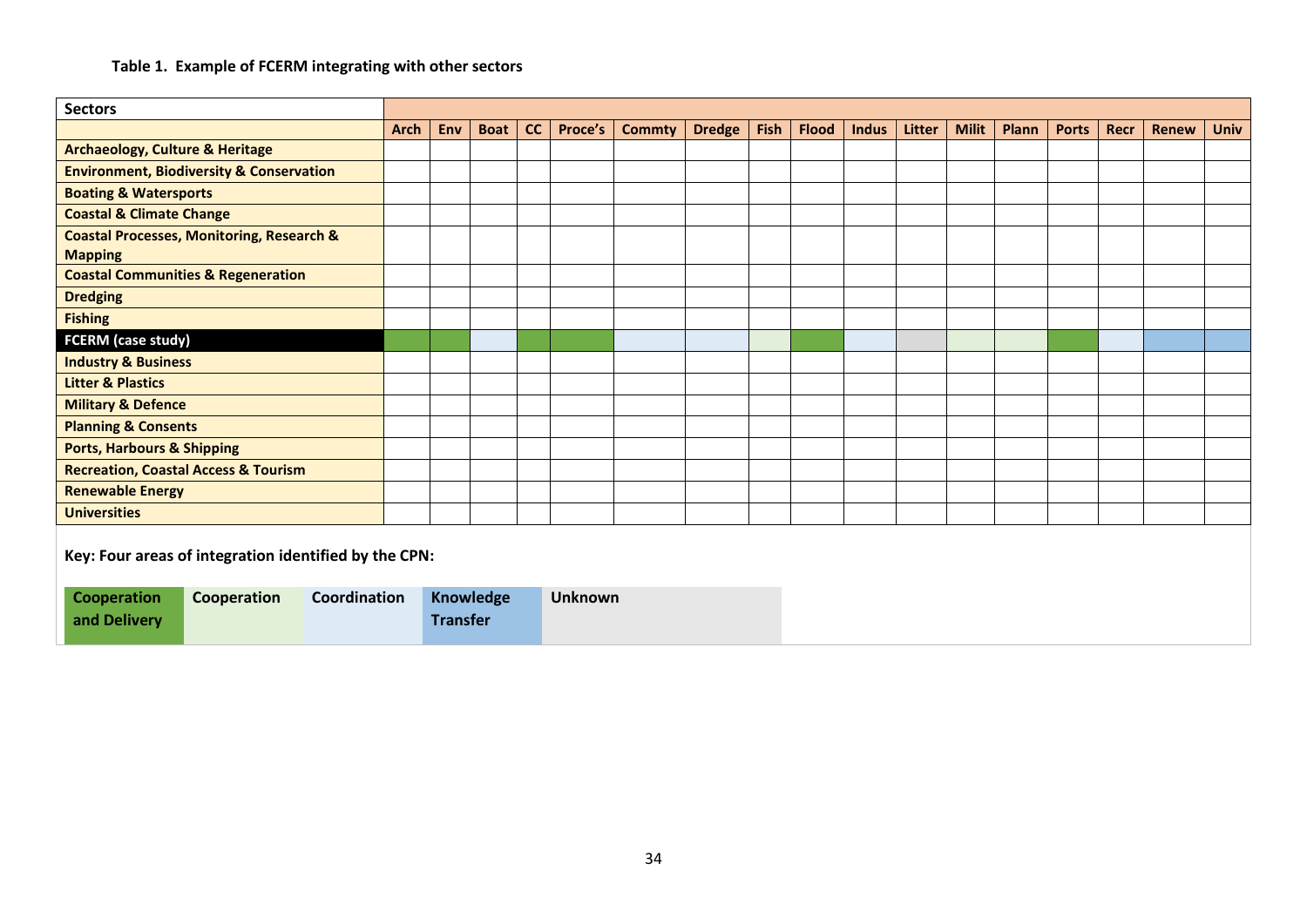#### **Case Study: Flood and Erosion Risk Management Sectoral Integration**

Flood and Erosion Risk Management (FCERM) is a good case study to use to discuss integration as:

- It affects a dynamic space between land and sea encompassing the intertidal zone and the land based and marine based planning systems
- It occurs across local authority boundaries
- It affects the public sector and private sectors
- Its lead authorities can be either Local Authorities or the Environment Agency
- The system for managing flood risk inland is different to coastal flooding
- It is subject to coastal change, in particular sea level rise, which is significantly threatening intertidal habitats

Partnership working is the key to helping to deliver integration; for FCERM the 3Cs south partnerships do not lead on this but are members of, and network closely with, existing partnerships. This include[s Coastal Partners](https://coastalpartners.org.uk/) who lead on FCERM in the Eastern Solent and the [Southern Coastal Group](https://southerncoastalgroup-scopac.org.uk/) who advise and influence on this topic. The Solent Forum is a partner in the Environment Agency's Lymington to Keyhaven Strategy.

3Cs south partnerships already perform an important role in knowledge transfer of FCERM work using their core service which includes news services, meetings and websites. Important data and mapping are signposted within coastal partnerships' websites.

3Cs south partnerships can be commissioned to take on additional work to help facilitate closer cooperation, and coordination on FCERM. An example of this might be using them to bring together a range of stakeholders, including community groups, to workshop cross cutting themes and activities. CPs can respond quickly to deliver these requests.

## <span id="page-34-0"></span>5.3 Marine Non-Licensable Activities

Marine non-licensable activities are those that do not require a marine licence under section 66 of the Marine and Coastal Access Act 2009. The MMO is responsible for the management of marine non-licensable activities which take place within its jurisdiction (0 to 12 nautical miles). Marine nonlicensable activities include activities like sailing, powerboating and diving. Coastal Partnerships can provide a very effective way to help relevant authorities to address these activities as they require widespread stakeholder engagement and partnership working. Dorset Coast Forum is working with the MMO on the voluntary no anchor zone at Studland Bay.

#### **Case Study: Identifying Duties and Responsibilities for Non-Licensable Activities**

Under the Habitats Regulations, there is a statutory duty for individual relevant authorities to monitor the effect of coastal and marine non-licensable activities on the condition of designated sites. Table 2 was designed by the Solent Forum to assist those in the Solent to identify what nonlicensable activities they have a duty and responsibility for as part of the Solent Marine Sites Management Scheme. The Relevant Authorities have found this very helpful.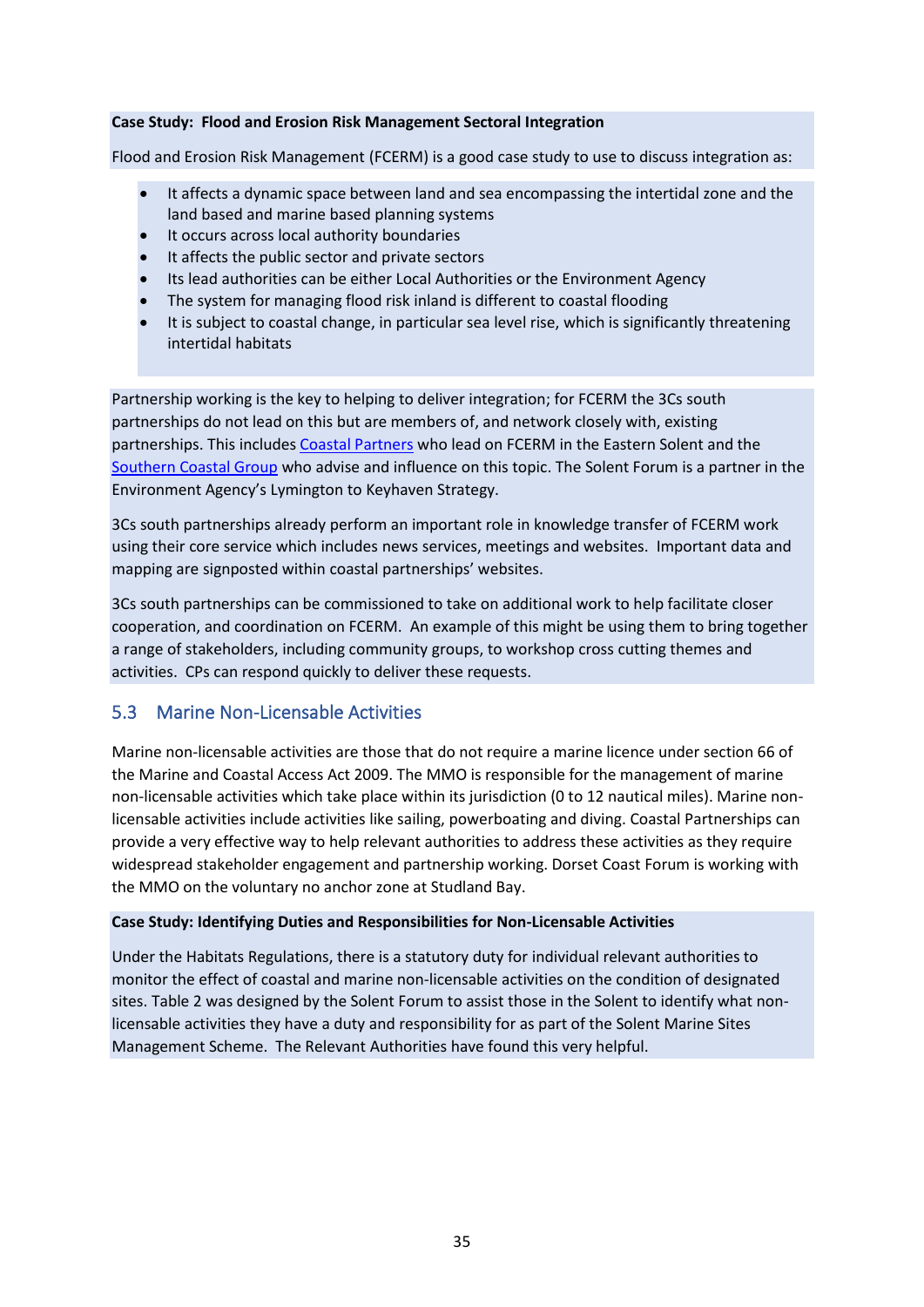# **Table 2. Relevant Authority Duties and Responsibilities for Non-Licensable Activities in the Solent**

|                                                                                                                                                       | Harbour A | D Council | $\Xi$ | EA | Port A | IFCA | <b>Borough C</b> | County C | Unitary<br>Authority | <b>NND</b> | Water Co | Ferry Co | <b>NFNPA</b> |
|-------------------------------------------------------------------------------------------------------------------------------------------------------|-----------|-----------|-------|----|--------|------|------------------|----------|----------------------|------------|----------|----------|--------------|
| <b>Non-Licensable Activity</b>                                                                                                                        |           |           |       |    |        |      |                  |          |                      |            |          |          |              |
| 1. Accidental vessel<br>discharges/emissions including oil<br>spill and clean-up                                                                      |           |           |       |    |        |      |                  |          |                      |            |          |          |              |
| 2. Boat repair and maintenance                                                                                                                        |           |           |       |    |        |      |                  |          |                      |            |          |          |              |
| 3. Fishing (including shellfisheries)                                                                                                                 |           |           |       |    |        |      |                  |          |                      |            |          |          |              |
| 4. Fishing (shore based activities)                                                                                                                   |           |           |       |    |        |      |                  |          |                      |            |          |          |              |
| 5. General Beach Recreation                                                                                                                           |           |           |       |    |        |      |                  |          |                      |            |          |          |              |
| 6. Grazing and foraging (intertidal)                                                                                                                  |           |           |       |    |        |      |                  |          |                      |            |          |          |              |
| 7. Land recreation - Dog walking                                                                                                                      |           |           |       |    |        |      |                  |          |                      |            |          |          |              |
| 8. Land recreation - Walking (other<br>than dog walking)                                                                                              |           |           |       |    |        |      |                  |          |                      |            |          |          |              |
| 9. Littering and removal of litter                                                                                                                    |           |           |       |    |        |      |                  |          |                      |            |          |          |              |
| 10. Mooring and anchoring                                                                                                                             |           |           |       |    |        |      |                  |          |                      |            |          |          |              |
| 11. Operation of coastal flood and<br>erosion risk management schemes                                                                                 |           |           |       |    |        |      |                  |          |                      |            |          |          |              |
| 12. Operation of ports and<br>harbours (maintenance of<br>infrastructure)                                                                             |           |           |       |    |        |      |                  |          |                      |            |          |          |              |
| 13. Recreation - light aircraft                                                                                                                       |           |           |       |    |        |      |                  |          |                      |            |          |          |              |
| 14. Recreation - non-motorised<br>watercraft                                                                                                          |           |           |       |    |        |      |                  |          |                      |            |          |          |              |
| 15. Recreation - powerboating or<br>sailing with an engine                                                                                            |           |           |       |    |        |      |                  |          |                      |            |          |          |              |
| 16. Slipway and jetty cleaning and<br>maintenance                                                                                                     |           |           |       |    |        |      |                  |          |                      |            |          |          |              |
| 17. Wildfowling                                                                                                                                       |           |           |       |    |        |      |                  |          |                      |            |          |          |              |
| Key: Activity is duty/responsibility Activity likely to be duty/responsibility in certain circumstances, e.g. as landowner, regulator, access control |           |           |       |    |        |      |                  |          |                      |            |          |          |              |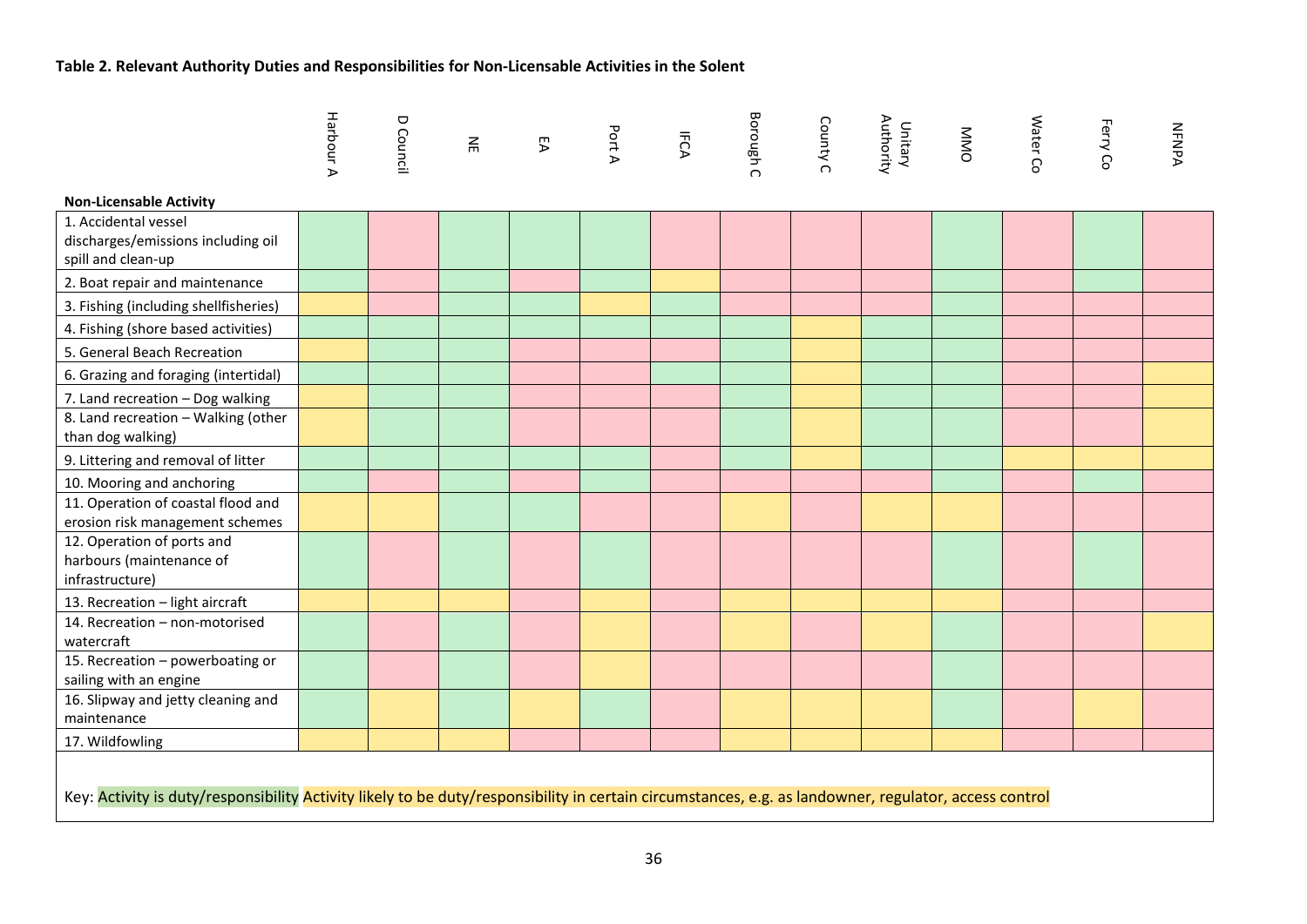# <span id="page-36-0"></span>5.4 Data and Mapping

One very important aspect of the role of a coastal partnership is to improve access to evidence. The Solent Forum monitors the evidence registers of the MMO and Natural England for example and highlights to its members new research and reports. We also publicise calls for evidence so people can input their data and knowledge into work such as SPA condition assessments.

The 3Cs south partnerships perform an important role in knowledge transfer via their regular news services, meetings and websites. Important data and mapping are signposted within these coastal partnerships' websites.

Examples of datasets which cross sectors include:

- The Defra APP Gallery [Defra Data Services Platform](https://environment.data.gov.uk/appgallery)
- Natural Capital Plans example for Solent Harbours [Map Series \(arcgis.com\)](https://atkinsgeospatial.maps.arcgis.com/apps/MapSeries/index.html?appid=df7efec2b0fb4eb1ac22f02cd35c037f)
- The Coastal Data Explorer [Coastal Data Explorer | Catchment Based Approach](https://data.catchmentbasedapproach.org/apps/d5a3fcd28b9c4cde9caf894cbc690e4a/explore)
- SMP Explorer Portal
- [Solent Information Database](http://www.solentforum.org/publications/sid/) (SID) Solent Forum Solent Information Database
- MMO and NE evidence sites Evidence projects register GOV.UK (www.gov.uk) and [Natural England Access to Evidence](http://publications.naturalengland.org.uk/)

#### **Case Study: [Solent Information Database](http://www.solentforum.org/publications/sid/) (SID)**

The Solent Forum hosts a metadatabase of coastal reports, online resources and datasets across a wide range of coastal topics. The information is sourced directly from its members or as part of its ongoing news service. When it surveys its members this consistently comes out as one of the most valued services; it allows people to have a comprehensive quick overview of the data and information that is available on topics.

## <span id="page-36-1"></span>5.5 Coastal Partnerships Facilitating Integration

The 3Cs south team believe there are real benefits in knowledge transfer both locally and nationally and that coastal partnerships have a key role in providing this within their core services. Coastal partnerships can also be commissioned to help coordination and cooperation through project work. The neutral role of coastal partnerships brings about strong benefits to enable successful coordination. Examples include:

- Helping efficiencies in how regulatory bodies achieve management with often small budgets e.g. MMO no anchor zone in Studland being supported by the Dorset Coast Forum.
- Different government organisations have different remits underpinned by statutory responsibilities. CPs have a role in identifying gaps, transferring knowledge and coordinating people.
- Governance by its very nature is complex. The focus needs to be on people cooperating to achieve outcomes.
- The Solent Marine Sites Scheme of management (SEMS) is a very good example of how the statutory responsibilities of individual Relevant Authorities are brought together to coordinate and deliver (see section 3.4).
- The 3Cs south work well with their local catchment partnership and larger CPs, such as the Solent Forum, improve links across many different catchments as they sit on multiple ones.
- CPs can play a key role in the future for ecosystem services, coordinating and providing a 'coastal voice' for work areas such as net gain and Local Nature Recovery Strategies.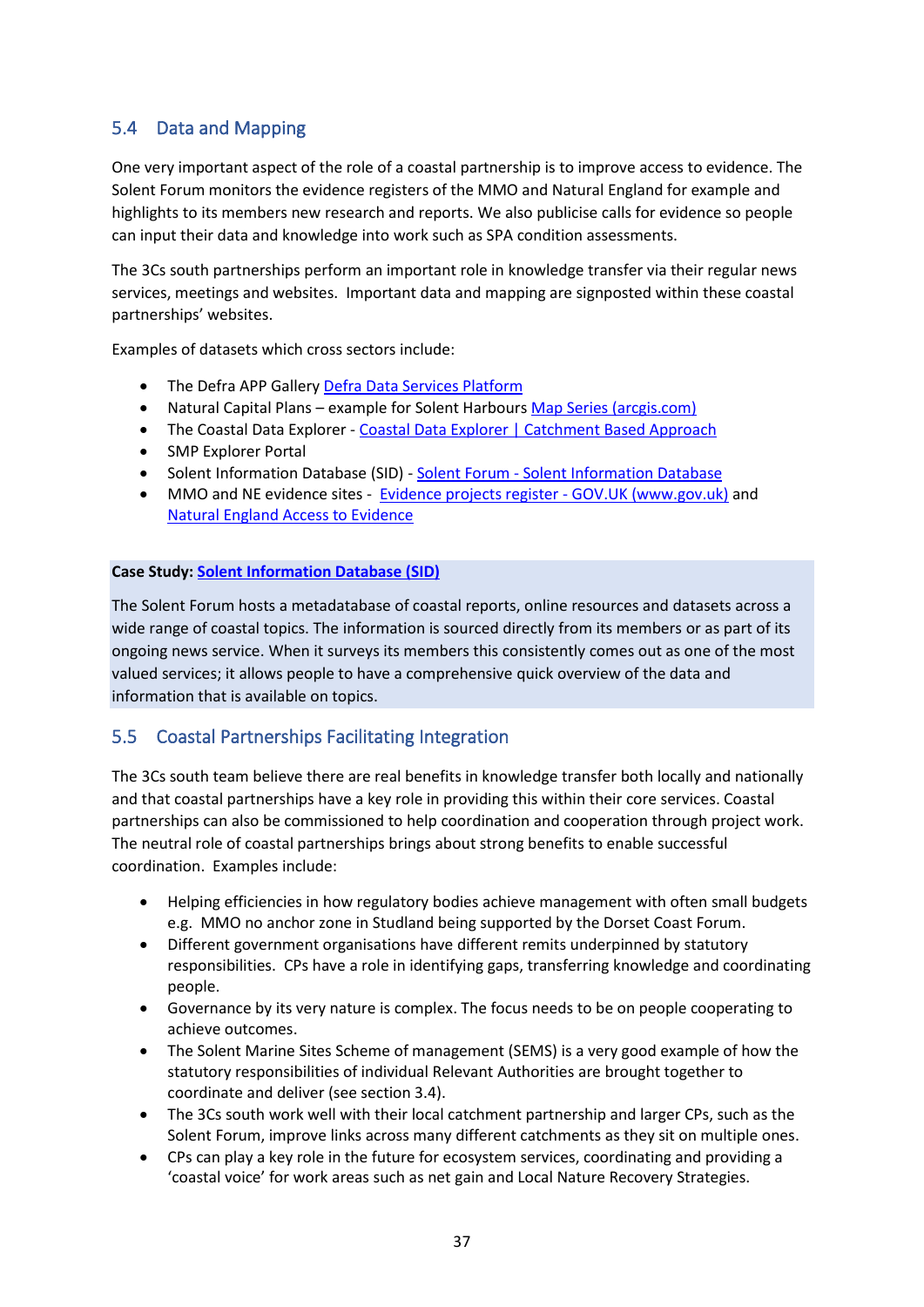# <span id="page-37-0"></span>5.6 Funding of Coastal Partnerships

The governance and funding of coastal partnerships varies depending on their mandate. The two large coastal partnerships within the 3Cs south team are funded by local partners. Each have a network of members; Solent Forum members pay subscriptions for a core service (membership is free with Dorset Coast Forum). The Isle of Wight Estuaries Project is a smaller partnership, currently funded by two harbour authorities, the local authority and specific project income.

The 3Cs south partnerships also have specific self-funded groups and projects each with their own steering group and partnership agreements, for example the Solent Marine Sites Management Group.

The Solent Forum and Dorset Coast Forum are each Unincorporated Associations, respectively hosted by Hampshire County Council and Dorset Council. This is an organisation set up through an agreement between a group of people who come together for a reason other than to make a profit. Investigations have taken place as to the value of transforming to a legal company or charity, however disbenefits include cost, tax complications and the criteria of the host body.

For Dorset Coast Forum, core funding is received from BCP and Dorset Councils, the EA, Wessex Water and to a lesser degree, Dorset Wildlife Trust. The income does not cover all core costs, which DCF considers to be salary costs of the Co-ordinator and Support Officer, plus website, travel and general running costs. Hence a proportion of these costs are inputted into funded projects. This can lead to the Co-ordinator taking time out of their role to deliver projects, resulting in less time being allocated to the delivery of core services such as business planning, networking activities and annual forums.

Similarly, the Isle of Wight Estuaries Project has one officer that supports the work of the funding partners, but project income is also required to meet the core costs. The limited resource leads to a reduced capacity for coastal collaboration and delivery. Greater understanding and support of local coastal partnerships would recognise and enable the development of collaborative projects that deliver what is needed locally, regionally and nationally.

Dorset Coast Forum and the Isle of Wight Estuaries Project are keen to explore opportunities for drawing down core funding from central government, however this needs to take the following into account:

- If funding is reliant on delivery of outcomes/outputs, is this additional to what is currently being delivered. If so, would this lead to double funding of outcomes if those outcomes are already funded through projects?
- Would the delivery and/or reporting of outcomes for central government funding require additional resources, administrative or otherwise?
- Would drawing down of central government funding impact on CPs autonomy in how we report locally, our strategic goals and plans, the way we are represented, etc.

If the disbenefits of drawing down central government income are considered to outweigh the benefits for individual partnerships, then each one should have the choice to turn down the opportunity without compromising their membership of the CPN. Centralised funding would need to be flexible enough to fulfil local needs without compromising neutrality and local delivery. Any centralised core funding should also be available to local authority hosted coastal partnerships.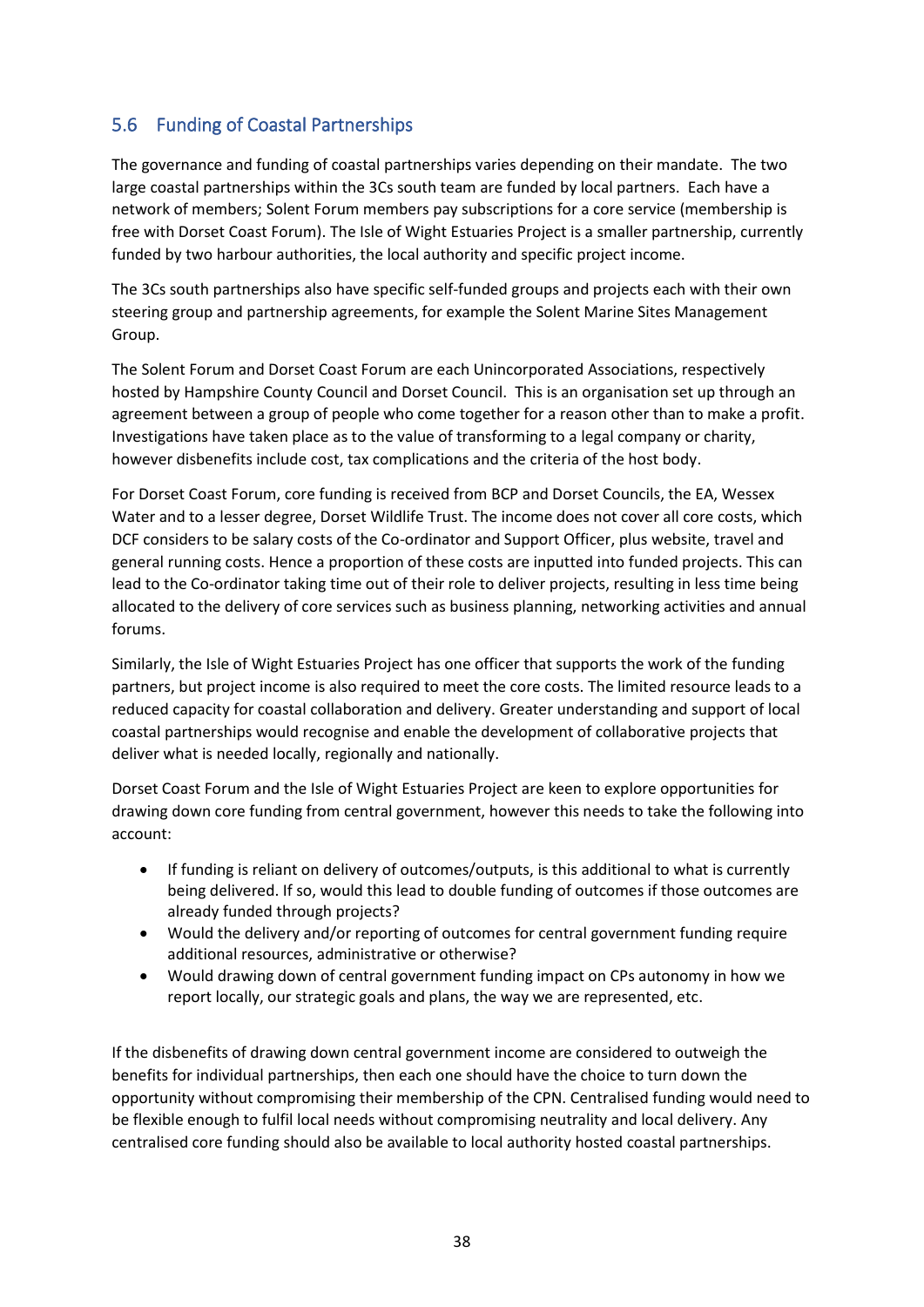Funding for officer time is often limited in CPs but it is essential for the collaborative planning and development of projects and activities.

# <span id="page-38-0"></span>5.7 Recommendations

The 3Cs south make the following recommendations on how to improve coastal and marine integration through partnership working.

- The Marine Management Organisation should consider becoming a member of local coastal partnerships and engage fully with them to help improve coastal and marine governance.
- Coastal partnerships should develop their understanding on how to support individual sectors through their business planning and annual horizon scanning with their members.
- Full integration of coastal and marine policy and decision making across all socio-economic and environmental sectors including delivery would require a highly centralised top-down governmental approach. It would require serious thought to how this would work with local bodies such as coastal partnerships.
- We support the four-point model for integration (knowledge transfer, coordination, cooperation, cooperation and delivery) proposed by the national Coastal Partnership Network as a sound way to measure delivery and progress.
- There is a requirement for a government framework and guidelines to use an integrating ecosystems approach based on natural capital understanding. The government should prioritise the integration of environmental policy and use coastal partnerships to help deliver this both at the coast and in the marine environment, for example Local Nature Recovery Strategies.
- CPs are an effective vehicle for transferring evidence knowledge and promoting and sharing, especially through their website information hubs, news service and meetings. They also provide an effective mechanism for improving access to evidence. This should be acknowledged and used by data and mapping producing bodies such as the Environment Agency and MMO.
- Increased recognition of coastal partnerships ability to provide one stop shops on coastal matters, for example the Solent Forum's coastal consents guide. This is of high value to coastal stakeholders.
- CPs are an effective neutral vehicle to bring coastal stakeholders together for discussions on politically sensitive issues such as the introduction of new management measures. They have a good overview of all the sectors at the coast and are a very effective way to facilitate introductions to avoid duplication and coordinate work. Long term support and recognition of CPs will help provide the continuity to build the trust required to achieve this important aspect of coastal collaboration.
- CPs can deliver statutory duty partnerships such as the management scheme for the Solent Marine Sites and examples like this should be shared as good practice and replicated elsewhere if appropriate.
- The provision of centralised funding streams needs to recognise the limitations of accessing it by some CPs due to their status and hosting arrangements. It should supplement existing work and avoid creating complex monitoring and evaluation requirements. Funding by a national body should not preclude receiving funding from a local office and vice versa.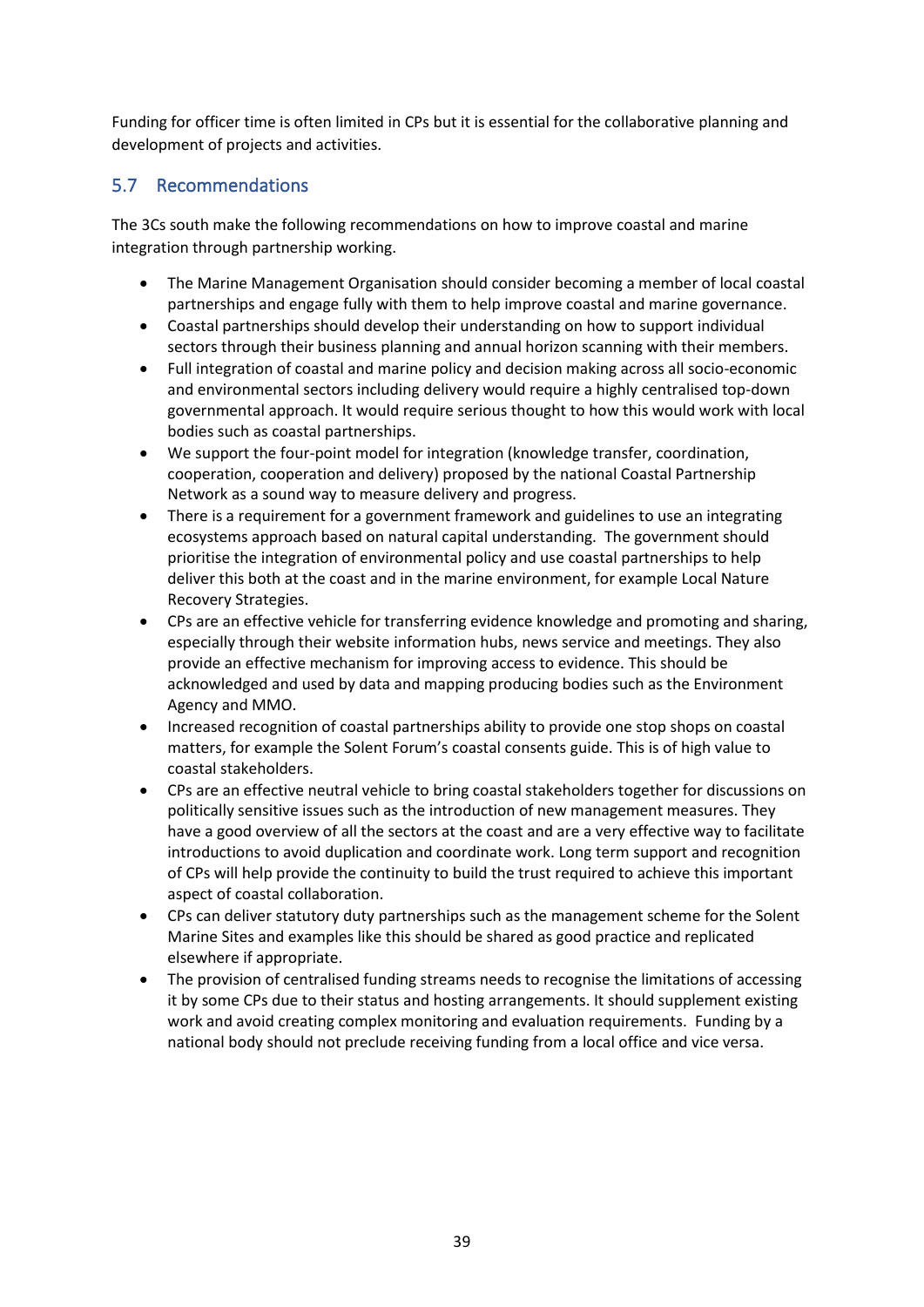# <span id="page-39-0"></span>6 Improving National Coastal and Marine Governance

# <span id="page-39-1"></span>6.1 Introduction

The 3Cs south team explored how national marine and coastal governance could be improved by coastal partnerships. In section 6.2 we review how the national Coastal Partnership Network (CPN) can develop in the future to become a sustainable well recognised body that provides a national coastal voice, and secondly how it can further support local CPs. In section 6.3 we specifically look at the CPN proposals to develop a national framework for the coast.

To shape our views we carried out the following:

- Two workshops with the 3Cs south team
- Workshop with Solent Forum Steering Group
- Meetings to discuss CPN questions on a national coastal framework
- Active engagement in the CPN led working group tasked with developing a national coastal framework

# <span id="page-39-2"></span>6.2 The Coastal Partnership Network

Coastal Partnerships in England, as well as cross border partnerships, are informally part of the national [Coastal Partnership Network \(CPN\). T](http://www.coastalpartnershipsnetwork.org.uk/)he CPN has evolved over many years and is largely run as a volunteer network, drawing in a committee of representatives from different coastal partnerships as well as the Environment Agency. It currently has one paid administration post funded by a third section organisation. The current host is the Thames Estuary Partnership. The CPN successfully won the 3Cs bid, of which the 3Cs south regional bid is part.

It organises an annual coastal partnership network meeting, publishes a newsletter and has successfully hosted a Coastal Summit. The annual meeting is well attended and is a great opportunity for coastal partnerships to get together and benefit from each other's experience. It has also been successful in bidding for and delivering coastal projects. The Solent Forum has assisted the CPN from time to time, and the Isle of Wight Estuaries Project is actively involved in its committee.

## <span id="page-39-3"></span>6.2.1 Developing the Coastal Partnership Network

The 3Cs south wish to support the CPN to deliver an effective national coastal partnership and we offer our knowledge from our successful local partnerships to assist. In this section we propose how we see the CPN developing and what services we would like the CPN to offer us.

The 3Cs south would support a CPN that addresses gaps in coastal partnership coverage around the coast, seeks solutions to common issues, serves the needs of existing local partnerships, provides a national voice and a conduit for information exchange.

We suggest the CPN should operate within a five year business plan to agreed aims and objectives with an annual horizon scanning, overseen by a steering group, producing an annual work programme. The steering group could be key coastal partnership representatives and relevant government agencies who provide core funding. The annual horizon scanning exercise and work programme could be consulted with local CPs and an advisory group of wider government agencies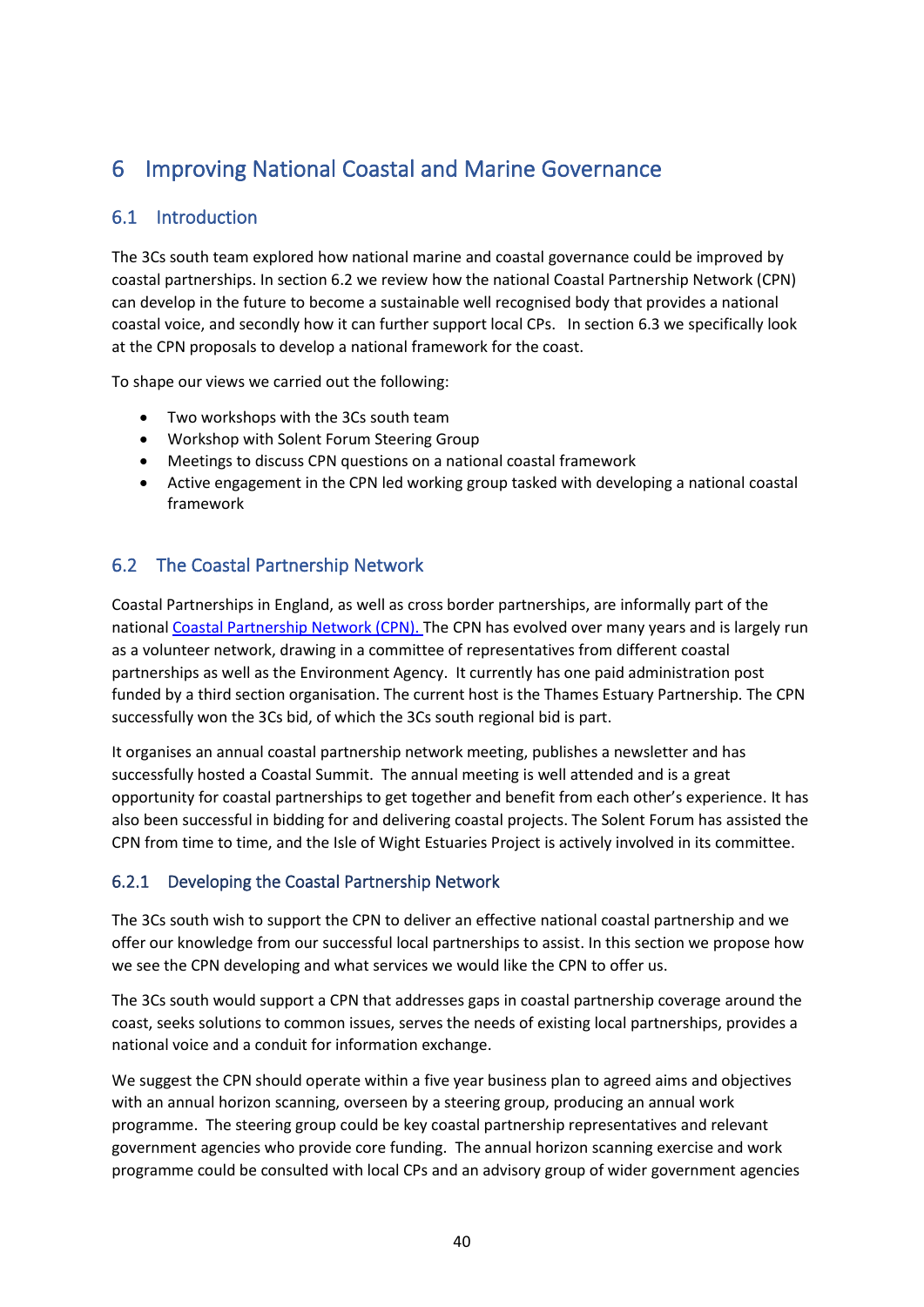such as Natural England, Environment Agency, MMO, IFCAs, and the LGA Coastal Special Interest Group.

We suggest two main core services that the CPN could provide:

- 1. Strategic shaping (providing a national voice for the coast)
- 2. Supporting local coastal partnerships

### **1. Strategic Shaping (providing a national voice for the coast)**

We would like CPN to provide a national voice for the coast and promote the knowledge and experience of local CP officers. It could ensure knowledge transfer of new policies and initiatives to local coastal communities and identify and help resource effective engagement and delivery. It could help to coordinate work on common themes and issues that many local coastal partnerships deal with to deliver efficiencies of scale.

We would like to see a national coastal website developed to influence policy and help local delivery, this website could:

- Signpost multiple benefits/stacked services
- Identify issue and governance gaps around the coast
- Help to address concerns/issues relating to national governance
- Provide examples of how delivery mechanisms could work
- Demonstrate effective coastal knowledge transfer
- Provide an overview of key policy and how coastal partnerships can facilitate delivery, for example the coastal aspects of Local National Recovery Strategies
- Promote and share relevant research being done by academia
- Improve access to evidence
- Provide a national one stop shop of coastal information

### **2. Supporting Local Coastal Partnerships**

Its second key aspect would be to support the core services of existing coastal partnerships, 3Cs south would like to see the following services provided:

- Knowledge transfer of national policy to local coastal partnerships
- New coastal partnership officer induction
- Facilitation services from stakeholder engagement to delivery
- Building relationships with catchment partnerships
- Collaboration on 'grey' coastal and marine issues such as diffuse water pollution
- Provide training and CPD
- Raise national profile of local CPs
- Mentoring of local CP staff
- Identify champions amongst local CPs for key issues, e.g. offshore wind
- Provide skills register of local CP staff so people can access support from colleagues

Examples of where CPN could collaborate with local partnerships on coastal issues include:

- Habitat restoration at area scale
- Strategic marine nature recovery and net gain
- MPA management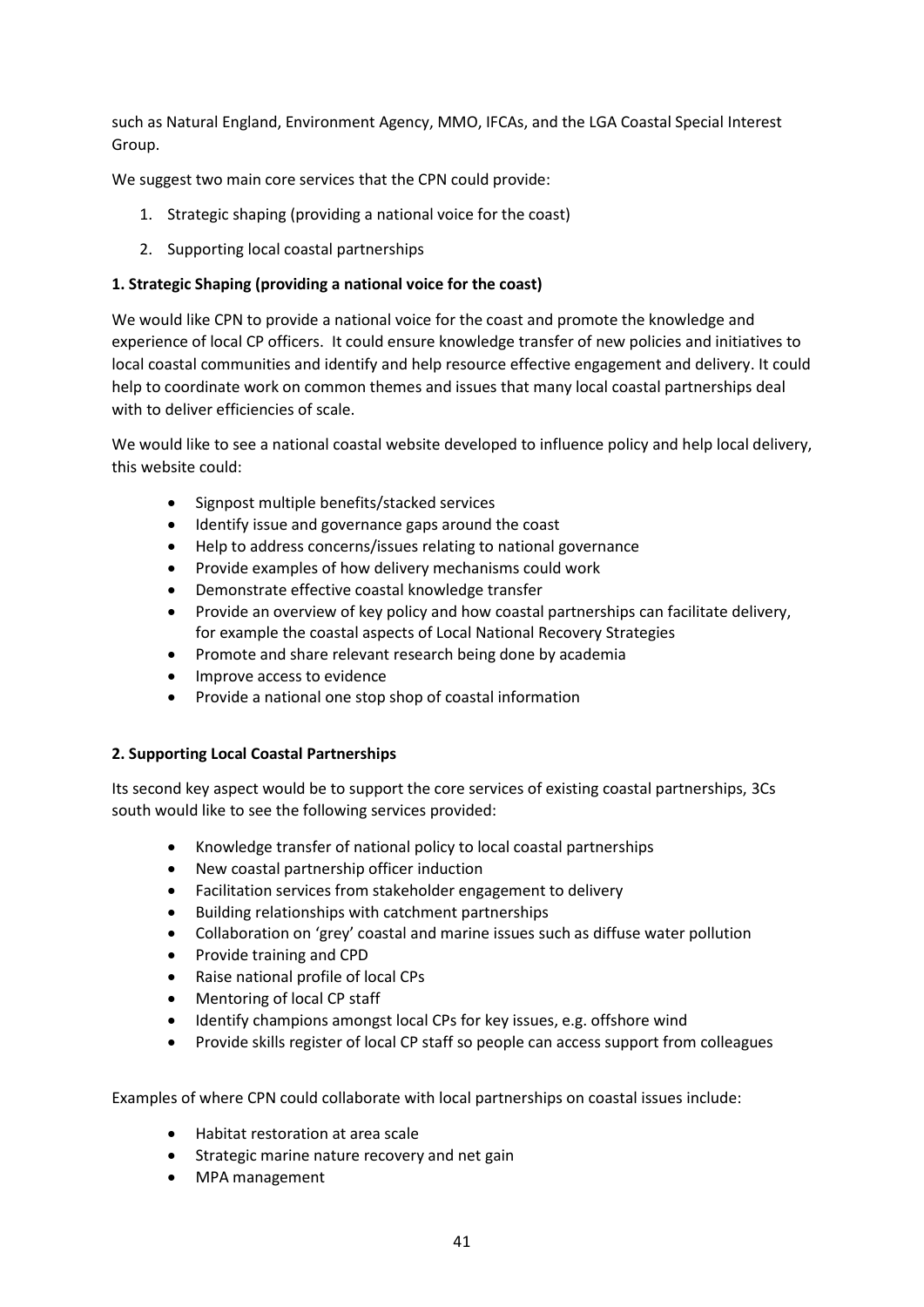- Streamlining the regulatory framework and consenting for marine and coast
- Wholescape water management
- Evidence and access to evidence
- Climate change resilience

### CPN Funding

The current CPN bids for project money for income as it does not have a stable core income stream. We strongly believe that core income is necessary to enable the CPN to offer the services listed above, and that government bodies with a coastal remit should contribute.

We believe that government should fund:

- Core salary and on-costs of a national coastal network
- Website, including the setting up and maintenance of a central information hub
- Other core running costs
- Training for staff members (and potentially volunteers)
- National networking/knowledge sharing events
- Staff time of national government agencies to work in partnership with the network
- An allocation for local coastal partnerships that struggle with core funding. This could be administered to them directly or through the CPN

We would prefer it if any additional network fundraising would be limited to agreement with its wider aims and objectives; projects should be justifiable, relevant and supported by local coastal partnerships. Local CP's need to have a choice in being part of national funded projects, so that they can review whether those projects meet their local needs.

### Regional Coastal Partnership Working

The 3Cs south team have successfully come together to produce this report, currently we do not see any additional benefit to continue as a formal regional unit. We already support each other successfully in an informal manner. However we understand that regional clusters may work well in some other English coastal areas.

## <span id="page-41-0"></span>6.2.2 Requirement for a Coastal Strategy

One area that the national CPN is considering is the need for a national coastal strategy and the benefits and viability of producing one. A key question is how this can be delivered by coastal partnerships at a local or national scale. Marine Plans now provide much of the policy framework that in the past local strategies sought to drive forward.

Defra's 25 Year plan and the MMO High Level objectives could arguably provide the basis for a national coastal strategy, but they are not a costed action plan. Having a fully integrated coastal strategy would be difficult to achieve due to different legislative drivers, and in some sectors lack of legislative drivers, and the different needs and timescales of statutory authority work.

The 3Cs south partnerships currently do not have a specific coastal or estuary strategy. We believe that there are other more effective ways to improve governance, such as through the provision of information hubs and guiding principles, and the CPN should evaluate these routes.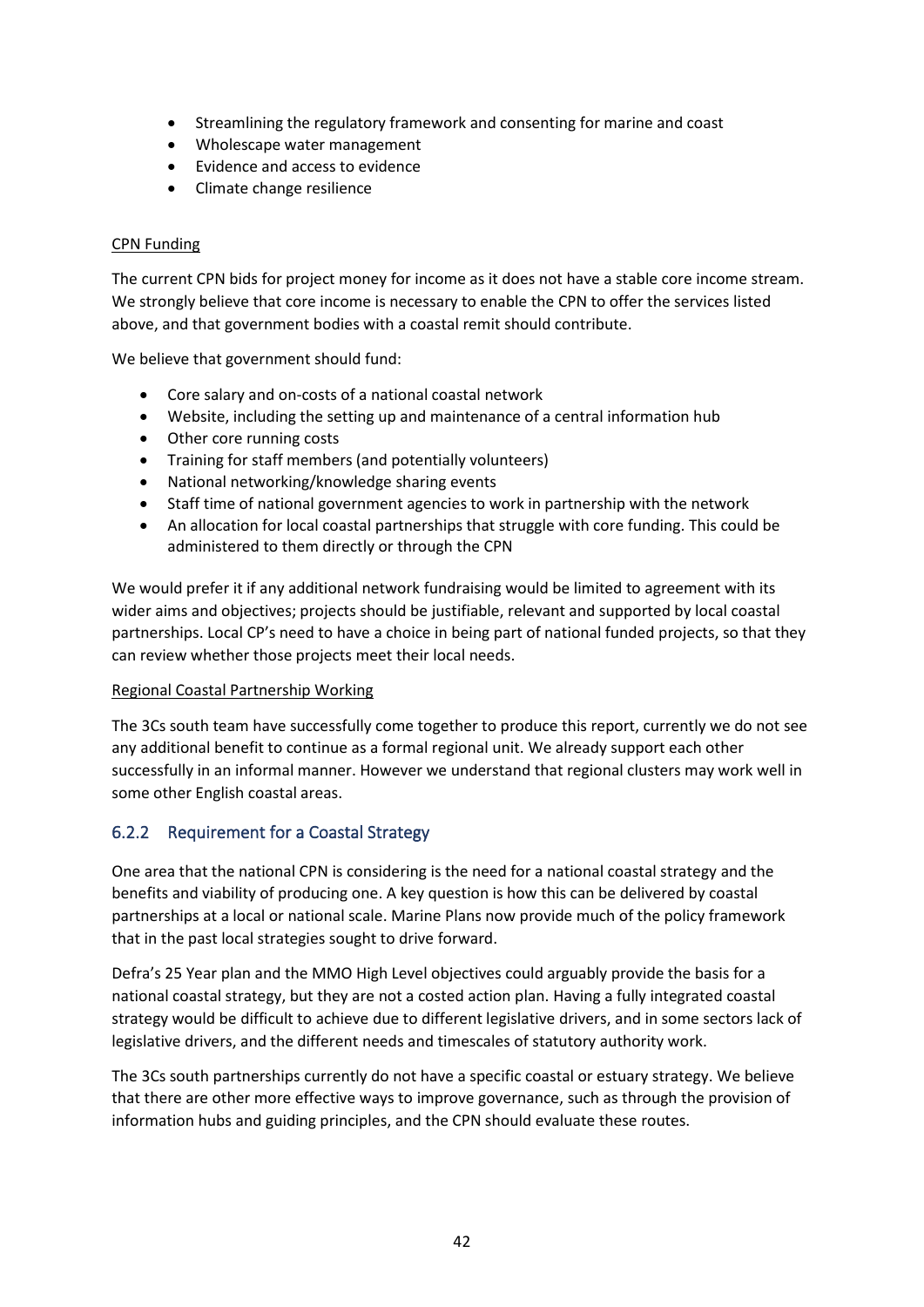# <span id="page-42-0"></span>6.3 Developing a National Framework for the Coast

The CPN is exploring how to provide a national framework for the coast as part of their 3Cs bid. As part of this exploration it consulted with local coastal partnerships including the 3Cs south.

A key question posed was: 'What can a National Network of Coastal Partnerships do to enhance and progress coordination for coastal sustainability and resilience in the UK.' The objectives set out under this question are to:

- Enable coastal leadership and a collaborative culture in each sector, nationally UK wide and locally.
- Streamline communications across the complex myriad coastal messages and across sectors.
- Enable shared understanding and coordinated delivery across multiple socio-economic and environmental policy areas.
- Improve sectoral understanding across framework delivery partners and wider sectors to enable multi-level governance and inclusive decision making.
- Improve evaluation of partnership working to attract blended investment and grow partnership working across sectors.
- Enable long term systemic change through providing evidence to shape future coastal policy.

We believe that the CPN could play an important role in facilitating the integration of environmental policy at a national level. It could be guided by an advisory group of local and national organisations, supporting the role of local coastal partnerships in delivering work on issues such as Nature Recovery Strategies, Marine Plans, RBMPs, and Natural England/Environment Agency priorities.

Each local coastal partnership will have different views and needs, and we understand that there are areas of England that have poor local coastal governance and partnership funding. In the 3Cs south the Solent Forum and Dorset Coast Forum have their own successful funding models and do not need to be part of a more structured and centralised approach. We would have concerns should any approach compromise our political neutrality or ability for local stakeholder delivery.

Finally, the CPN can help to improve evaluation of partnership working, but this should not be prescriptive for every partnership or linked to a single funding stream, as this could compromise local delivery. Combining collective outputs would result in a useful summary report to national bodies. By reporting outputs from the CPN as a whole network it also allows smaller partnerships to contribute where resources allow and does not compromise the ongoing work of existing partnerships and projects. A set of national outputs could include the number of volunteers actively engaged in coastal work, area of coastal habitat undergoing restoration, or number of businesses engaged in local partnerships.

## <span id="page-42-1"></span>6.4 Recommendations

To improve national coastal and marine governance, we make the following recommendations based on our evaluation of the existing position.

- National government bodies should appreciate that the national CPN already operates an important service for local CPs (many with limited resources); we value the annual Coastal Partnership Network meeting. We believe that stable government funding is required for at least five years to enable paid staff to continue and improve this important service.
- Government bodies and agencies should support their staff by allowing them time to attend local CP meetings and participate in partnership working. They should also recognise the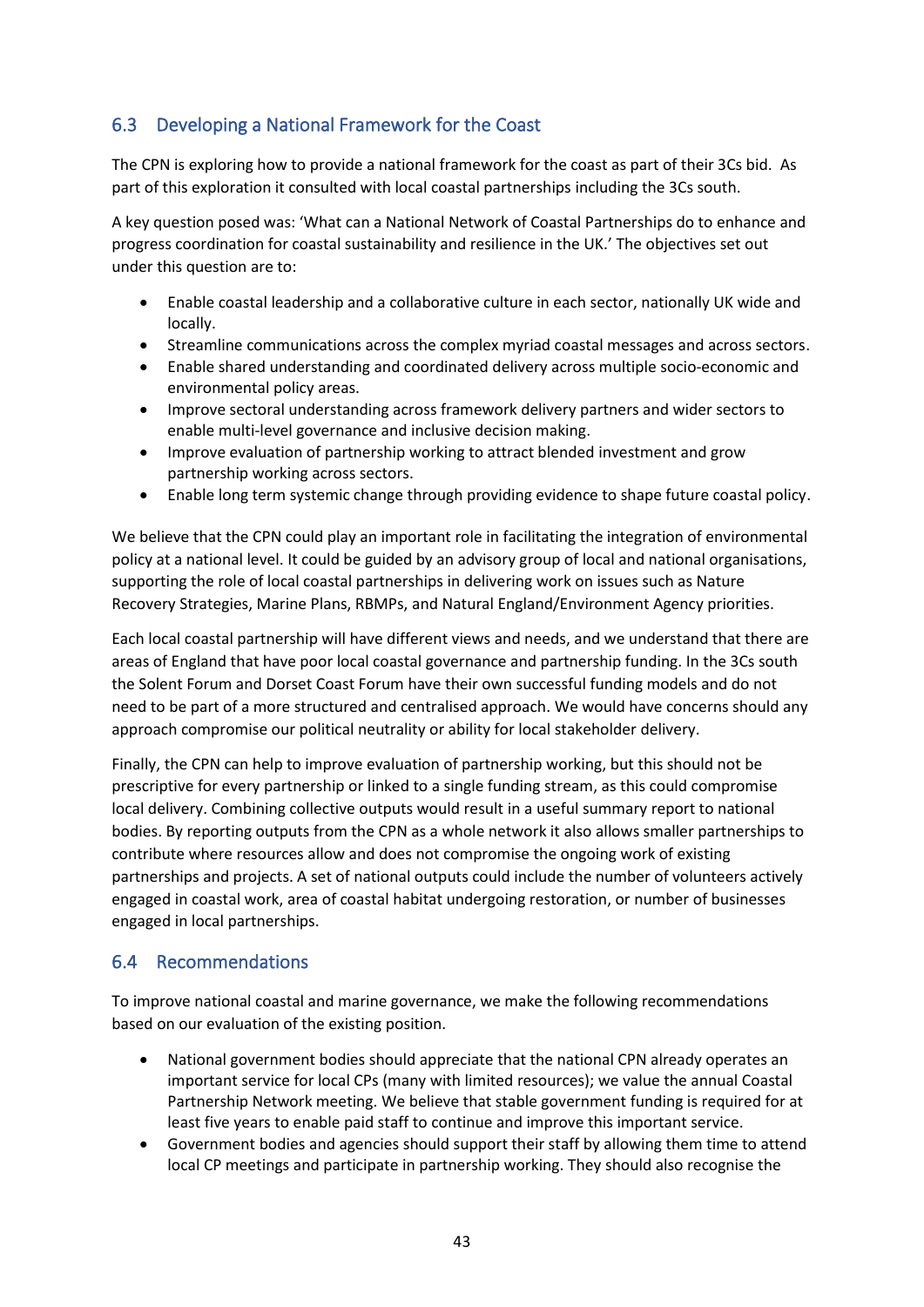cost saving already being made by CPs coordinating and facilitating the delivery of work at the coast.

- National government bodies with a coastal remit could provide core funding to the national Coastal Partnership Network to ensure it can deliver both a national framework for coastal integration and support the numerous local coastal partnerships around our coast. We recommend that the CPN be funded to deliver 1/ Strategic shaping and 2/ Supporting local coastal partnerships.
- We cannot see the benefit to our partnerships for the development of coastal or estuary strategy/plans at local or national scale. So many different organisations are involved in plan and strategy making that delivering a costed plans with tangible actions is very difficult, we think that there are better ways to deliver outcomes.
- A key priority of the national CPN should be meeting the training needs of local CPs and providing support and mentoring.
- CPN should develop national information hubs building on and reflecting local information hubs developed by coastal partnerships.
- The Solent Forum and Dorset Coast Forum should be recognised as separate regional hubs, although it may be of benefit for one to be a single point of contact for the region.
- There is a strong requirement for a government led framework and guidelines to use an integrating ecosystems approach based on natural capital understanding and the stacking of benefits at a coastal system level.
- The development of Nature Recovery Strategies is key to integrating ecosystems services, and it is recommended that the government supports ambitious strategies for the coast and marine space that sets strategic net gain targets and solve the barriers of additionality to improving designated sites.
- Coastal Partnerships locally and nationally are ready to support stakeholders coming together to deliver nature recovery strategies; getting the agreement of Defra family partners should enable an improved system of streamlined consents as currently this is a significant barrier to restoration projects in terms of complexity and funding.
- Coastal Partnerships do need more engagement and support from national government; the 3Cs south already have good support from local government bodies. More support from the Marine Management Organisation would be welcomed both in terms of funding provision and allowing local staff time to assist with coastal partnership work.
- For existing successful locally funded CPs (such as Solent Forum and Dorset Coast Forum) the national CPN should look to work with them and supplement their strengths and recognise that a centralised national model may not be the best approach for them and that their independence and neutrality is an asset.
- Should a model like Catchment Based Approach (CaBa) be implemented for coast, we recommend that any monitoring and evaluation criteria be kept simple and/or be based on current work of business plans, annual reports and work programmes. Joint national evaluation by the CPN would enable smaller partnerships to contribute their outputs without having to meet all the criteria. We also recommend that the government recognise (and remedy) that the structure and hosting arrangements for existing CPs can sometimes preclude them from accessing funding.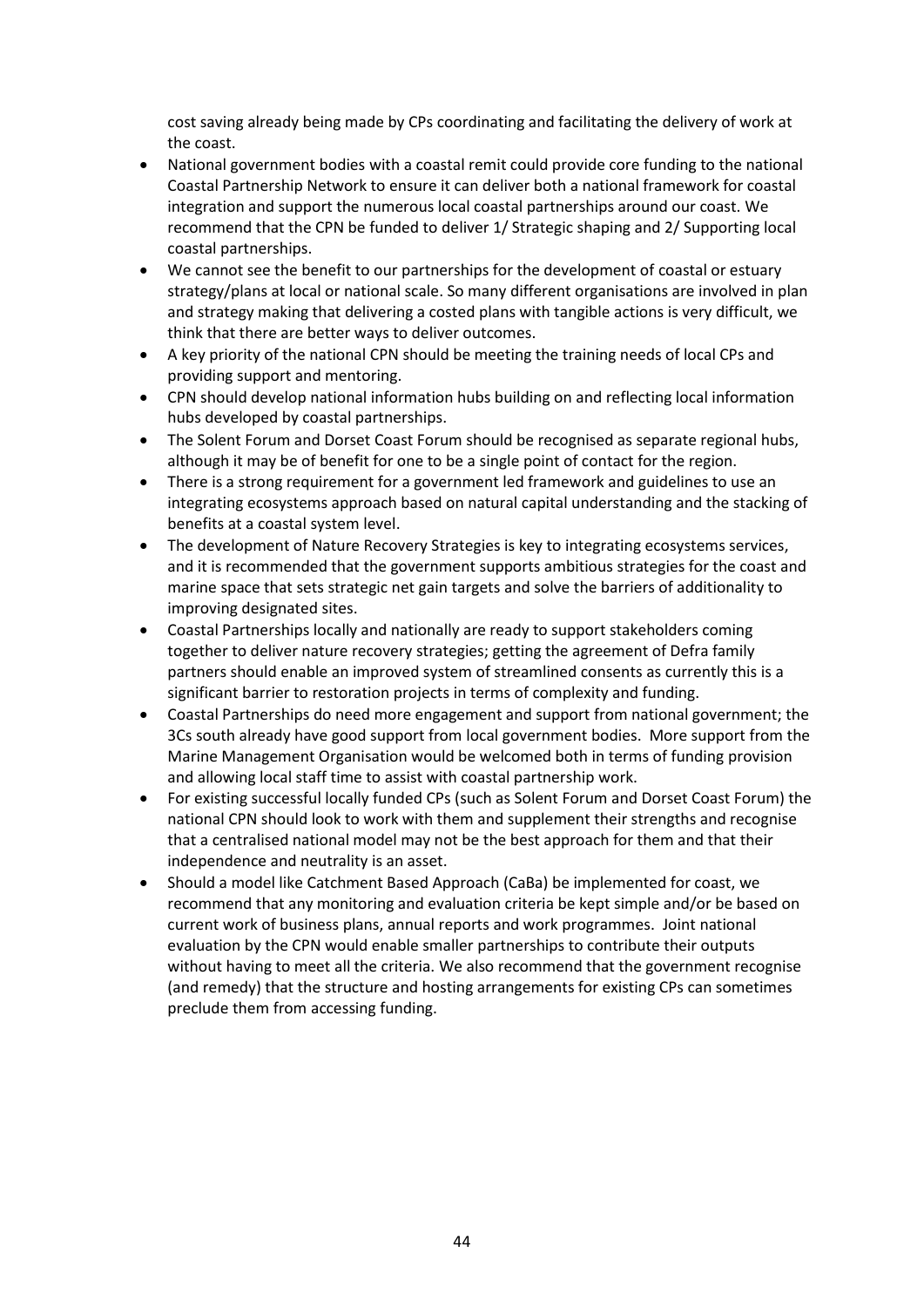# <span id="page-44-0"></span>7 Overall Recommendations

In this section we present our overall recommendations made throughout the whole report drafted using our knowledge and experience of delivering both coastal partnerships and coastal projects across the 3Cs south. We also recommend what we would like to see for future improvements and what role coastal partnerships could play. Please refer to the individual sections for the evaluation and context of the recommendations.

### **Section 3 - Coastal Partnerships**

We recommend:

- There is no standard model for a coastal partnership, we recommend this be seen as a strength. Being flexible and politically independent allows open and honest conversations, the sharing of ideas and work and mutual support across coastal stakeholders.
- Successful partnerships reflect a local need and help their members to deliver their functions and duties. We recommend that local people are best placed to decide what type of partnership would work for them.

### **Section 4 – Delivering, Social, Economic and Environmental Outcomes**

#### Coastal Communities

We recommend:

- That CPs work to remain as independent as possible. In each coastal area, there are many stakeholders involved in coastal management each with different remits, aims and objectives. Likewise, coastal communities and business are impacted by ever-changing social economic or environmental factors including deprivation, Brexit and climate change. CP's play a vital role within this maze by acting as a neutral body, facilitating discussion between different stakeholders as well as building trust with communities, to help reach common goals and identifying appropriate ways forward that benefit local communities, economies and environments.
- There is an opportunity for CPs to share skills and experiences related to stakeholder and community engagement. This can include training, learning best practice, experiences of how CPs addressed difficult situations, what didn't work well, etc. This can be achieved through CP workshops that address the practical element of what CPs deliver on the ground and providing a space for CPs to share and discuss their experiences.

### Collaborative Partnership working

We recommend:

- Having key partners or hubs that have allocated resources to assist new, small partnership projects to become established. This could include facilitation of meetings, small amounts of funding to enable individuals to attend meetings (time and/or travel), introducing new projects to similar initiatives and identifying joint funding opportunities.
- The coastal partnership community encourages open and positive conversation and communication to support and inspire new officers and projects. The national CPN has a key role to play in developing this mentoring and training.
- Collaborative working enables smaller partnerships and communities to have a voice, both regionally and nationally. This is particularly important to ensure local needs, issues and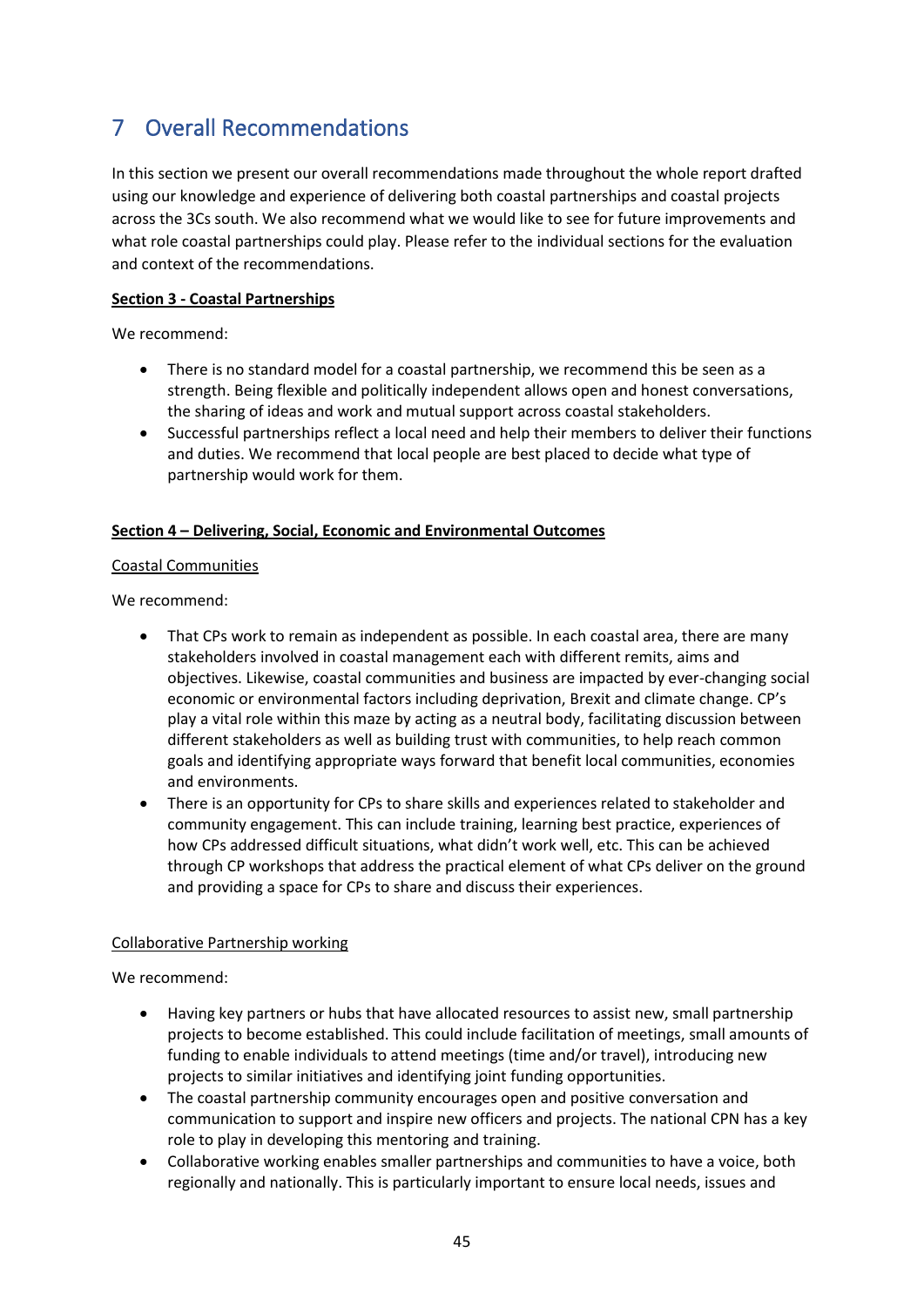impacts are considered in strategic decisions and policy. Working together as part of a national coastal network ensures that the work of smaller partnerships and projects is considered and so it is recommended that resources are available to encourage and enable them to be involved in a national coastal network.

• CPs should be encouraged to identify opportunities to work with local businesses and industry. There are many examples of where this is working well, and these can be shared and discussed to assist others.

#### Fishing and Aquaculture

### We recommend:

• CPs links with the fisheries and aquaculture sector on a local and regional scale, this is something that statutory bodies often fail to achieve and hence CPs help to fill this gap. CPs can create a framework in which statutory bodies can reach out to those in the industry, supporting monitoring, research and economic growth. This is particularly important as the fisheries and aquaculture sector adapts to new trade patterns and regulations following Brexit. There are also new opportunities in promoting and selling sustainably sourced fish and seafood locally (as consumers look for more environmentally friendly sources of protein), as well as developing the farming of seaweed which has been proven to have both environmental and health benefits.

### Water Quality Management

We recommend:

• To address diffuse water pollution partnership working is key, source apportionment work shows that there is a myriad of causes from source to sea and it is important for people to realise that all sources of water pollution however small can impact. Coastal partnerships are well placed to help coordinate water quality work and directly deliver improvements as seen by Litter Free Dorset and the Solent Plastics Pollution hub. We recommend that government bodies and agencies use the reach and experience of coastal partnerships to help in their delivery of water quality improvements.

#### Catchment and Coast Coordination

We recommend:

• Coastal and catchment partnerships seek to work together to take a wholescale approach to the water environment. The 3Cs south currently work well with catchment colleagues with no need for an additional formal structure, this is very cost effective. Building these relationships helps to collate and share information on the water environment throughout. We recommend that coastal and catchment partnership officers have reciprocal agreements to attend each other's meetings to gain a whole water environment perspective on issues and share knowledge.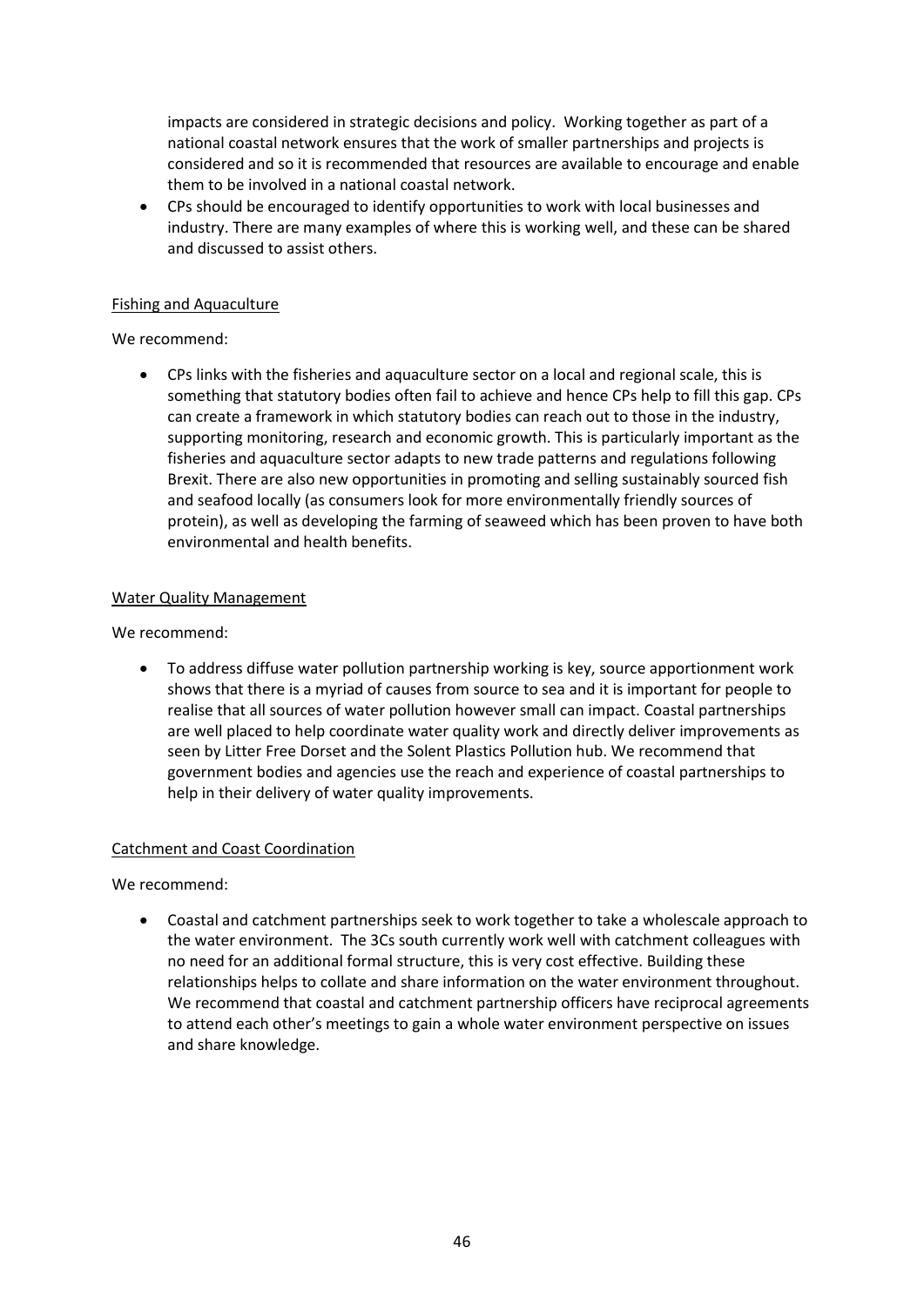### Information Hubs

### We recommend:

• Coastal Partnership information hubs and the associated new service are highly rated by 3Cs south partnership members when we survey the value of services we provide. They are a long-term core service delivered by permanent staff. We recommend that long term core funding is allocated to coastal partnerships to allow them to provide this service.

### **Section 5: Integrating Coastal and Marine Management through Partnerships**

### We recommend:

- The Marine Management Organisation consider becoming a member of local coastal partnerships and engage fully with them to help improve coastal and marine governance.
- Coastal partnerships should develop their understanding on how to support individual sectors through their business planning and annual horizon scanning with their members.
- Full integration of coastal and marine policy and decision making across all socio-economic and environmental sectors including delivery would require a highly centralised top-down governmental approach. It would require serious thought to how this would work with local bodies such as coastal partnerships.
- We support the four-point model for integration (knowledge transfer, coordination, cooperation, cooperation and delivery) proposed by the national Coastal Partnership Network as a sound way to measure delivery and progress.
- There is a requirement for a government framework and guidelines to use an integrating ecosystems approach based on natural capital understanding. The government should prioritise the integration of environmental policy and use coastal partnerships to help deliver this both at the coast and in the marine environment, for example Local Nature Recovery Strategies.
- CPs are an effective vehicle for transferring evidence knowledge and promoting and sharing, especially through their website information hubs, news service and meetings. They also provide an effective mechanism for improving access to evidence. This should be acknowledged and used by data and mapping producing bodies such as the Environment Agency and MMO.
- Increased recognition of Coastal Partnerships ability to provide one stop shops on coastal matters, for example the Solent Forum's coastal consents guide. This is of high value to coastal stakeholders.
- CPs are an effective neutral vehicle to bring coastal stakeholders together for discussions on politically sensitive issues such as the introduction of new management measures. They have a good overview of all the sectors at the coast and are a very effective way to facilitate introductions to avoid duplication and coordinate work. Long term support and recognition of CPs will help provide the continuity to build the trust required to achieve this important aspect of coastal collaboration.
- CPs can deliver statutory duty partnerships such as the management scheme for the Solent Marine Sites and examples like this should be shared as good practice and replicated elsewhere if appropriate.
- The provision of centralised funding streams needs to recognise the limitations of accessing it by some CPs due to their status and hosting arrangements. It should supplement existing work and avoid creating complex monitoring and evaluation requirements. Funding by a national body should not preclude receiving funding from a local office and vice versa.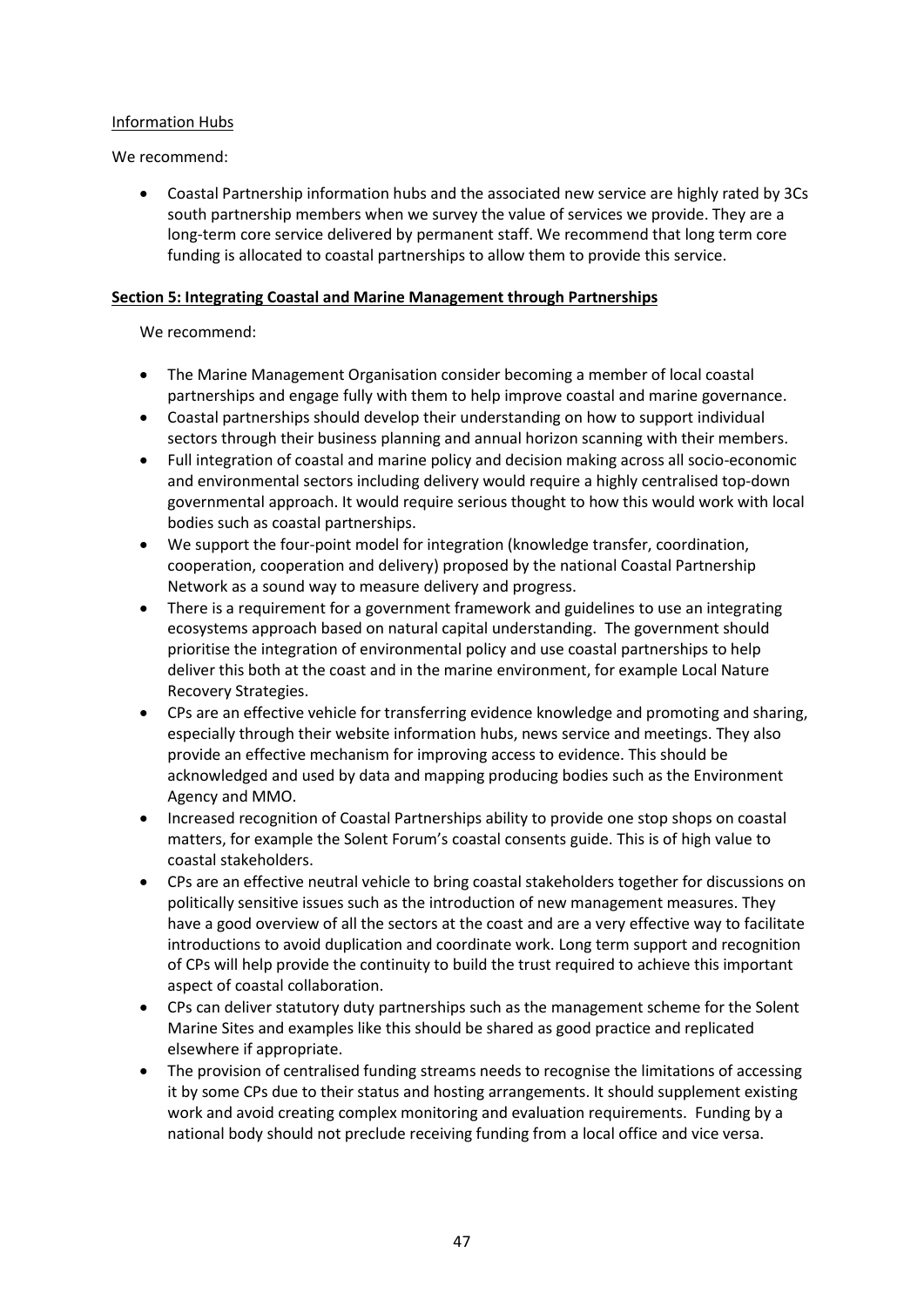### **Section 6: Improving National Coastal and Marine Governance**

We recommend:

- National government bodies should appreciate that the national CPN already operates an important service for local CPs (many with limited resources); we value the annual Coastal Partnership Network meeting. We believe that stable government funding is required for at least five years to enable paid staff to continue and improve this important service.
- Government bodies and agencies should support their staff by allowing them time to attend CP meetings and participate in partnership working. They should also recognise the cost saving already being made by CPs coordinating and facilitating the delivery of work at the coast.
- National government bodies with a coastal remit could provide core funding to the national Coastal Partnership Network to ensure it can deliver both a national framework for coastal integration and support the numerous local coastal partnerships around our coast. We recommend that the CPN be funded to deliver 1/ Strategic shaping and 2/ Supporting local coastal partnerships.
- A key priority of the national CPN should be meeting the training needs of local CPs and providing support and mentoring.
- CPN should develop national information hubs building on and reflecting local information hubs developed by coastal partnerships.
- We cannot see the benefit to our partnerships for the development of coastal or estuary strategy/plans at local or national scale. So many different organisations are involved in plan and strategy making that delivering a costed plans with tangible actions is very difficult, we think that there are better ways to deliver outcomes.
- The Solent Forum and Dorset Coast Forum should be recognised as separate regional hubs, although it may be of benefit for one to be a single point of contact for the region.
- There is a strong requirement for a government led framework and guidelines to use an integrating ecosystems approach based on natural capital understanding and the stacking of benefits at a coastal system level.
- The development of Nature Recovery Strategies is key to integrating ecosystems services, and it is recommended that the government supports ambitious strategies for the coast and marine space that sets strategic net gain targets and solve the barriers of additionality to improving designated sites.
- Coastal Partnerships locally and nationally are ready to support stakeholders coming together to deliver nature recovery strategies; getting the agreement of Defra family partners should enable an improved system of streamlined consents as currently this is a significant barrier to restoration projects in terms of complexity and funding.
- Coastal Partnerships do need more engagement and support from national government; the 3Cs south already have good support from local government bodies. More support from the Marine Management Organisation would be welcomed both in terms of funding provision and allowing local staff time to assist with coastal partnership work.
- For existing successful locally funded CPs (such as Solent Forum and Dorset Coast Forum) the national CPN should look to work with them and supplement their strengths and recognise that a centralised national model may not be the best approach for them and that their independence and neutrality is an asset.
- Should a model like Catchment Based Approach (CaBa) be implemented for coast, we recommend that any monitoring and evaluation criteria be kept simple and/or be based on current work of business plans, annual reports and work programmes. Joint national evaluation by the CPN would enable smaller partnerships to contribute their outputs without having to meet all the criteria. We also recommend that the government recognise